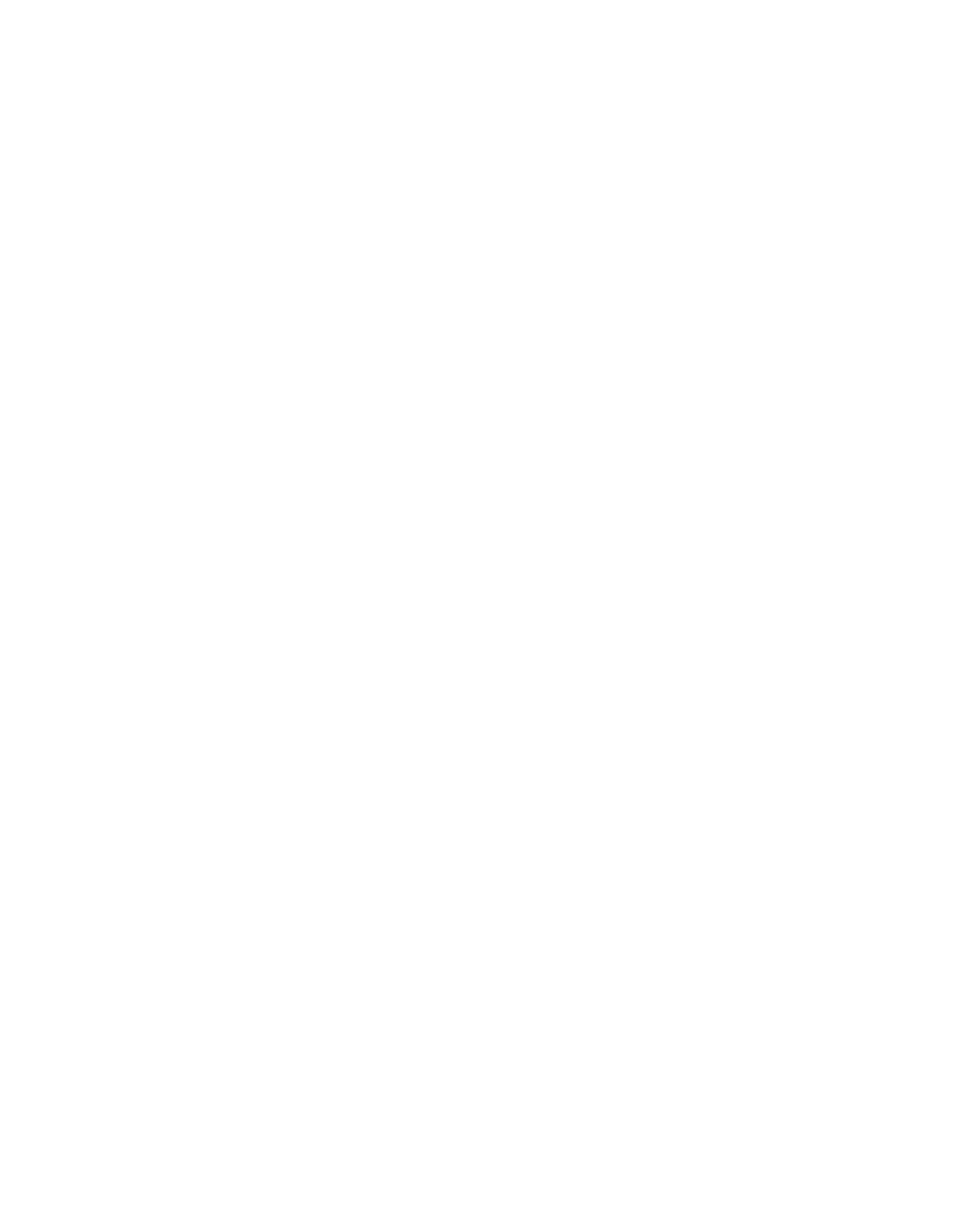AN ACT to repeal §60-7-17 of the Code of West Virginia, 1931, as amended; to amend said code by adding thereto a new section, designated §11-16-5a, to amend and reenact §11-16- 6d, §11-16-6f, and §11-16-8 of said code; to amend said code by adding thereto a new section designated §60-1-3a; to amend said code by adding thereto a new section, designated §60-3-26; to amend and reenact §60-3A-3a, §60-3A-3b, §60-3A-8, and §60- 3A-17 of said code; to amend and reenact §60-4-22 and §60-4-23 of said code; to amend and reenact §60-6-24 of said code; to amend and reenact §60-7-2, §60-7-6, §60-7-8a, and 60-7-8f of said code; to amend said code by adding thereto a new section designated §60-7-2a; to amend and reenact §60-8-6c, §60-8-6e, and §60-8-6f of said code; and to amend and reenact §61-8-27 of said code, all relating to nonintoxicating beer, wine, and liquor licenses and requirements; clarifying that licenses are not required to place nonintoxicating beer, wine, and liquor in a bag after purchase; removing requirement that servers at a sampling have specific knowledge of the West Virginia product being sampled; providing for modification of the 300 foot requirement to 200 feet with the option for a college, university, or church to provide a written waiver; directing the Commissioner of the Alcoholic Beverage Control Administration to discontinue the state's acquisition of alcoholic liquors manufactured in the Russian Federation or by any person or entity located therein; establishing duration of the ban; authorizing the commissioner, at the Governor's direction, to sell or auction alcoholic liquors made in the Russian Federation or under the authority of a business located within the federation with the proceeds going to charitable organizations assisting the people of Ukraine; increasing the maximum convenience fee charge for delivery of nonintoxicating beer and alcoholic liquors to \$20; removing delivery provisions requiring storage of a scanned image of legal identification but requiring review of legal identification for nonintoxicating beer and alcoholic liquors; increasing the markup to private clubs from 110 percent to 115 percent; clarifying licensure requirements for nonintoxicating beer and alcoholic liquors; clarifying licensure requirements for wholesale representatives; removing prohibition against an elected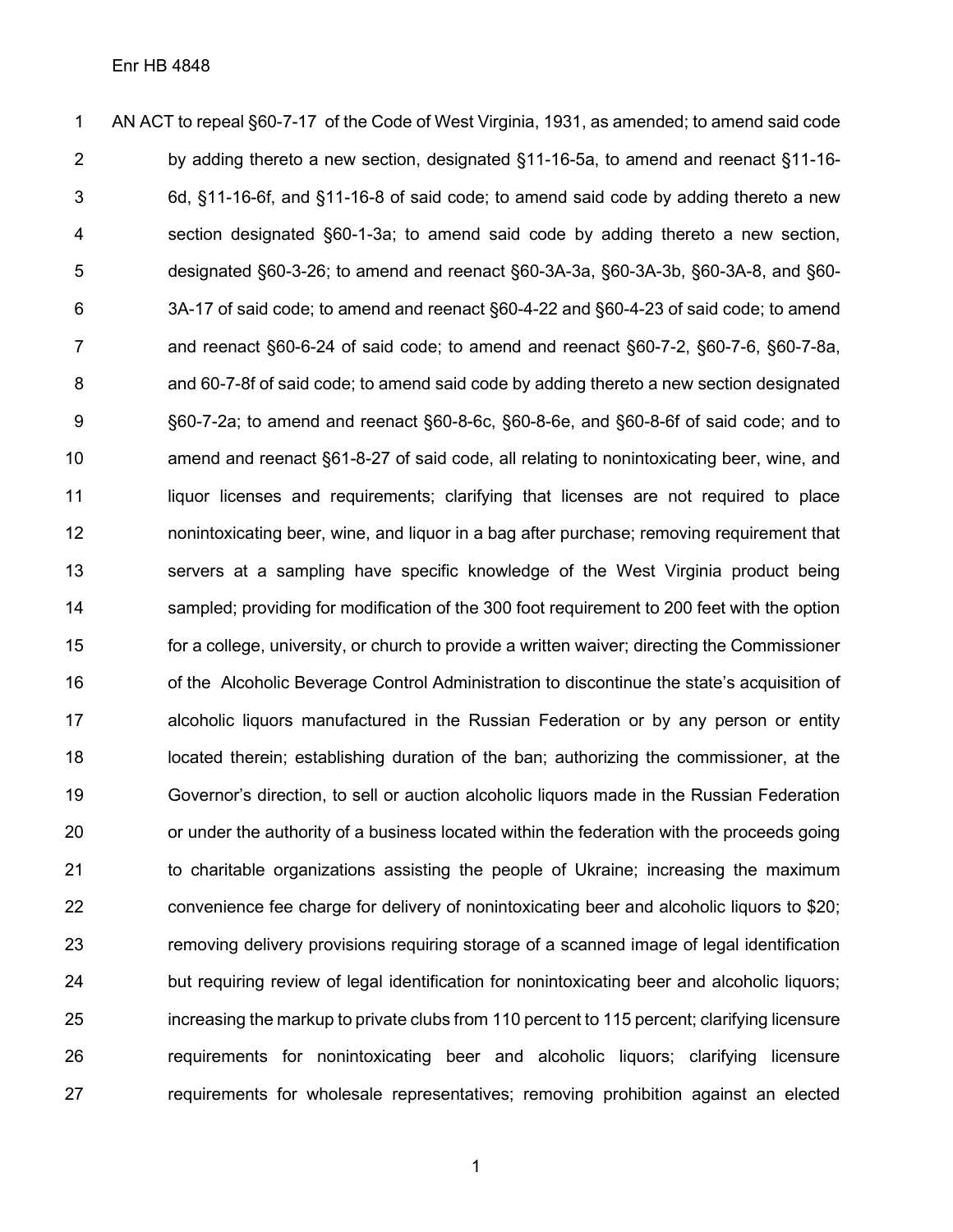official or his or her relative being employed as a wholesale representative; repealing an exotic entertainment; revising the blood alcohol chart; creating a license for a private bakery to produce confections with alcohol added, setting forth license requirements and setting a license fee; creating a license for a private cigar shop to, where legally permissible, permit the sale of alcohol, food, and cigars for on-premises consumption, setting forth license requirements and setting a license fee; creating a license for a private college sports stadium for alcohol sales in certain areas of Division I, II, or III sports stadiums, setting forth license requirements, and setting a license fee; allowing private multi-sport complex to also serve nonintoxicating beer and nonintoxicating craft beer from a golf cart; creating a license for a private food truck to conduct food and alcohol sales at various locations where permitted by a county or municipality, setting forth license requirements and setting a license fee; permitting private hotels and private resort hotels to apply for a private caterer license; authorizing private hotels and private resort hotels to utilize in-room mini bars for limited nonintoxicating beer and alcoholic liquor sales to adults 21 years of age or over, and setting forth requirements; removing language automatically repealing inconsistent code language; authorizing wine growler sales where wine may be mixed with ice and water by the licensee to produce a frozen alcoholic beverage for sale by the licensee in sealed wine growlers, and additional requirements; and providing additional exceptions to the criminal penalty for the unlawful admission of children to a dance house or other places of entertainment for certain private clubs with an age verification system.

*Be it enacted by the Legislature of West Virginia:*

## **CHAPTER 11. TAXATION.**

### **ARTICLE 16. NONINTOXICATING BEER.**

### **§11-16-5a. Off-premises sales not required to be bagged.**

 A licensee who is licensed for off-premises sales of nonintoxicating beer or nonintoxicating craft beer is not required to place nonintoxicating beer or nonintoxicating craft beer, in a bag.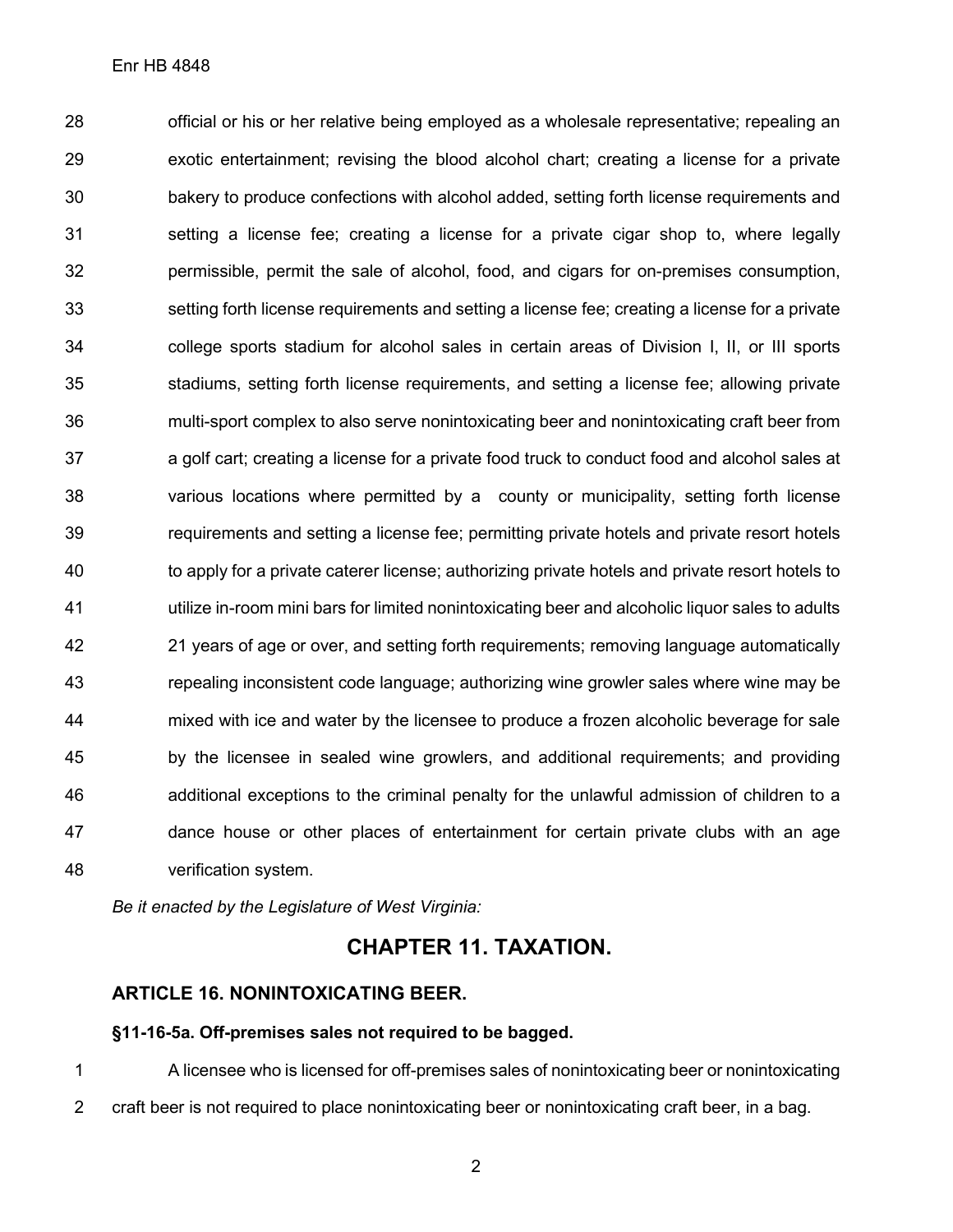**§11-16-6d. Nonintoxicating beer or nonintoxicating craft beer delivery license for a licensed Class A retail dealer or a third party; requirements; limitations; third party license fee; retail transportation permit; and requirements.**

 (a) A Class A retail dealer who is licensed to sell nonintoxicating beer or nonintoxicating craft beer may apply for a nonintoxicating beer or nonintoxicating craft beer delivery license permitting the order, sale, and delivery of nonintoxicating beer or nonintoxicating craft beer in a sealed original container of bottles or cans, and sealed growlers, when separately licensed for growler sales. The order, sale, and delivery of nonintoxicating beer or nonintoxicating craft beer is permitted for off-premises consumption when completed by the licensee or the licensee's employees to a person purchasing the nonintoxicating beer or nonintoxicating craft beer by telephone, a mobile ordering application, or a web-based software program, as authorized by the licensee's license. There is no additional fee for licensed Class A retail dealers to obtain a nonintoxicating beer or nonintoxicating craft beer delivery license. The order, sale, and delivery process shall meet the requirements of this section. The order, sale, and delivery process is subject to the penalties of this article.

 (b) A third party, not licensed for nonintoxicating beer or nonintoxicating craft beer sales or distribution, may apply for a nonintoxicating beer or nonintoxicating craft beer delivery license for the privilege and convenience to offer ordering and delivery services of nonintoxicating beer or nonintoxicating craft beer in the sealed original container of bottles or cans, and sealed growlers, from a licensee with a growler license. The order, sale, and delivery of nonintoxicating beer or nonintoxicating craft beer is permitted for off-premises consumption when the Class A retail dealer sells to a person purchasing the nonintoxicating beer or nonintoxicating craft beer through telephone orders, a mobile ordering application, or a web-based software program. The annual nonintoxicating beer or nonintoxicating craft beer delivery license fee is \$200 per third party entity, with no limit on the number of drivers and vehicles. The delivery license fee under this subsection may not be prorated nor refunded.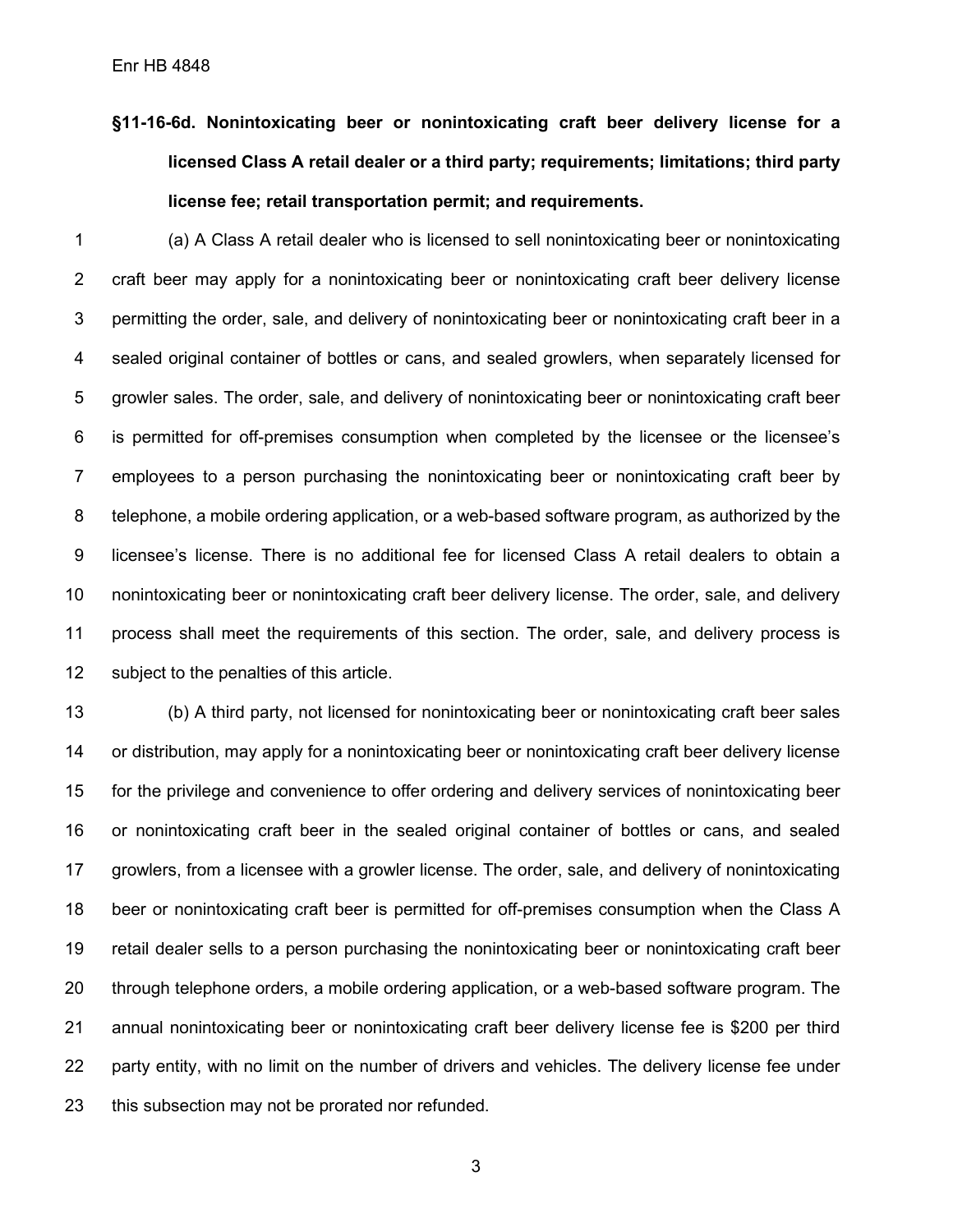(c) The nonintoxicating beer or nonintoxicating craft beer delivery license application shall comply with licensure requirements in §11-16-8 of this code, and shall require any information set forth in this article and as reasonably required by the commissioner.

(d) *Sale Requirements.* —

 (1) The nonintoxicating beer or nonintoxicating craft beer purchase shall accompany the purchase of prepared food or a meal and the completion of the sale may be accomplished by the delivery of the prepared food or meal and nonintoxicating beer or nonintoxicating craft beer by the Class A retail dealer or third party licensee;

 (2) Any person purchasing nonintoxicating beer or nonintoxicating craft beer shall be 21 years of age or older, shall not be visibly or noticeably intoxicated at the time of delivery, and shall meet the requirements set forth in this article for the sale of nonintoxicating beer or nonintoxicating craft beer;

 (3) "Prepared food or a meal" shall, for purposes of this article, mean food that has been cooked, grilled, fried, deep-fried, air-fried, smoked, boiled, broiled, twice baked, blanched, sautéed, or in any other manner freshly made and prepared, and does not include pre-packaged food from the manufacturer;

 (4) An order, sale, or delivery consisting of multiple meals shall not amount to any combination of bottles, cans, or sealed growlers in excess of 384 fluid ounces of nonintoxicating beer or nonintoxicating craft beer; and

 (5) A third party delivery licensee may not have a pecuniary interest in a Class A retail dealer, as set forth in this article, therefore a third party delivery licensee may only charge a convenience fee for the delivery of any nonintoxicating beer or nonintoxicating craft beer. The third party licensee may not collect a percentage of the delivery order for the delivery of alcohol, but may continue to collect a percentage of the delivery order directly related to the prepared food or a meal. The convenience fee charged by the third party delivery licensee to the person purchasing may not be greater than \$20 per delivery order where nonintoxicating beer or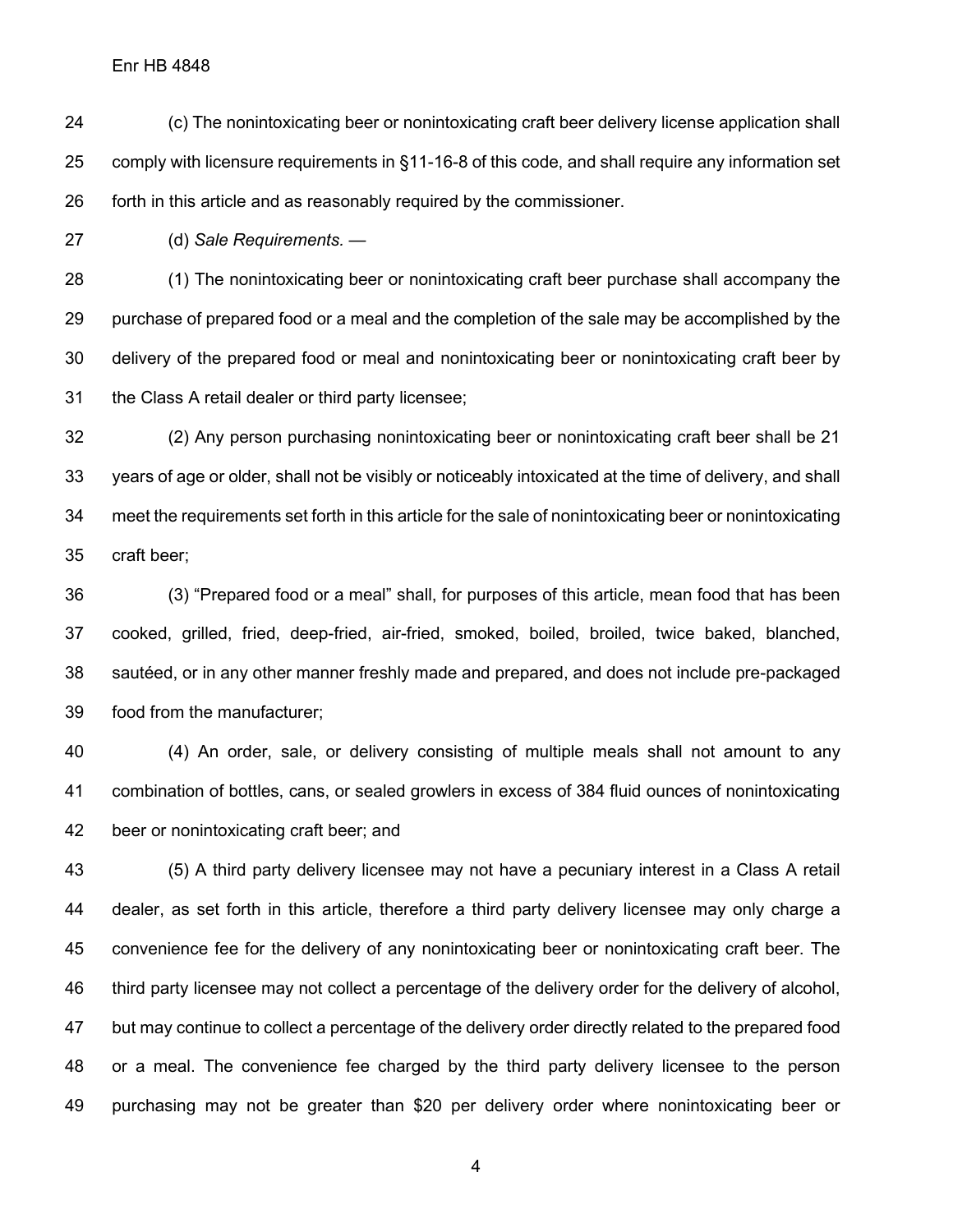nonintoxicating craft beer are ordered by the purchasing person. For any third party licensee also licensed for wine growler delivery as set forth in §60-8-6c of the code, or craft cocktail growler delivery as set forth in §60-7-8f of the code, the total convenience fee of any order, sale, and delivery of a sealed growler, wine growler, or craft cocktail growler shall not exceed

(e) *Delivery Requirements*. —

 (1) Delivery persons employed for the delivery of nonintoxicating beer or nonintoxicating craft beer shall be 21 years of age or older. The licensed Class A retail dealer and the third party delivery licensee shall file each delivery person's name, driver's license, and vehicle information with the commissioner;

 (2) A Class A retail dealer or third party delivery licensee shall train delivery persons on verifying legal identification and in identifying the signs of intoxication and shall submit certification of the training to the commissioner;

 (3) The Class A retail dealer or third party delivery licensee shall hold a retail transportation permit for each delivery vehicle delivering sealed nonintoxicating beer or nonintoxicating craft beer pursuant to §11-16-6d(g) of this code: *Provided*, That a delivery driver may retain an electronic copy of his or her permit;

 (4) A Class A retail dealer or third party delivery licensee may only deliver prepared food or a meal, and sealed nonintoxicating beer or nonintoxicating craft beer orders in the county or contiguous counties where the Class A retail dealer is located;

 (5) A Class A retail dealer or third party delivery licensee may only deliver prepared food or a meal, and sealed nonintoxicating beer or nonintoxicating craft beer to addresses located in West Virginia. A Class A retail dealer or third party delivery licensee shall pay and account for all sales and municipal taxes;

 (6) A Class A retail dealer or third party delivery licensee may not deliver prepared food or a meal, and nonintoxicating beer or nonintoxicating craft beer to any other Class A licensee;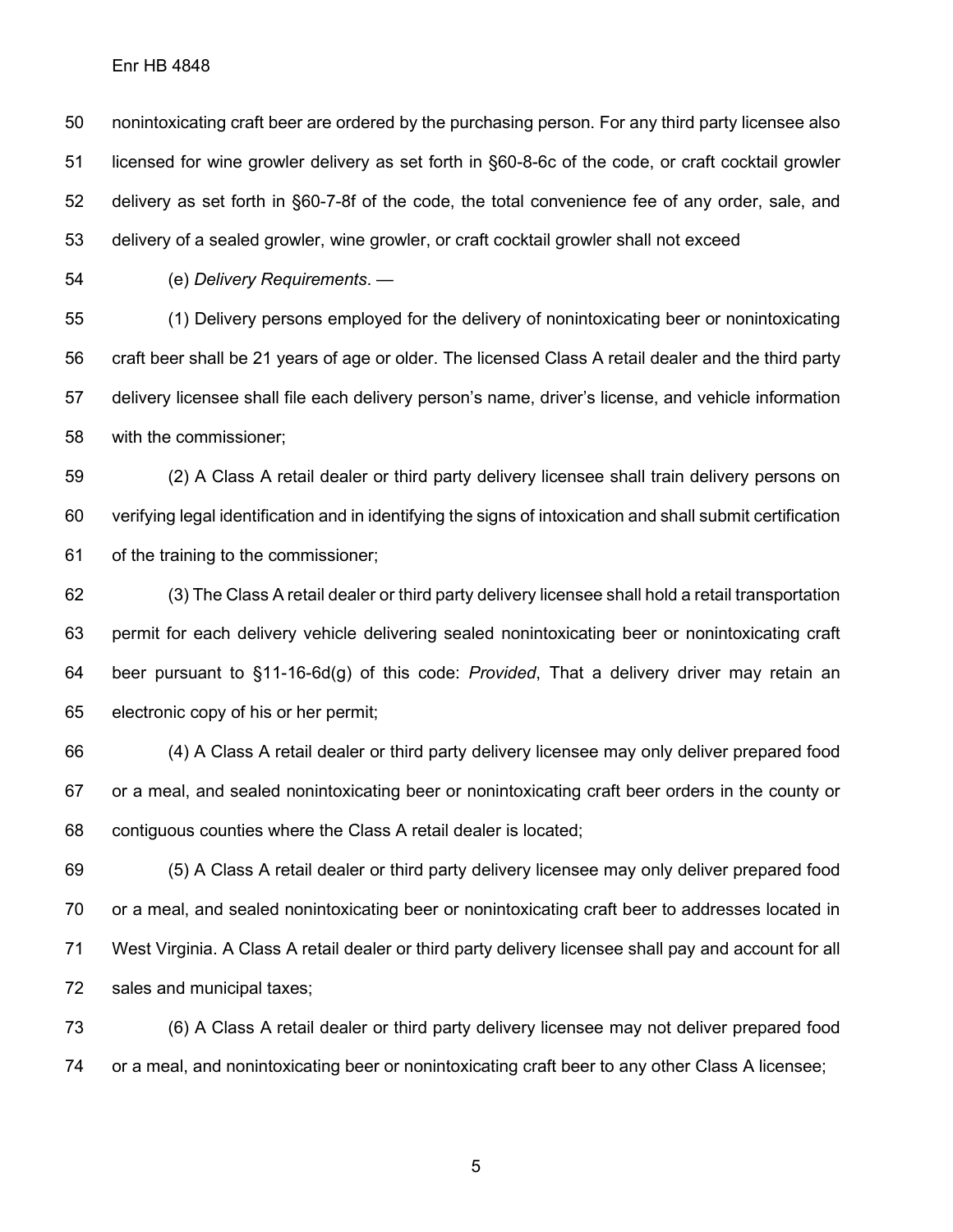(7) A Class A retail dealer or third party delivery licensee may only deliver prepared food or a meal, and sealed nonintoxicating beer or nonintoxicating craft beer for personal use, and not for resale; and

 (8) A Class A retail dealer or third party delivery licensee shall not deliver and leave prepared food or a meal, and sealed nonintoxicating beer or nonintoxicating craft beer at any address without verifying a person's age and identification as required by this section.

(f) *Telephone, mobile ordering application, or web-based software requirements*. —

 (1) The delivery person may only permit the person who placed the order through a telephone, mobile ordering application, or web-based software to accept the prepared food or a meal, and nonintoxicating beer or nonintoxicating craft beer delivery which is subject to age verification upon delivery with the delivery person's visual review and age verification;

 (2) Any mobile ordering application or web-based software used shall create a stored record and image of the purchasing person's legal identification and details of the sale, accessible 88 by the delivery person for verification, and shall include the delivery driver's name and vehicle information and delivery shall be subject to legal identification verification;

 (3) Any telephone ordering system shall maintain a log or record of the purchasing person's legal identification and details of the sale, accessible by the delivery person for verification, and shall include the delivery driver's name and vehicle information and delivery shall be subject to legal identification verification;

 (4) All records are subject to inspection by the commissioner. A Class A retail dealer or third party delivery licensee shall retain all records for three years, and may not unreasonably withhold the records from the commissioner's inspection; and

 (5) Each vehicle delivering nonintoxicating beer or nonintoxicating craft beer must be 98 issued a retail transportation permit per  $\S$ 11-16-6d(g) of this code.

(g) *Retail Transportation Permit.* —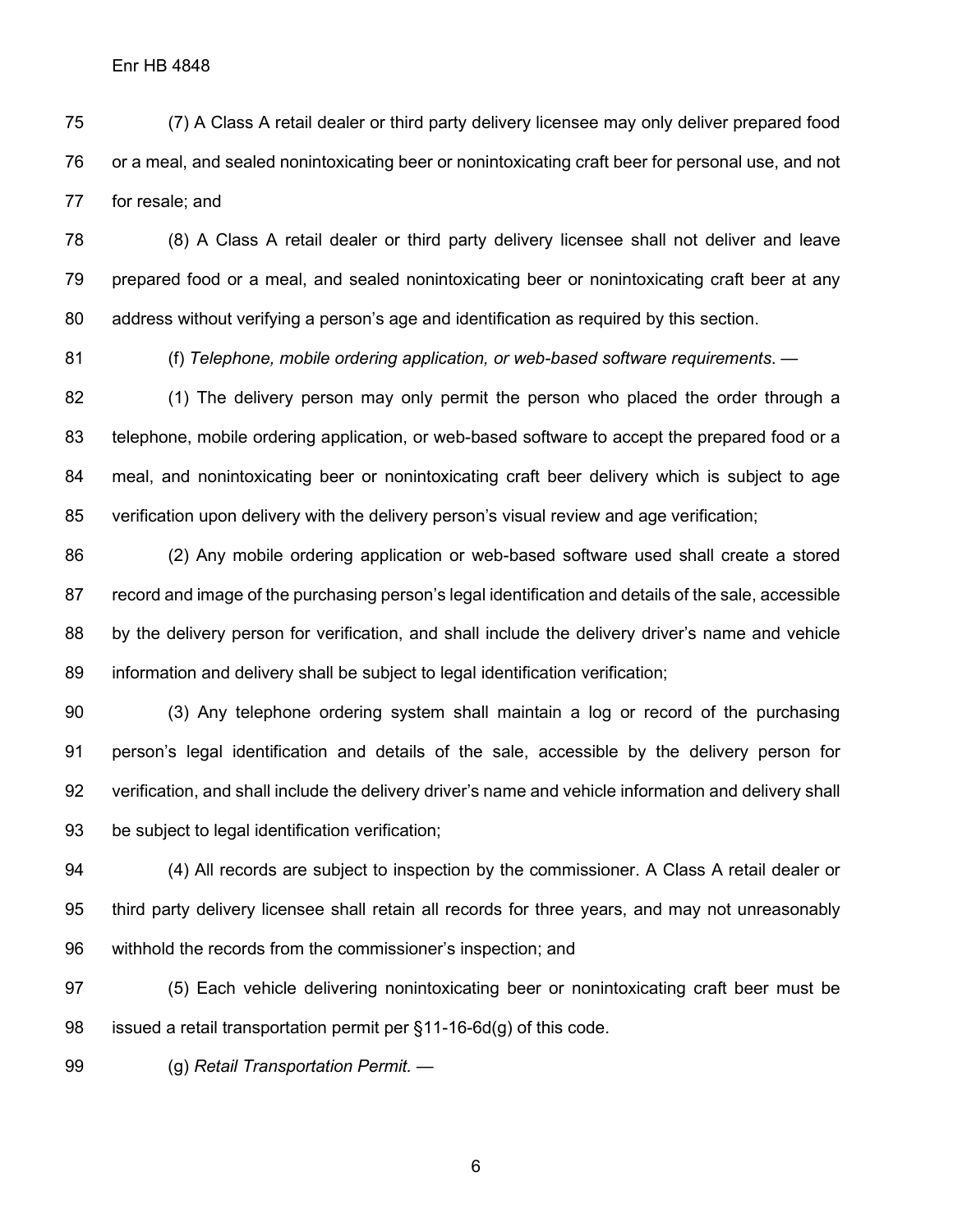(1) A Class A retail dealer or third party delivery licensee shall obtain and maintain a retail transportation permit for the delivery of prepared food and nonintoxicating beer or nonintoxicating craft beer.

 (2) A Class A retail dealer or a third party licensee shall apply for a permit and provide vehicle and driver information, as required by the commissioner. Upon any change in vehicles or drivers, the Class A retail dealer or third party delivery licensee shall update the vehicle and driver information with the commissioner within 10 days of the change.

(h) *Enforcement*. —

 (1) A Class A retail dealer or third party delivery licensee are responsible for any violations committed by their employees or independent contractors under this article, and more than one violation may be issued for a single violation involving multiple Class A retail dealers or licensees, employees, or independent contractors.

 (2) A license or permit granted by this section is subject to the penalties of probation, monetary fines, suspension, and revocation, as set forth in this article, for violations committed by the Class A retail dealer or third party delivery licensee, its employees, or independent contractors.

 (3) It is a violation for any licensee, its employees, or independent contractors to break the seal of a growler subject to the maximum penalties available in this article.

 (4) For purposes of criminal enforcement of the provisions of this article, persons ordering, purchasing, or accepting delivery of orders are considered to be purchasers.

**§11-16-6f. Nonintoxicating beer or nonintoxicating craft beer delivery license for a licensed Class B retail dealer or a third party; requirements; limitations; third party license fee; retail transportation permit; and requirements.**

 (a) A Class B retail dealer who is licensed to sell nonintoxicating beer or nonintoxicating craft beer may apply for a nonintoxicating beer or nonintoxicating craft beer delivery license permitting the order, sale, and delivery of nonintoxicating beer or nonintoxicating craft beer in a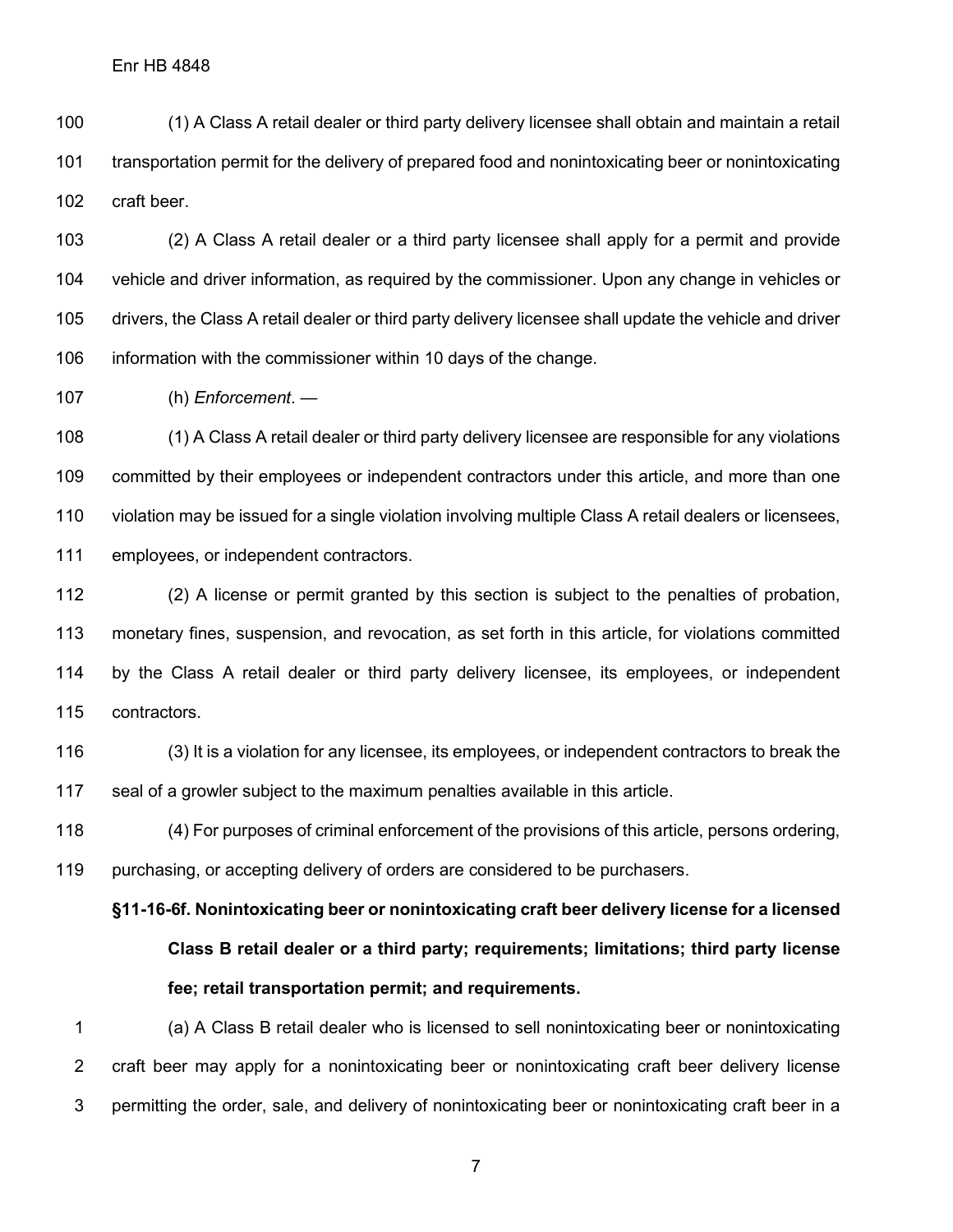sealed original container of bottles or cans, and sealed growlers, when separately licensed for growler sales. The order, sale, and delivery of nonintoxicating beer or nonintoxicating craft beer is permitted for off-premises consumption when completed by the licensee or the licensee's employees to a person purchasing the nonintoxicating beer or nonintoxicating craft beer by a telephone, a mobile ordering application, or web-based software program, as authorized by the licensee's license. There is no additional fee for licensed Class B retail dealers to obtain a nonintoxicating beer or nonintoxicating craft beer delivery license. The order, sale, and delivery process shall meet the requirements of this section. The order, sale, and delivery process is subject to the penalties of this article.

 (b) A third party, not licensed for nonintoxicating beer or nonintoxicating craft beer sales or distribution, may apply for a nonintoxicating beer or nonintoxicating craft beer delivery license for the privilege and convenience to offer ordering and delivery services of nonintoxicating beer or nonintoxicating craft beer in the sealed original container of bottles or cans, and sealed growlers, from a licensee with a growler license. The order, sale, and delivery of nonintoxicating beer or nonintoxicating craft beer is permitted for off-premises consumption when the Class B retail dealer sells to a person purchasing the nonintoxicating beer or nonintoxicating craft beer through a telephone order, a mobile ordering application, or web-based software program. The nonintoxicating beer or nonintoxicating craft beer delivery annual license fee is \$200 per third party licensee, with no limit on the number of drivers and vehicles. The delivery license fee under this subsection may not be prorated nor refunded.

 (c) The nonintoxicating beer or nonintoxicating craft beer delivery license application shall comply with licensure requirements in §11-16-8 of this code and shall require any information set forth in this article and as reasonably required by the commissioner.

(d) *Sale Requirements.* —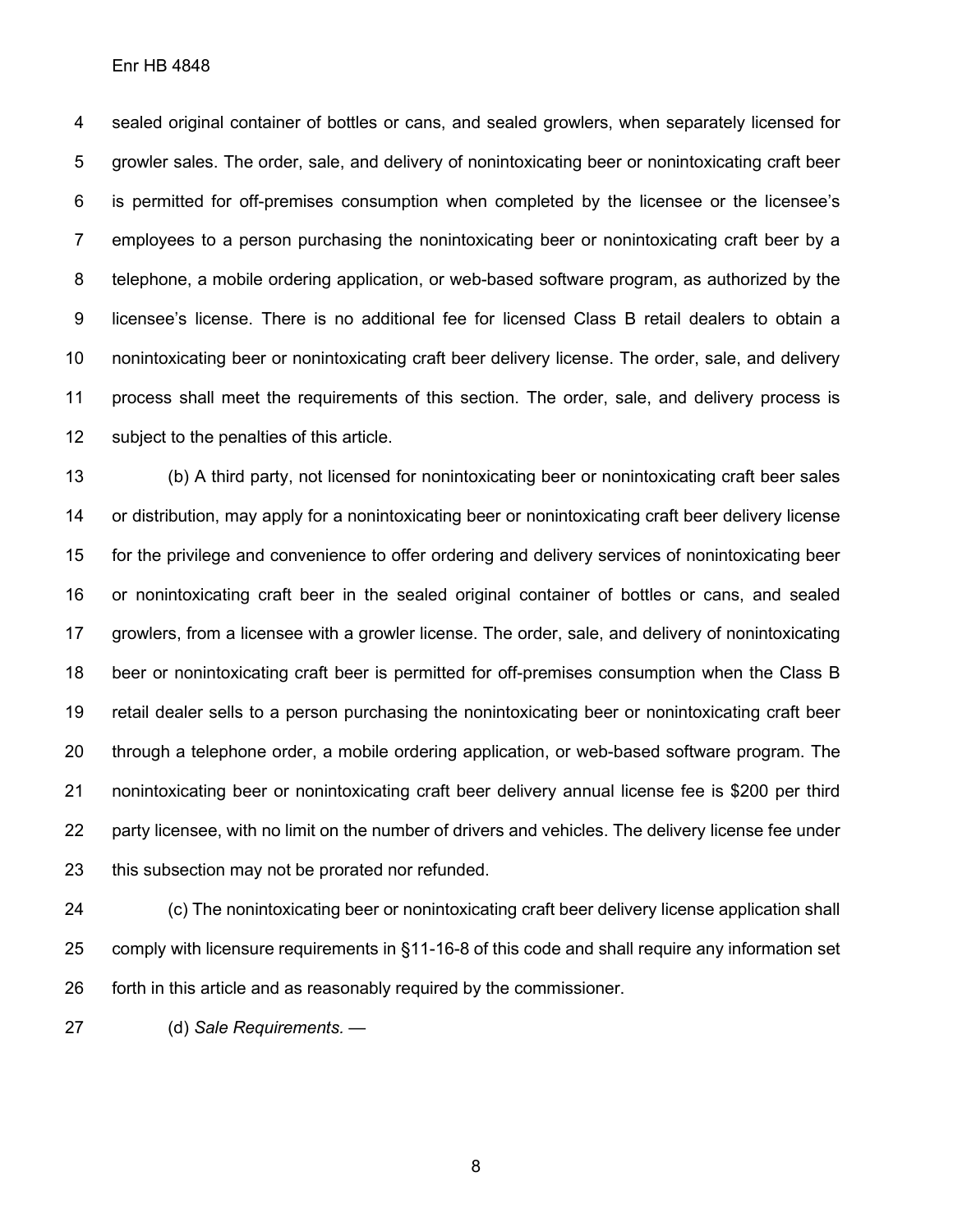(1) The nonintoxicating beer or nonintoxicating craft beer purchase shall accompany the purchase of food and the completion of the sale may be accomplished by the delivery of food and nonintoxicating beer or nonintoxicating craft beer by the licensee or third party licensee;

 (2) Any person purchasing nonintoxicating beer or nonintoxicating craft beer shall be 21 years of age or older, shall not be visibly or noticeably intoxicated at the time of delivery, and meet the requirements set forth in this article for the sale of nonintoxicating beer or nonintoxicating craft beer;

 (3) Food, for purposes of this section, means food that has been cooked, microwaved, or that is pre-packaged food from the manufacturer;

 (4) An order, sale, or delivery consisting of food and any combination of sealed nonintoxicating beer or nonintoxicating craft beer bottles, cans, or growlers shall not be in excess of 384 fluid ounces of nonintoxicating beer or nonintoxicating craft beer; and

 (5) A third party delivery licensee shall not have a pecuniary interest in a Class B retail dealer, as set forth in this article. A third party delivery licensee may only charge a convenience fee for the delivery of any nonintoxicating beer or nonintoxicating craft beer. The third party licensee may not collect a percentage of the delivery order for the delivery of nonintoxicating beer or nonintoxicating craft beer, but may continue to collect a percentage of the delivery order directly related to food. The convenience fee charged by the third party delivery licensee to the purchasing person may not be greater than \$20 per delivery order. For any third party licensee also licensed for wine delivery as set forth in §60-8-6f of this code the total convenience fee for any order, sale, and delivery of sealed wine may not exceed \$20.

(e) *Delivery Requirements.* —

 (1) Delivery persons employed for the delivery of nonintoxicating beer or nonintoxicating craft beer shall be 21 years of age or older. A Class B retail dealer and a third party licensee shall file each delivery person's name, driver's license, and vehicle information with the commissioner;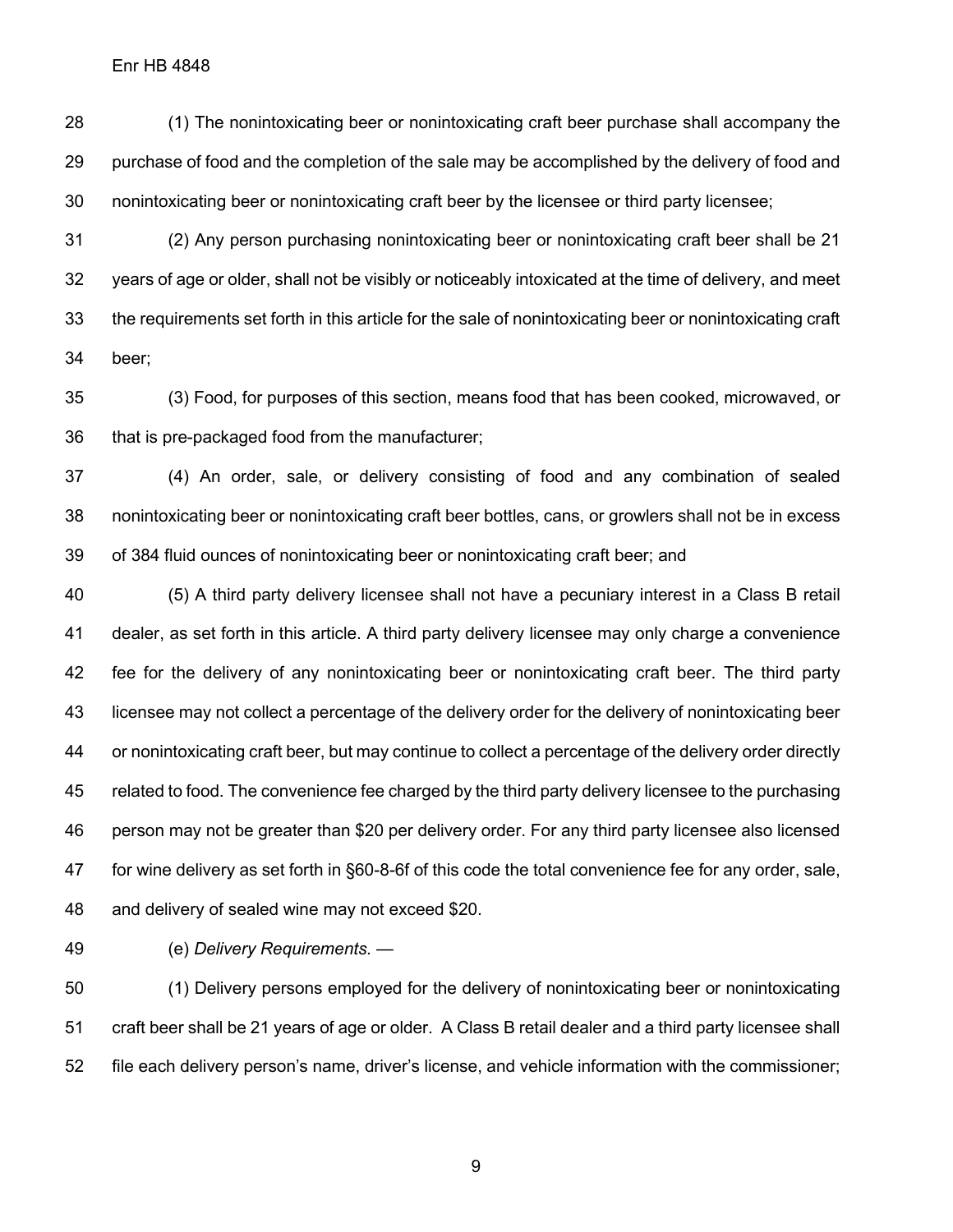(2) A Class B retail dealer and a third party licensee shall train delivery persons on verifying legal identification and in identifying the signs of intoxication and submit the certification of the training to the commissioner;

 (3) The Class B retail dealer or third party delivery licensee shall hold a retail transportation permit for each delivery vehicle delivering sealed nonintoxicating beer or nonintoxicating craft beer pursuant to §11-16-6f(g) of this code: *Provided*, That a delivery driver may retain an electronic copy of his or her permit as proof of the licensure;

 (4) A Class B retail dealer and a third party licensee may deliver food and sealed nonintoxicating beer or nonintoxicating craft beer orders in the county where the Class B retail dealer is located;

 (5) A Class B retail dealer and a third party licensee may only deliver food and sealed nonintoxicating beer or nonintoxicating craft beer to addresses located in West Virginia. A Class B retail dealer and a third party licensee shall pay and account for all sales and municipal taxes;

 (6) A Class B retail dealer and a third party licensee may not deliver food and nonintoxicating beer or nonintoxicating craft beer to any other Class B licensee;

 (7) Deliveries of food and sealed nonintoxicating beer or nonintoxicating craft beer are only for personal use, and not for resale; and

 (8) A Class B retail dealer and a third party licensee shall not deliver and leave food and sealed nonintoxicating beer or nonintoxicating craft beer at any address without verifying a person's age and identification as required by this section.

(f) *Telephone, mobile ordering application, or web-based software requirements*. —

 (1) The delivery person may only permit the person who placed the order through a telephone, mobile ordering application, or web-based software to accept the food and nonintoxicating beer or nonintoxicating craft beer delivery. The delivery is subject to age verification upon delivery with the delivery person's visual review and age verification;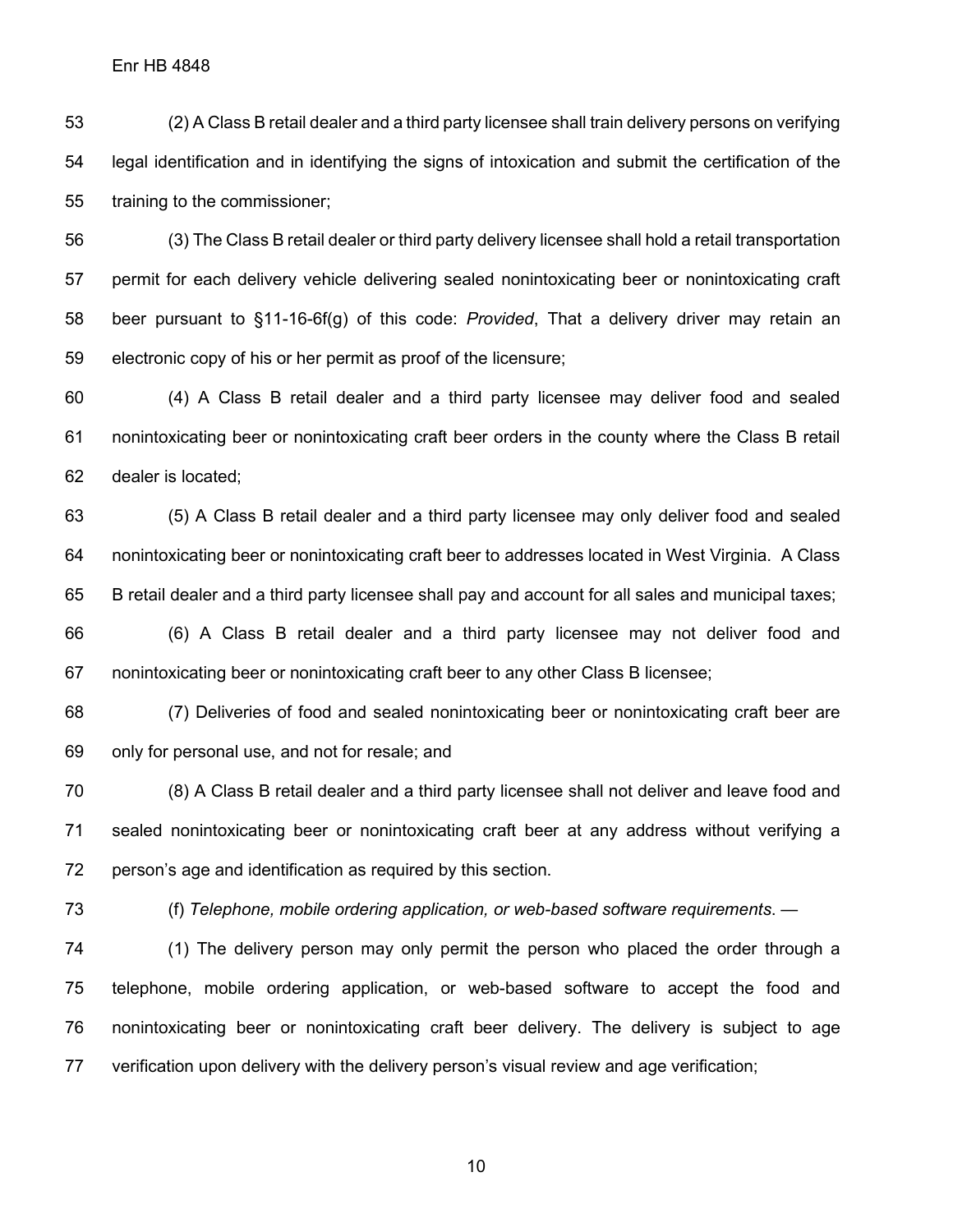(2) Any mobile ordering application or web-based software used must create a stored record and image of the purchasing person's legal identification and details of the sale, accessible by the delivery person for verification, and shall include the delivery driver's name and vehicle information and delivery shall be subject to legal identification verification;

 (3) Any telephone ordering system shall maintain a log or record of the purchasing person's legal identification and details of the sale, accessible by the delivery person for verification, and shall include the delivery driver's name and vehicle information and delivery shall be subject to legal identification verification;

 (4) All records are subject to inspection by the commissioner. A Class B retail dealer and a third party licensee shall retain all records for three years, and may not unreasonably withhold 88 the records from the commissioner's inspection; and

 (5) Each vehicle delivering nonintoxicating beer or nonintoxicating craft beer shall be issued a retail transportation permit in accordance with §11-16-6f(g) of this code.

(g) *Retail Transportation Permit.* —

 (1) A Class B retail dealer and a third party licensee shall obtain and maintain a retail transportation permit for the delivery of food and nonintoxicating beer or nonintoxicating craft beer.

 (2) A Class B retail dealer or a third party licensee shall apply for a permit and provide vehicle and driver information, required by the commissioner. Upon any change in vehicles or drivers, Class B retail dealer and a third party licensee shall update the vehicle and driver information with the commissioner within 10 days of the change.

(h) *Enforcement.* —

 (1) The Class B retail dealer and a third party licensee are responsible for any violations committed by their employees or independent contractors under this article, and more than one violation may be issued for a single violation involving multiple Class B retail dealers or third party licensees, employees, or independent contractors.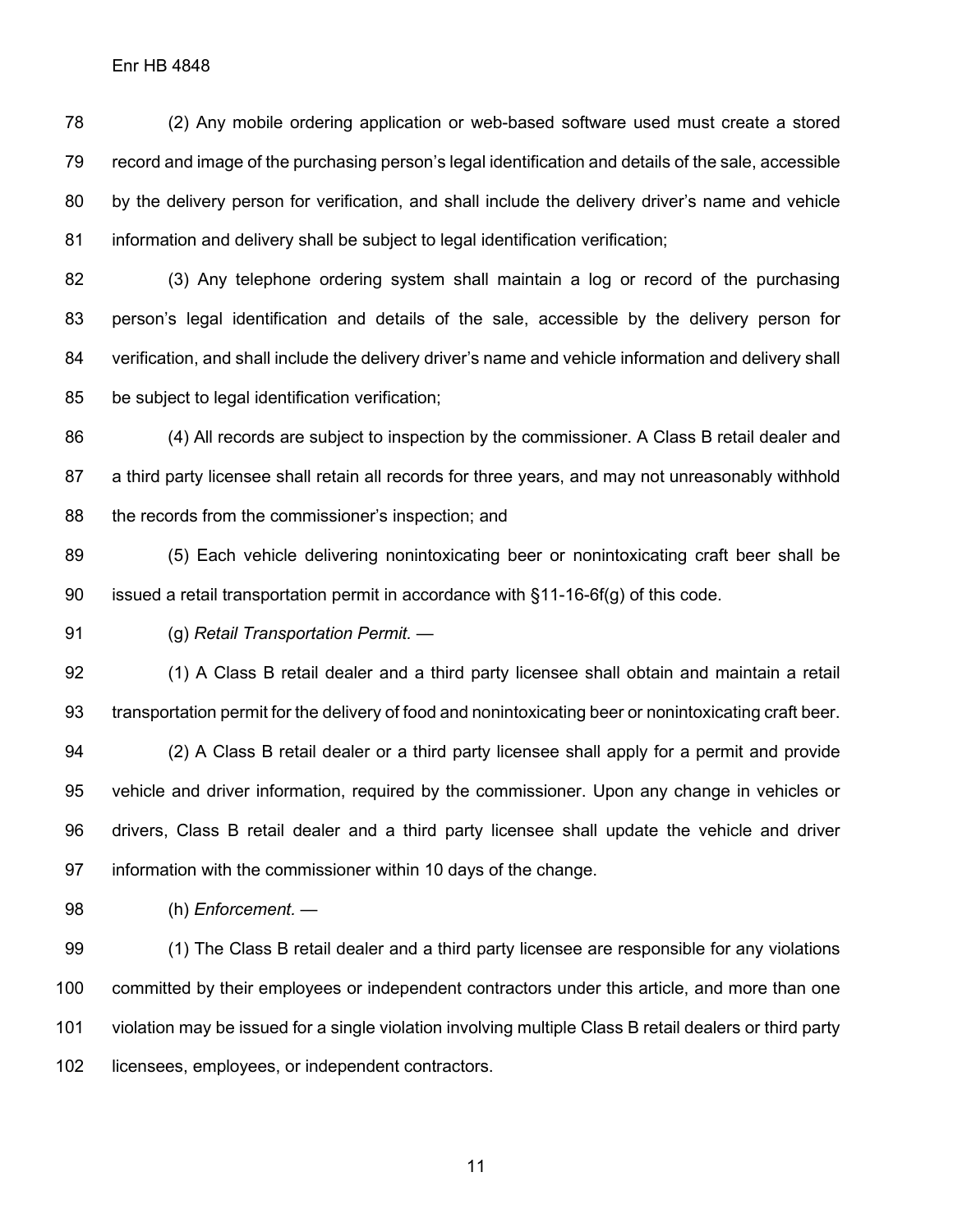(2) A license or permit granted by this section is subject to the penalties of probation, monetary fines, suspension, and revocation, as set forth in this article, for violations committed by the Class B retail dealer or third party licensee, their employees, or independent contractors.

 (3) It is a violation for any Class B retail dealer or third party licensee, their employees, or independent contractors to break the seal of a growler subject to the maximum penalties available in this article.

 (4) For purposes of criminal enforcement of the provisions of this article, persons ordering, purchasing, or accepting delivery of orders are considered to be purchasers.

#### **§11-16-8. Form of application for license; fee and bond; refusal of license.**

 (a) A license may be issued by the commissioner to any person who submits an application, accompanied by a license fee and, where required, a bond, and states under oath:

 (1) The name and residence of the applicant, the duration of the residency, and that the applicant is 21 years of age. If the applicant is a firm, association, partnership, limited partnership, limited liability company, or corporation, the application shall include the residence of the members or officers. If a person, firm, partnership, limited partnership, limited liability company, association, corporation, or trust applies for a license as a distributor, the person, or in the case of a firm, partnership, limited partnership, limited liability company, association or trust, the members, officers, trustees, or other persons in active control of the activities of the limited liability company, association, or trust relating to the license, shall include the residency for these persons on the application. All applicants and licensees shall include a manager on the applicant's license application, or a licensee's renewal application, who shall meet all other requirements of licensure. The applicant shall be a United States citizen or a naturalized citizen, pass a background investigation, be at least 21 years of age, and meet other requirements, all as set forth in this article and the rules promulgated thereunder, all in the interest of protecting public health and safety and being a suitable applicant or licensee. In order to maintain licensure, a licensee shall notify the commissioner immediately of a change in managers. If the applicant is a trust or has a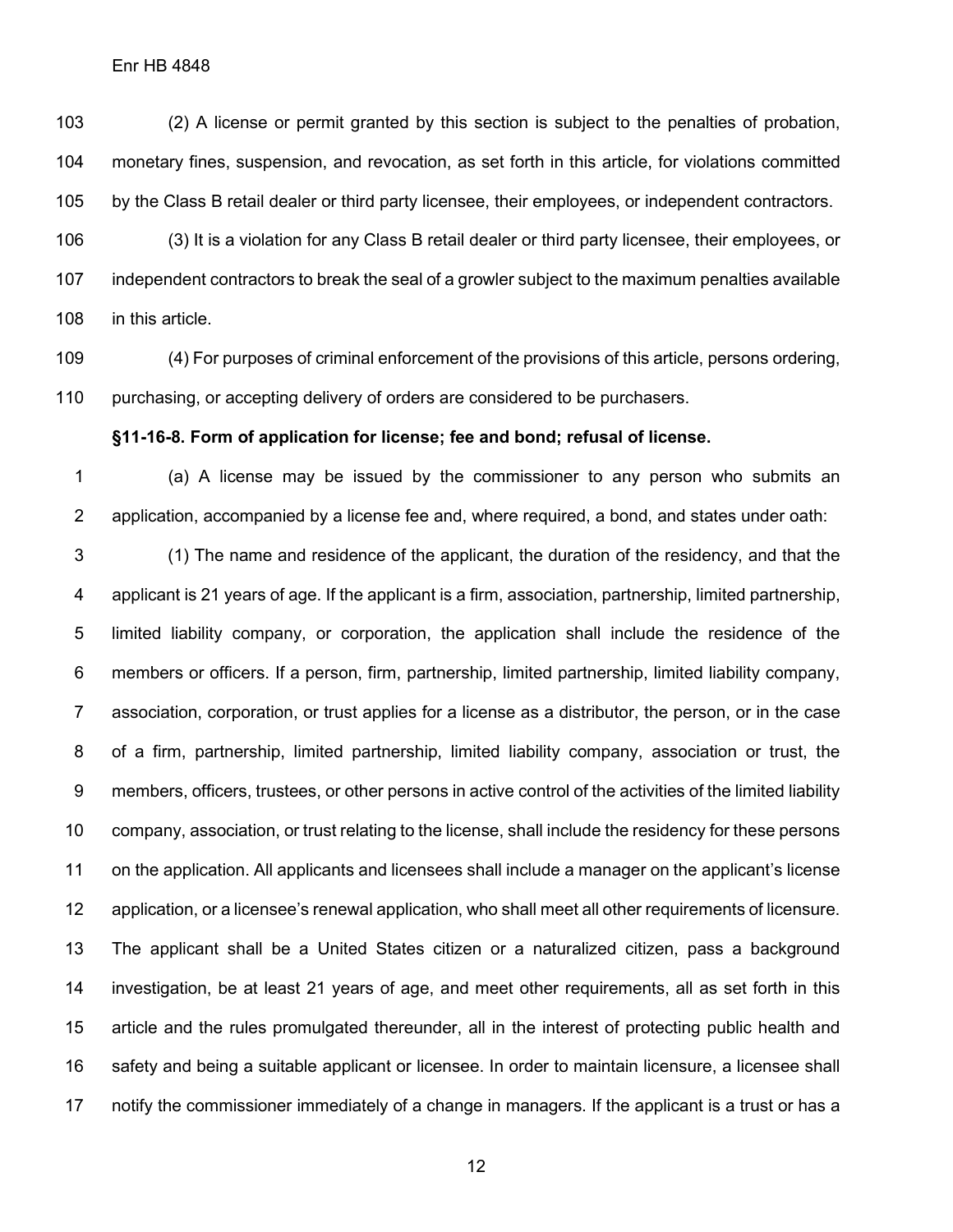trust as an owner, the trustees, or other persons in active control of the activities of the trust relating to the license, shall provide a certification of trust as described in §44D-10-1013 of this code. This certification of trust shall include the excerpts described in §44D-10-1013(e) of this code and shall further state, under oath, the names, addresses, Social Security numbers, and birth dates of the beneficiaries of the trust and certify that the trustee and beneficiaries are 21 years of age or older. If a beneficiary is not 21 years of age, the certification of trust shall state that the beneficiary's interest in the trust is represented by a trustee, parent, or legal guardian who is 21 years of age and who will direct all actions on behalf of the beneficiary related to the trust with respect to the distributor until the beneficiary is 21 years of age. Any beneficiary who is not 21 years of age or older shall have his or her trustee, parent, or legal guardian include in the certification of trust and state under oath his or her name, address, Social Security number, and birth date;

 (2) The place of birth of the applicant, that he or she is a citizen of the United States and of good moral character and, if a naturalized citizen, when and where naturalized. If the applicant is a corporation organized or authorized to do business under the laws of the state, the application shall state when and where incorporated, the name and address of each officer, and that each officer is a citizen of the United States and a person of good moral character. If the applicant is a firm, association, limited liability company, partnership, limited partnership, trust, or has a trust as an owner, the application shall provide the place of birth of each member of the firm, association, limited liability company, partnership or limited partnership and of the trustees, beneficiaries, or other persons in active control of the activities of the trust relating to the license and that each member or trustee, beneficiary, or other persons in active control of the activities of the trust relating to the license is a citizen of the United States, and if a naturalized citizen, when and where naturalized, each of whom shall qualify and sign the application;

(3) The particular place for which the license is desired and a detailed description thereof;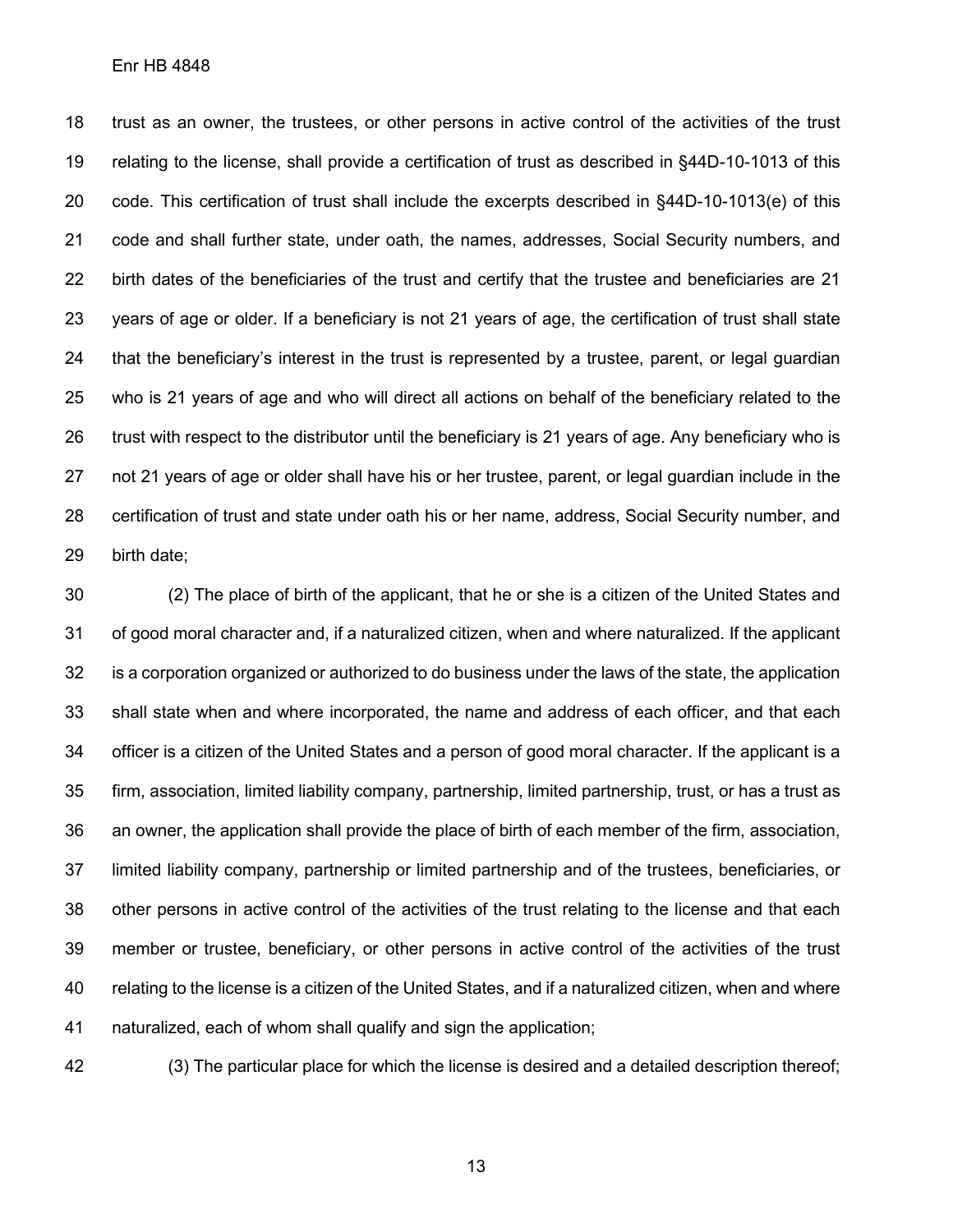(4) The name of the owner of the building and, if the owner is not the applicant, that the applicant is the actual and bona fide lessee of the premises;

 (5) That the premises or building in which the applicant proposes to do business conforms to all applicable laws of health, fire, and zoning regulations and is a safe and proper place or building; not within 200 feet of a school or church measured from front door to front door, along the street or streets. This requirement does not apply to a Class B license or to a place occupied by a beer licensee so long as it is continuously so occupied. The prohibition does not apply to a college, university, or church that has notified the commissioner, in writing, that it has no objection to the location of a proposed business in a place or building within 200 feet of the college, university, or church;

 (6) That the applicant is not incarcerated and has not, in the previous five years before application, (A) been convicted of a felony, (B) been convicted of a crime involving fraud, dishonesty or deceit, and/or (C) been convicted of a felony for violating alcohol-related distribution laws;

 (7) That the applicant is the only person in any manner pecuniarily interested in the business to be licensed and that no other person is in any manner pecuniarily interested during the continuance of the license; and

 (8) That the applicant has not during five years preceding the date of the application had a nonintoxicating beer license revoked.

 (b) In the case of an applicant that is a trust or has a trust as an owner, a distributor license may be issued only upon submission by the trustees or other persons in active control of the activities of the trust relating to the distributor license of a true and correct copy of the written trust instrument to the commissioner for his or her review. Notwithstanding any provision of law to the contrary, the copy of the written trust instrument submitted to the commissioner pursuant to this section is confidential and is not a public record and is not available for release pursuant to the West Virginia Freedom of Information Act codified in §29B-1-1 *et seq.* of this code.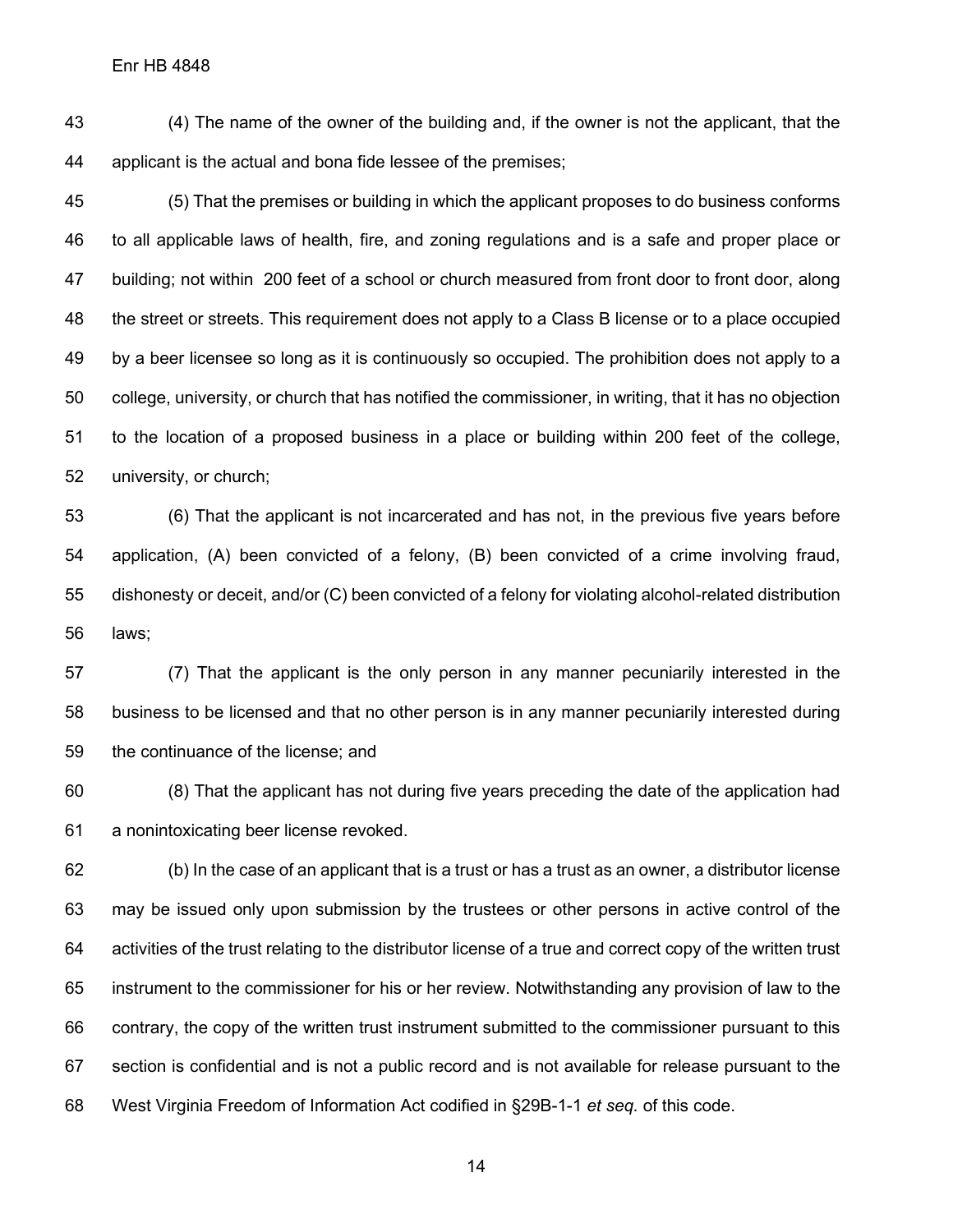(c) The provisions and requirements of subsection (a) of this section are mandatory prerequisites for the issuance of a license and, if any applicant fails to qualify, the commissioner shall refuse to issue the license In addition to the information furnished in any application, the commissioner may make any additional and independent investigation of each applicant, manager, and of the place to be occupied as necessary or advisable and, for this reason, all applications, with license fee and bond, shall be submitted with all true and correct information. For the purpose of conducting the independent investigation, the commissioner may withhold the granting or refusal to grant the license for a 30-day period or until the applicant has completed the conditions set forth in this section. If it appears that the applicant and manager meet the requirements in the code and the rules, including, but not limited to, has not been convicted of a felony in the previous five years before application, has not been convicted of a crime involving fraud, dishonesty or deceit in the previous five years before application, has not been convicted of a felony for violating any alcohol-related distribution laws; having made no false statements or material misrepresentations; involving no hidden ownership; and having no persons with an undisclosed pecuniary interest contained in the application; and if there are no other omissions or failures by the applicant to complete the application, as determined by the commissioner, the commissioner shall issue a license authorizing the applicant to sell nonintoxicating beer or nonintoxicating craft beer.

 (d) The commissioner may refuse a license to any applicant under the provisions of this article if the commissioner is of the opinion:

 (1) That the applicant or manager has, within the previous five years before application, (A) been convicted of a felony within the previous five years, (B) been convicted of a crime involving fraud, dishonesty, or deceit, or (C) been convicted of a felony for violating any alcohol-related distribution laws;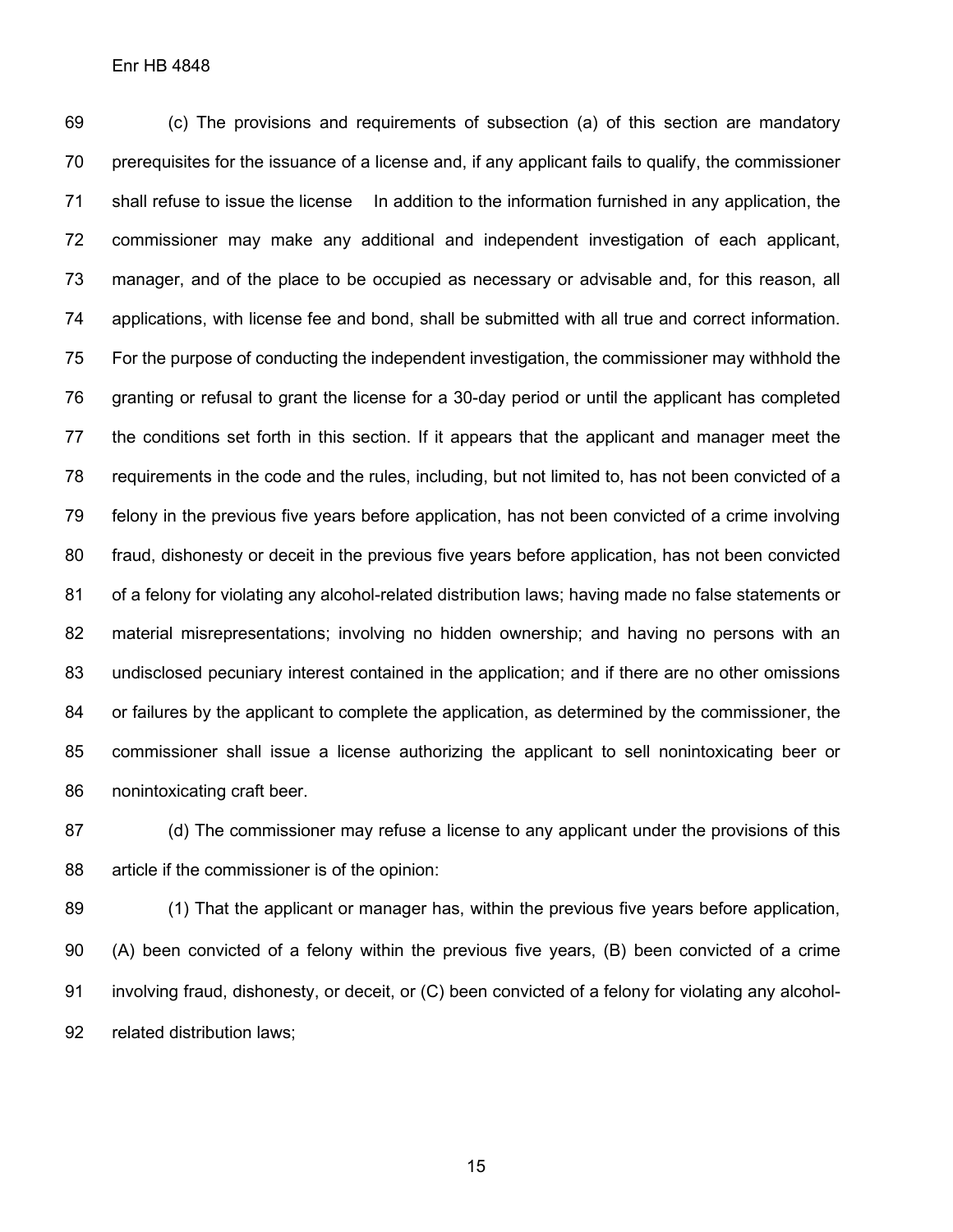(2) That the place to be occupied by the applicant is not a suitable place; or is within 200 feet of any school or church measured from front door to front door along the street or streets. This requirement does not apply to a Class B licensee or to a place now occupied by a beer licensee so long as it is continuously so occupied. The prohibition does not apply to a college, university, or church that has notified the commissioner, in writing, that it has no objection to the location of any such place within 200 feet;

 (3) That the manager, owner, employee, or person is in a contractual relationship to provide goods or services to the applicant is an active employee of the commissioner; or

 (4) That the license should not be issued for reason of conduct declared to be unlawful by this article.

## **CHAPTER 60. STATE CONTROL OF ALCOHOLIC LIQUORS.**

## **ARTICLE 1. GENERAL PROVISIONS.**

## **§60-1-3a. Off-premises sales not required to be bagged.**

 Alcoholic liquors in this state are not required to be placed in a bag by a licensee who is licensed for off-premises sales of alcoholic liquors.

## **ARTICLE 3. SALES BY COMMISSIONER.**

## **§60-3-26. Sale of certain liquors prohibited.**

 (a) Upon the effective date of this section, the commissioner is hereby directed to divest the state of all stocks of alcoholic liquors in the commissioner's possession manufactured in the Russian Federation, or by any person or entity located therein, and to cease purchasing such products during the time this section is in effect.

 (b) The commissioner, at the direction of the Governor, is hereby authorized to auction to the highest bidder or sell at a public event all stocks of alcohol liquors in the commissioner's possession which were either manufactured in the Russian Federation or by a person or entity located therein.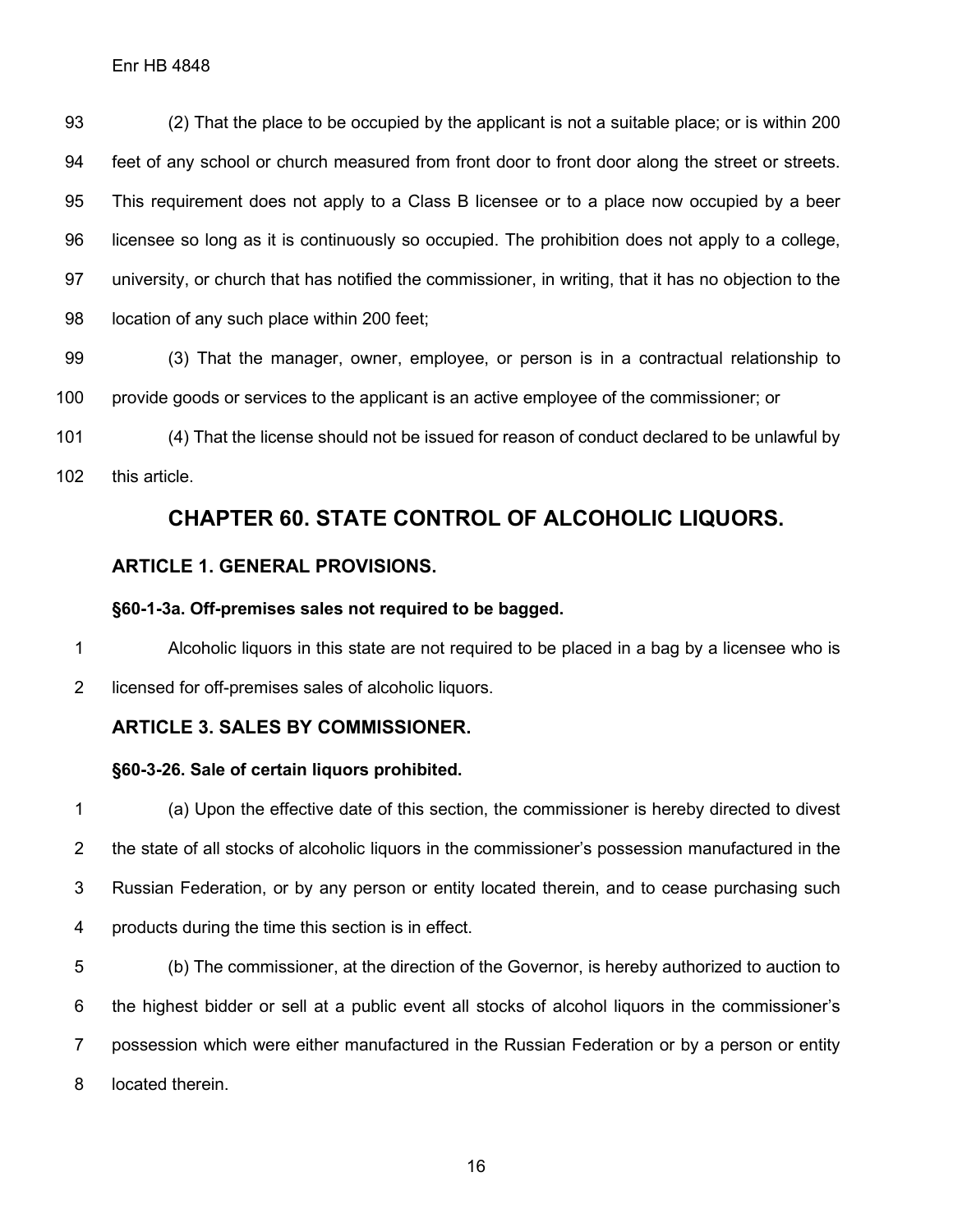- (c) The state's proceeds from the sale authorized by subsection (b) of this section shall be paid to a licensed, recognized charitable organization or organizations engaged in assisting the people of Ukraine.
- (d) The provisions of this section shall expire three years from the effective date of the section or until the Governor lifts the ban established in subsection (a) of this section.

### **ARTICLE 3A. SALES BY RETAIL LIQUOR LICENSEES.**

### **§60-3A-3a. Liquor sampling.**

- (a) Notwithstanding any provision of this code to the contrary, a Class A retail licensee may conduct a liquor sampling event on a designated sampling day.
- (b) At least five business days prior to the liquor sampling, the Class A retail licensee shall submit a written proposal to the commissioner informing the Commissioner that the Class A licensee will hold a liquor sampling event, including:
- (1) The day of the event;
- (2) The location of the event;
- (3) The times for the event; and
- (4) The specific brand and flavor of the West Virginia product to be sampled.
- (c) Upon approval by the commissioner, a Class A retail licensee may serve a complimentary liquor sample of the approved brand and flavor of the West Virginia product that is purchased by the Class A retail licensee from the commissioner.
- (d) The complimentary liquor samples on any sampling day shall not exceed:
- (1) One separate and individual sample serving per customer verified to be 21 years of age or older; and
- (2) One ounce in total volume.
- (e) Servers at the liquor sampling event shall:
- (1) Be employees of the Class A retail licensee; and
- (2) Be at least 21 years of age or older.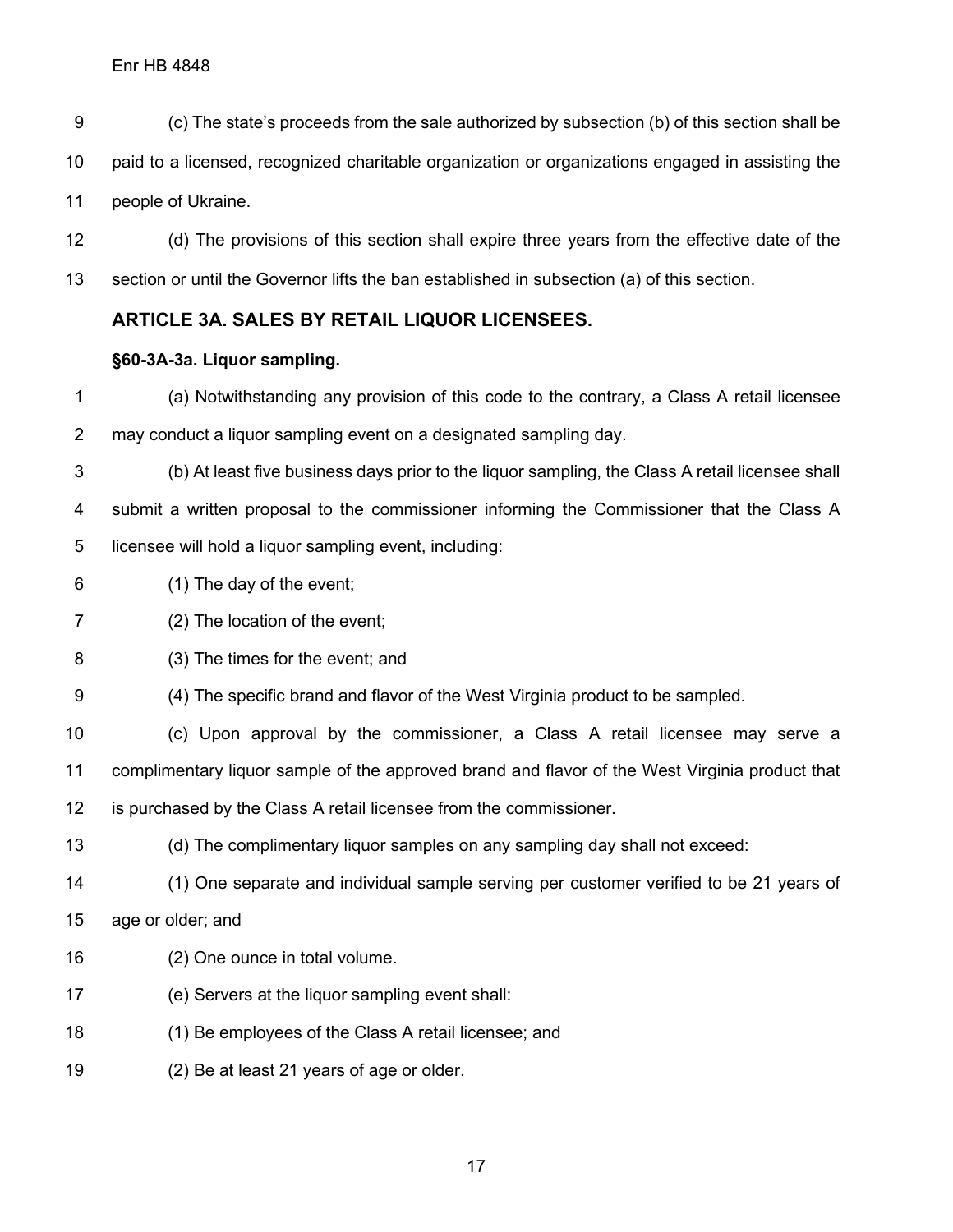(f) All servers at the liquor sampling event shall verify the age of the customer sampling liquor by requiring and reviewing proper forms of identification. Servers at the liquor sampling event may not serve any person who is:

(1) Under the age of 21 years;

(2) Intoxicated.

(g) A liquor sampling event shall:

(1) Occur only inside the Class A retail licensee's licensed premises; and

(2) Cease on or before 9:00 p.m. on any approved sampling day.

 (h) Any liquor bottle used for sampling must be from the inventory of the licensee, and clearly and conspicuously labeled "SAMPLE, NOT FOR RESALE". If the seal is broken on any liquor bottle or if any liquor bottle is opened, then that liquor bottle must be removed from the licensed premises immediately following the event.

 (i) Violations of this section are subject to the civil and criminal penalties set forth in sections twenty-four, twenty-five-a, twenty-six and twenty-seven of this article;

**§60-3A-3b. Private liquor delivery license for a retail liquor outlet or a third party; requirements; limitations; third party license fee; private liquor bottle delivery permit; requirements, and curbside in-person and in-vehicle delivery by a retail liquor outlet.**

 (a) A retail liquor outlet that is licensed to sell liquor for off-premises consumption may apply for a private liquor delivery license permitting the order, sale, and delivery of sealed liquor bottles or cans in the original container. The order, sale, and delivery of sealed liquor bottles or cans in the original container is permitted for off-premises consumption when completed by the licensee to a person purchasing the sealed liquor bottles or cans through a telephone, a mobile ordering application, or a web-based software program, authorized by the licensee's license. There is no additional fee for a licensed retail liquor outlet to obtain a private liquor delivery license. The order, sale, and delivery process shall meet the requirements of this section. The order, sale, and delivery process is subject to the penalties of this article.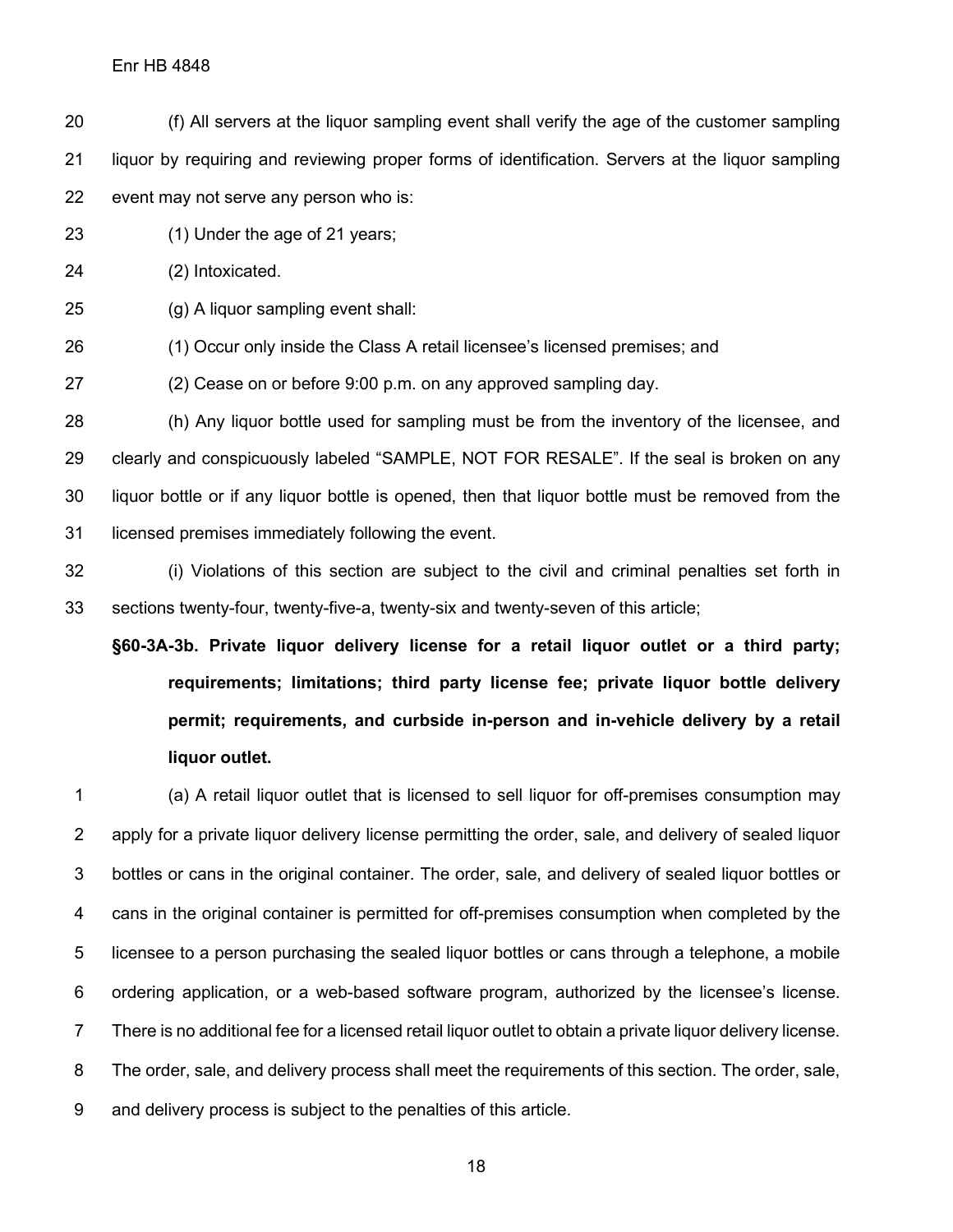(b) A third party, not licensed for liquor sales or distribution, may apply for a private liquor delivery license for the privilege of ordering and delivery of sealed liquor bottles or cans, from a licensed retail liquor outlet. The order and delivery of sealed liquor bottles or cans permitted for off-premises consumption by a third party licensee when a retail liquor outlet sells to a person purchasing the sealed liquor bottles or cans through telephone orders, a mobile ordering application, or a web-based software program. The private liquor delivery license non-prorated, nonrefundable annual fee is \$200 per third party entity, with no limit on the number of drivers and vehicles.

 (c) The private liquor delivery license application shall comply with licensure requirements in this article and shall provide any information required by the commissioner.

(d) Sale Requirements. -

 (1) The purchase of sealed liquor bottles or cans in the original container may accompany the purchase of food and the completion of the sale may be accomplished by the delivery of food and sealed liquor bottles or cans in the original container by the licensee or third party licensee;

 (2) Any purchasing person shall be 21 years of age or older, shall not be visibly or noticeably intoxicated at the time of delivery, and shall meet the requirements set forth in this chapter for the sale of alcoholic liquors and in §11-16-1 *et seq.* of the code, for nonintoxicating beer or nonintoxicating craft beer.

 (3) "Food", for purposes of this section, means food that has been cooked, microwaved, or that is pre-packaged food from the manufacturer.

 (4) An order, sale, and delivery may consist of up to five 750 milliliter sealed liquor bottles for each order: *Provided*, That the entire delivery order may not contain any combination of sealed liquor bottles or cans in the original container, where the combination is more than 128 fluid ounces of liquor total; and

 (5) A third party delivery licensee shall not have a pecuniary interest in a retail liquor outlet, as set forth in this article. A third party private liquor delivery licensee may only charge a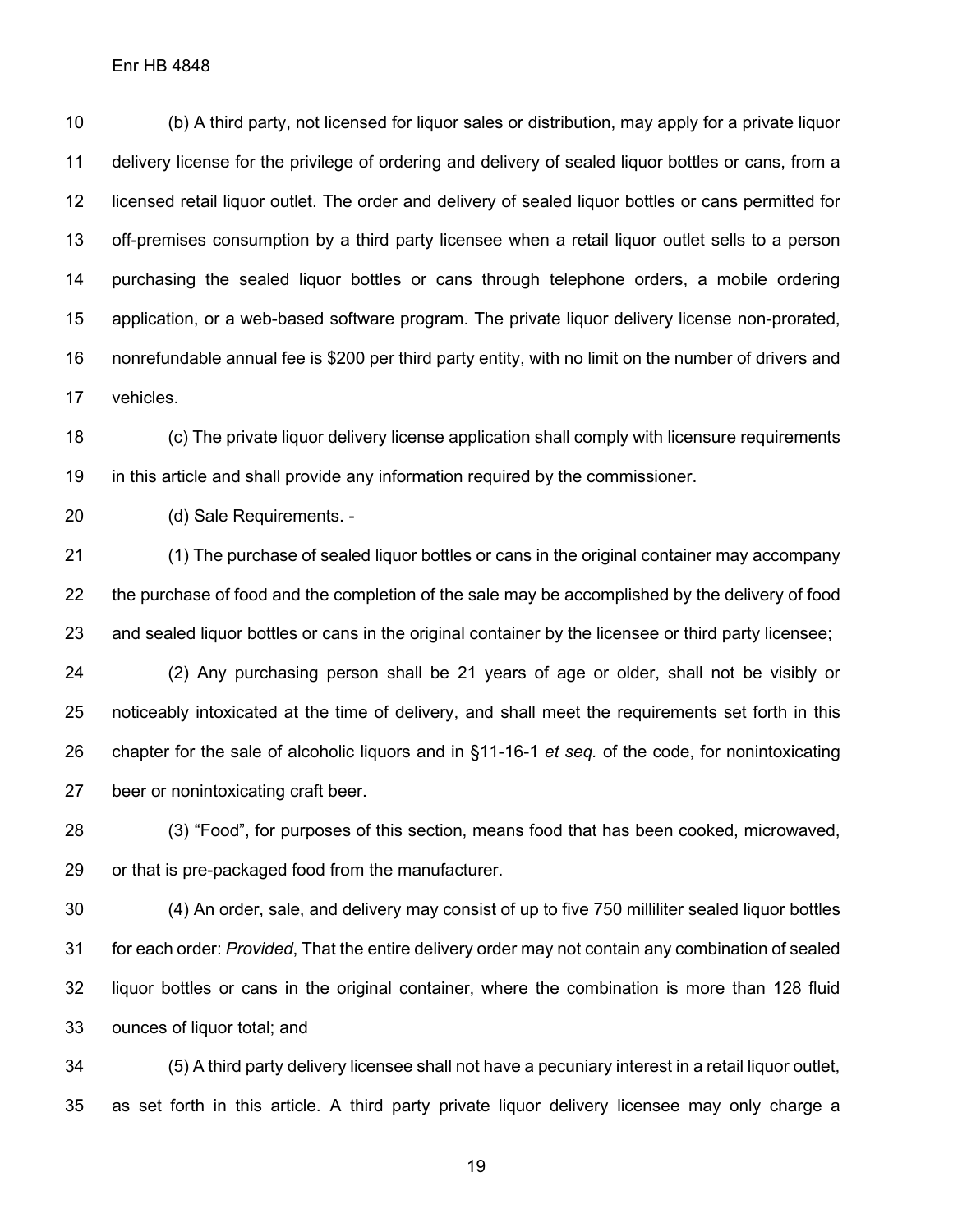convenience fee for the delivery of any alcohol. The third party private liquor delivery licensee may not collect a percentage of the liquor delivery order, but may continue to collect a percentage of the delivery order directly related to food. The convenience fee charged by the third-party private liquor delivery licensee to the purchasing person shall be no greater than \$20 per delivery order where a sealed liquor bottle or can in the original container is ordered by the purchasing person. For any third party licensee also licensed for other nonintoxicating beer or nonintoxicating craft beer delivery pursuant to §11-16-1 *et seq.* of this code, wine delivery pursuant to §60-8-1 *et seq.* of this code, or a sealed craft cocktail growler delivery pursuant to §60-7-1 *et seq.* of this code, the total convenience fee of any order, sale, and delivery of sealed alcoholic liquor or nonintoxicating beer, or nonintoxicating craft beer shall not exceed \$20.

(e) *Private Liquor Delivery Requirements.* —

 (1) Delivery persons employed for the delivery of a sealed liquor bottles or cans in the original container shall be 21 years of age or older and a retail liquor outlet and a third-party private liquor delivery licensee shall file each delivery person's name, driver's license, and vehicle information with the commissioner;

 (2) A retail liquor outlet and a third-party private liquor delivery licensee shall train delivery persons on verifying legal identification and in identifying the signs of intoxication. A retail liquor outlet and a third-party private liquor delivery licensee shall submit certification of the training to the commissioner;

 (3) The retail liquor outlet or third party private liquor delivery licensee shall hold a private liquor bottle delivery permit for each vehicle delivering a sealed liquor bottle or can in the original container pursuant to subsection (g) of this section: *Provided*, That a delivery driver may retain an electronic copy of his or her permit as proof of licensure;

 (4) A retail liquor outlet or third party private liquor delivery licensee shall deliver food and a sealed liquor bottle or can order in the original container in the market zone or contiguous market zone where the licensed retail liquor outlet is located;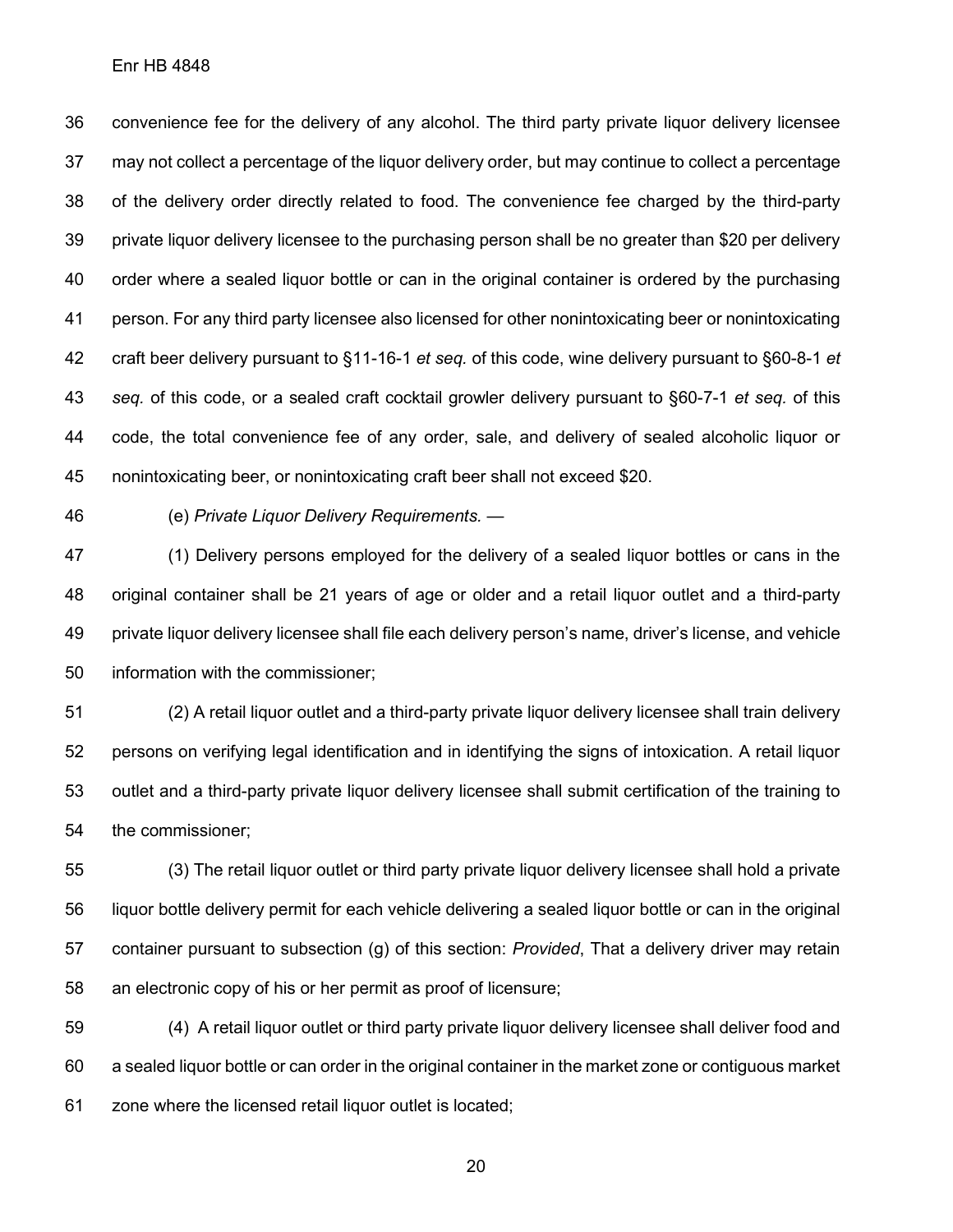(5) A retail liquor outlet or third party private liquor delivery licensee may only deliver food and a sealed liquor bottle or can in the original container to addresses located in West Virginia, The retail liquor outlet or third party private liquor delivery licensee shall pay and account for all sales and municipal taxes;

 (6) A retail liquor outlet or third party private liquor delivery licensee may not deliver food and a sealed liquor bottle or can in the original container to any licensee licensed under §11-16- 1 *et seq.* of this code, and under this chapter;

 (7) Deliveries of food and a sealed liquor bottle or can in the original container are only for personal use, and not for resale; and

 (8) A retail liquor outlet or third party private liquor delivery licensee shall not deliver and leave food and a sealed liquor bottle or can in the original container at any address without verifying a person's age and identification as required by this section.

(f) *Telephone, mobile ordering application, or web-based software requirements*. —

 (1) The delivery person shall only permit the person who placed the order through a telephone order, a mobile ordering application, or web-based software to accept the food and a sealed liquor bottle or can in the original container for delivery which is subject to verification upon delivery with the delivery person's visual review and verification;

 (2) Any mobile ordering application or web-based software used shall include the delivery driver's name and vehicle information and delivery shall be subject to legal identification verification;

 (3) Any telephone ordering system shall maintain a log or record of the purchasing person's identification and details of the sale, and shall include the delivery driver's name and vehicle information and delivery shall be subject to legal identification verification;

 (4) All records are subject to inspection by the commissioner. A retail liquor outlet or third party private liquor delivery licensee shall retain records for three years, and shall not unreasonably withhold the records from the commissioner's inspection; and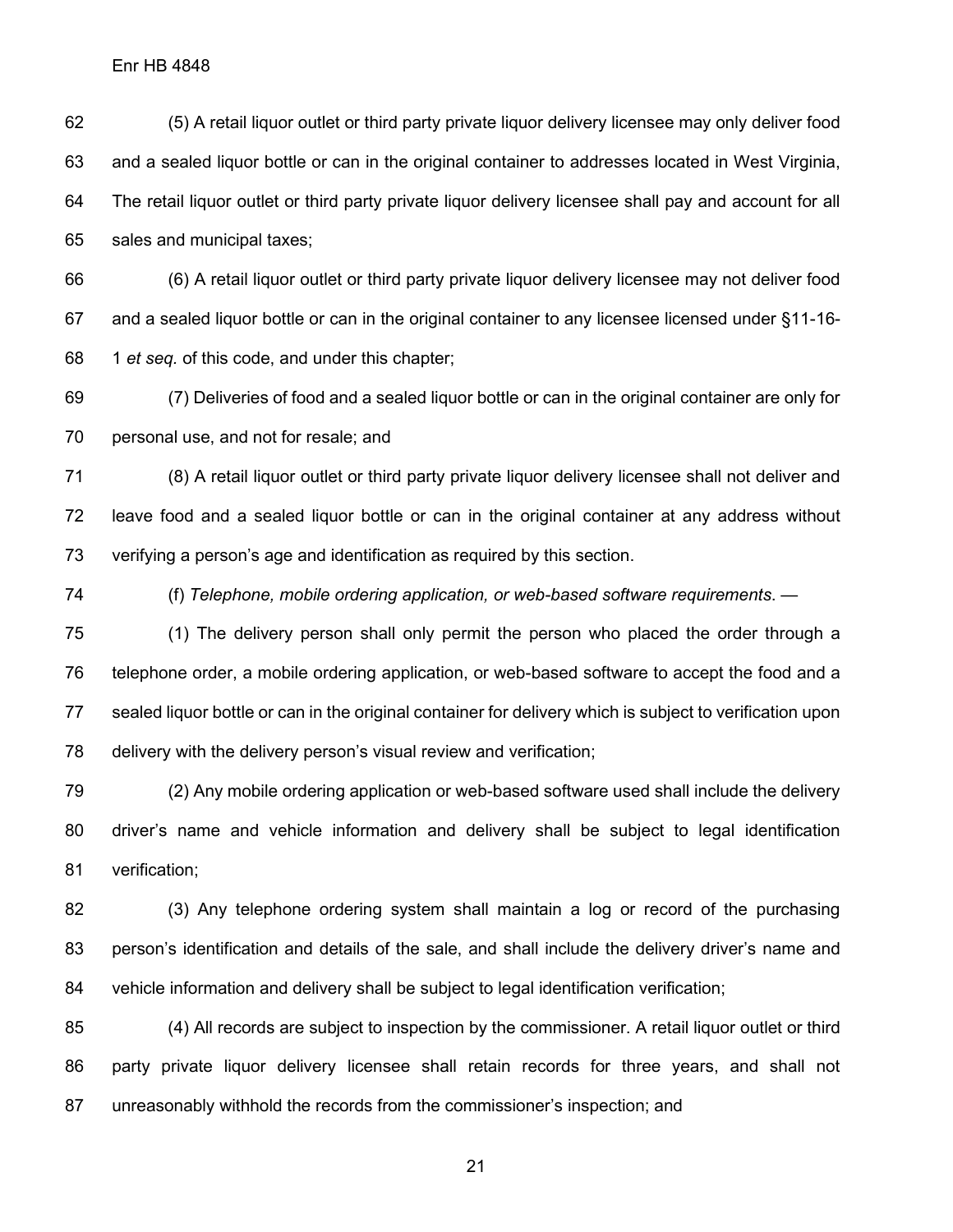(5) The retail liquor outlet or third party delivery licensee shall hold a valid private liquor bottle delivery permit required by subsection (g) of this section for each vehicle that may offer delivery.

(g) *Private Liquor Bottle Delivery Permit*. —

 (1) A retail liquor outlet or third party delivery licensee shall obtain and maintain a retail transportation permit for the delivery of and a sealed liquor bottle or can in the original container. (2) A retail liquor outlet or third party private delivery licensee shall provide vehicle and driver information, requested by the commissioner. Upon any change in vehicles or drivers, the licensee shall update the driver and vehicle information with the commissioner within 10 days of the change.

 (3) Subject to the requirement of §60-6-12 of this code, a private liquor bottle delivery permit shall meet the requirements of a transportation permit authorizing the permit holder to transport liquor subject to the requirements of this chapter.

(h) *Enforcement*. —

 (1) The retail liquor outlet or the licensed third party are responsible for any violations committed by their employees or independent contractors under this article, and more than one violation may be issued for a single violation involving multiple licensees, employees, or independent contractors.

 (2) Any license or permit granted by this section is subject to the penalties of probation, monetary fines, suspension, and revocation, as set forth in this article, for violations committed by the licensee, its employees, or independent contractors.

 (3) It is a violation for any licensee, its employees, or independent contractors to break the seal of a sealed liquor bottle. A person who violates the provisions of this subdivision is subject to the maximum penalties available in this chapter.

 (4) For purposes of criminal enforcement of the provisions of this article, persons ordering, purchasing, and accepting delivery of orders are considered to be purchasers.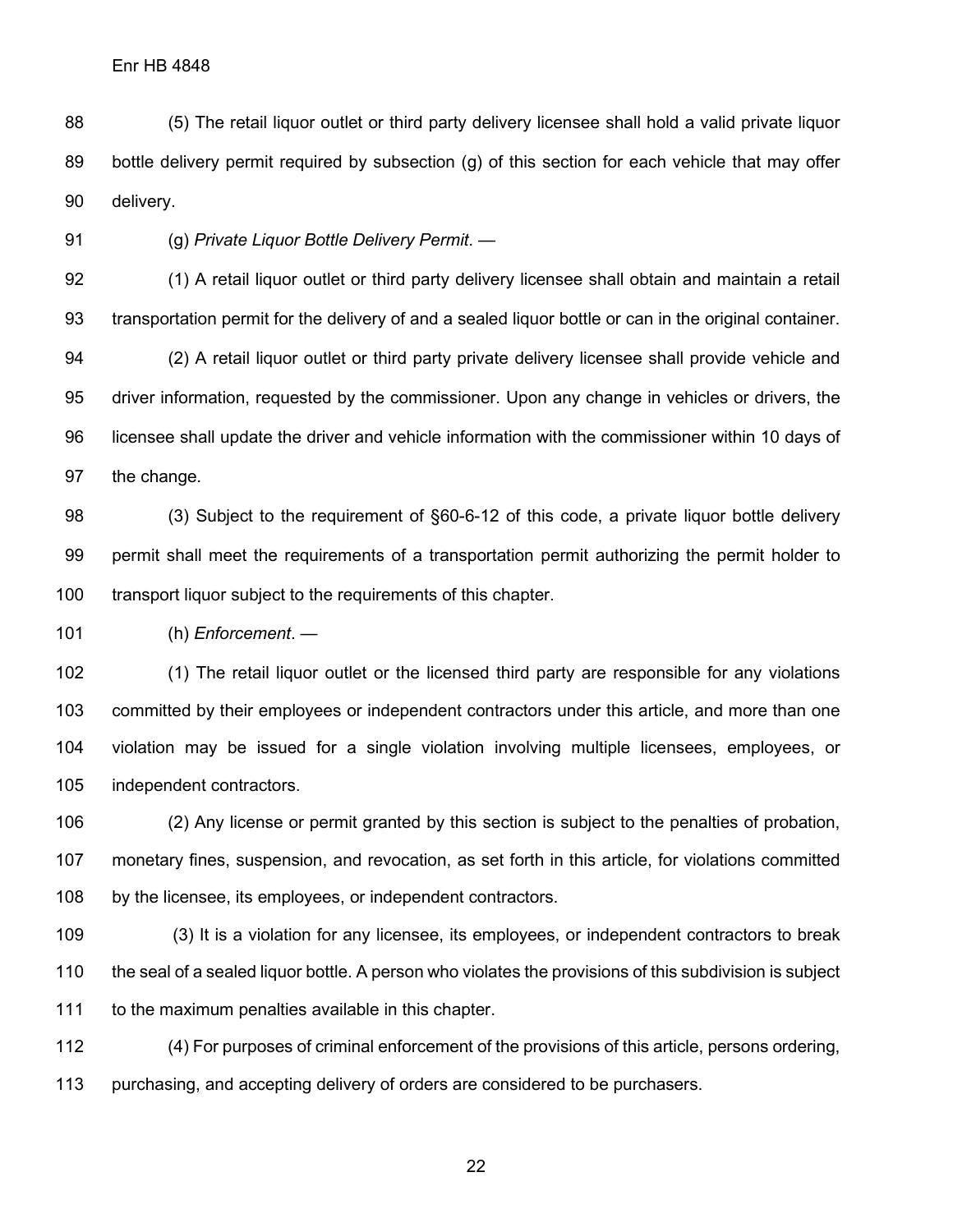(i) Retail liquor outlets licensed for off-premises sales of sealed liquor bottles and cans in the original container may provide for the sale and curbside in-person or in-vehicle pick-up of sealed liquor bottles or cans in the original container, subject to verification that the purchasing person is 21 years of age or older, and not visibly, or noticeably intoxicated, and as otherwise specified in this article.

 (j) Retail liquor outlets licensed for off-premises sales of sealed liquor bottles and cans in the original container may provide for the sale and delivery through a drive up or drive through structure, approved by the commissioner, of sealed liquor bottles or cans in the original container, subject to verification that the purchasing person is 21 years of age or older, and not visibly, or noticeably intoxicated, and as otherwise specified in this article.

#### **§60-3A-8. Retail license application requirements; retail licensee qualifications.**

 (a) Prior to or simultaneously with the submission of a bid for a retail license or the payment of a purchase option for a Class A retail license, each applicant shall file an application with the commissioner, stating under oath, the following:

(1) If the applicant is an individual, his or her name and residence address;

 (2) If the applicant is other than an individual, the name and business address of the applicant; the state of its incorporation or organization; the names and residence addresses of each executive officer and other principal officer, partner, or member of the entity; a copy of the entity's charter or other agreement under which the entity operates; the names and residence addresses of any person owning, directly or indirectly, at least 20 percent of the outstanding stock, partnership, or other interests in the applicant; and all applicants and licensees must list a manager on the applicant's license application, or a licensee's renewal application, and further that the manager shall meet all other requirements of licensure, including, but not limited to, United States citizenship or naturalization, passing a background investigation, being at least 21 years of age, and meet other requirements, all as set forth in the code and the legislative rules, in order for the manager to be able to meet and conduct any regulatory matters, including, but not limited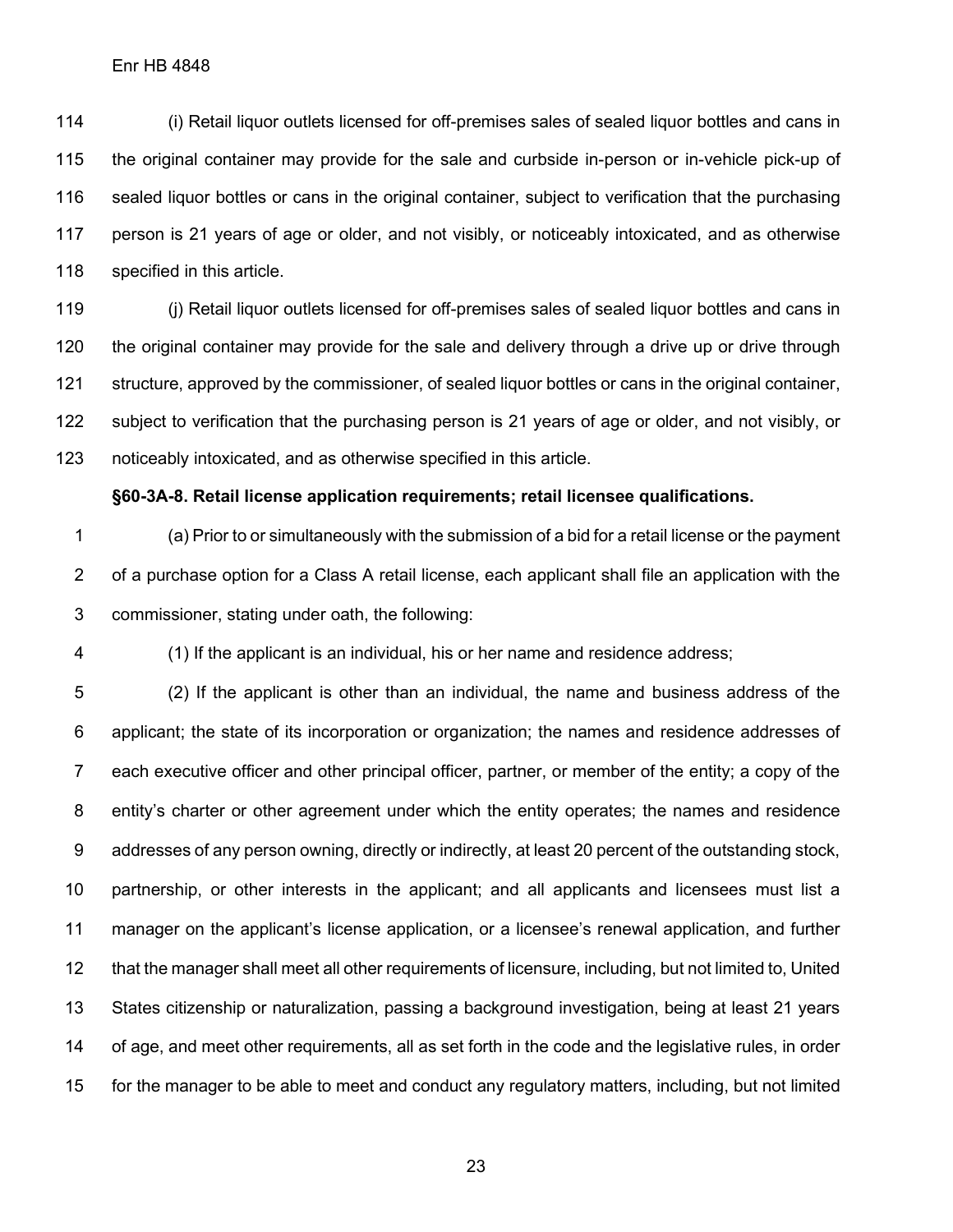to, licensure or enforcement matters related to the applicant or licensee all in the interest of protecting public health and safety. In order to maintain active licensure, any change by a licensee in any manager listed on an application must be made immediately to the commissioner, in order to verify that the new manager meets licensure requirements;

 (3) That the applicant and manager have not (A) been convicted in this state or any other state of any felony in the five years preceding the date of application or (B) other crime involving fraud, dishonesty, or deceit in the five years preceding the date of application, or (C) been convicted of any felony in this or any other state court or any federal court for a violation of alcohol- related distribution laws, and if the applicant is other than an individual, that none of its executive officers, other principal officers, partners, or members, or any person owning, directly or indirectly, at least 20 percent of the outstanding stock, partnership, or other interests in the applicant, has been convicted; and

 (4) That the applicant and the manager, each is a United States citizen of good moral character and, if a naturalized citizen, when and where naturalized; and, if a corporation organized and authorized to do business under the laws of this state, when and where incorporated, with the name and address of each officer; that each officer is a citizen of the United States and a person of good moral character; and if a firm, association, partnership, or limited partnership, that each member is a citizen of the United States and, if a naturalized citizen, when and where naturalized, each of whom must sign the application.

 (b) An applicant and manager shall provide the commissioner any additional information requested by the commissioner including, but not limited to, authorization to conduct a criminal background and credit records check.

 (c) Whenever a change occurs in any information provided to the commissioner, the change shall immediately be reported to the commissioner in the same manner as originally provided.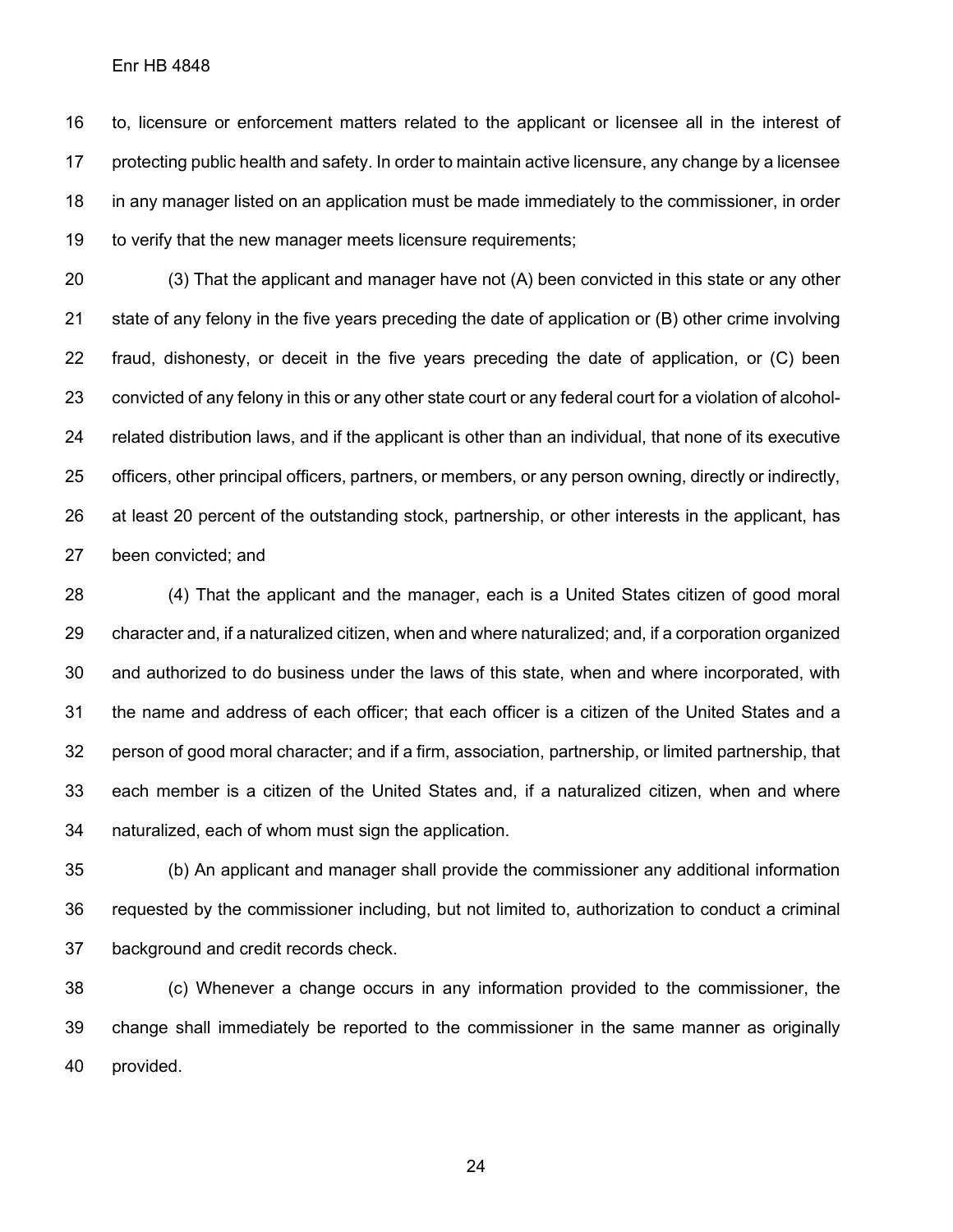(d) The commissioner shall disqualify each bid submitted by an applicant under §60-3A- 10 of this code and no applicant shall be issued or eligible to hold a retail license under this article, if:

 (1) The applicant has been, within the five years preceding the date of application; (A) convicted in this state of any felony or (B) convicted of a crime involving fraud, dishonesty, or deceit or (C) convicted of any felony in this or any other state court or any federal court for a violation of alcohol-related distribution laws; or

 (2) Any executive officer or other principal officer, partner, or member of the applicant, or any person owning, directly or indirectly, at least 20 percent of the outstanding stock, partnership, or other interests in the applicant, has been, within the five yeas preceding the date of application; (A) convicted in this state of any felony or (B) convicted of a crime involving fraud, dishonesty, or deceit or (C) convicted of any felony in this or any other state court or any federal court for a violation of alcohol-related distribution laws.

 (e) The commissioner shall not issue a retail license to an applicant which does not hold a license issued pursuant to federal law to sell liquor at wholesale.

## **§60-3A-17. Wholesale prices set by commissioner; retail licensees to purchase liquor from state; transportation and storage; method of payment.**

 (a) The commissioner shall fix wholesale prices for the sale of liquor, other than wine, to retail licensees. The commissioner shall sell liquor, other than wine, to retail licensees according to a uniform pricing schedule. The commissioner shall obtain, if possible, upon request, any liquor requested by a retail licensee and those permitted to manufacture and sell liquor pursuant to §60- 4-3 of this code.

 (b) Wholesale prices shall be established in order to yield a net profit for the General Revenue Fund of not less than \$6,500,000 annually on an annual volume of business equal to the average for the past three years. The net revenue derived from the sale of alcoholic liquors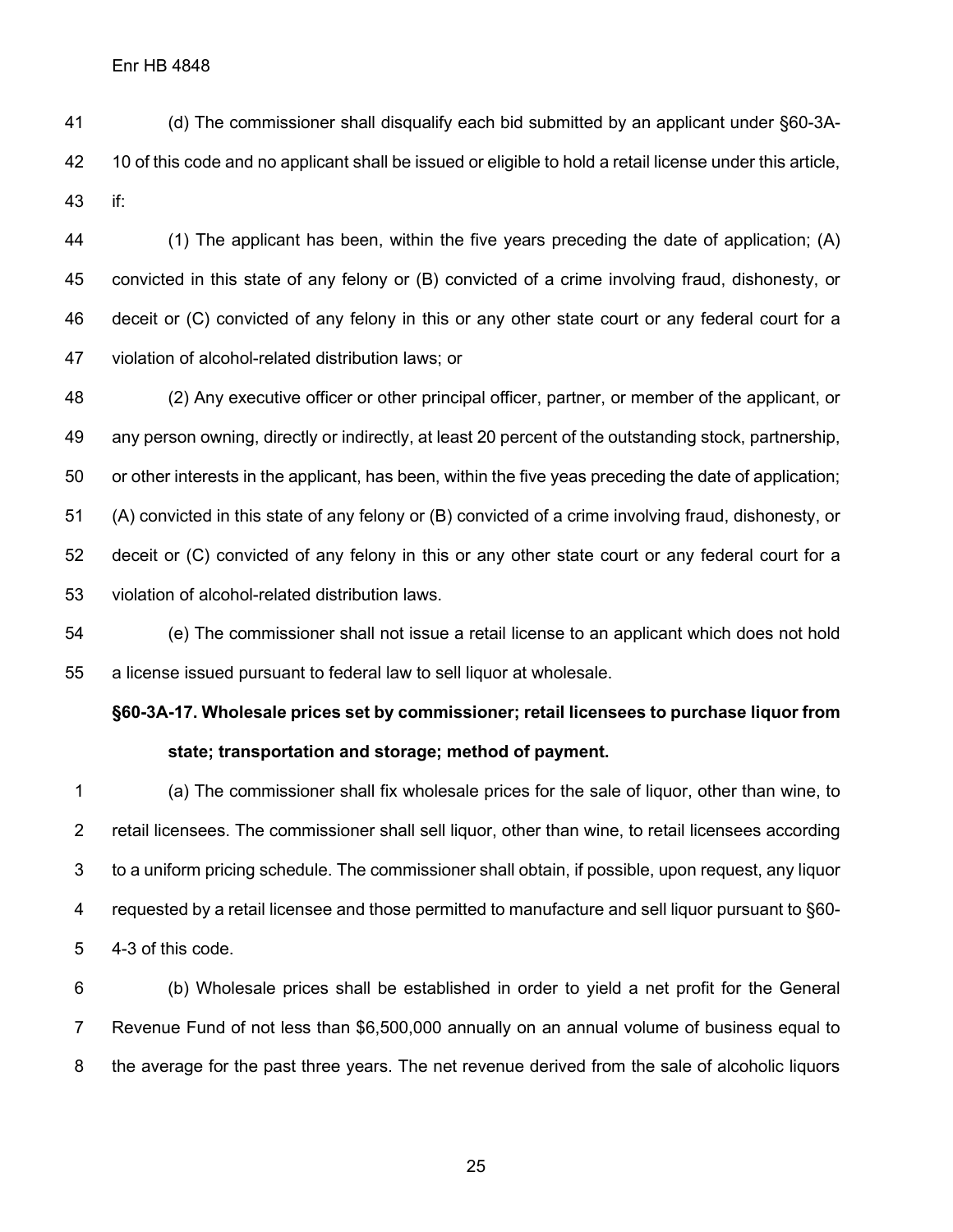shall be deposited into the General Revenue Fund in the manner provided in §60-3-17 of this code.

 (c) Notwithstanding any provision of this code to the contrary, the commissioner shall specify the maximum wholesale markup percentage which may be applied to the prices paid by the commissioner for all liquor, other than wine, in order to determine the prices at which all liquor, other than wine, will be sold to retail licensees. A retail licensee shall purchase all liquor, other than wine, for resale in this state only from the commissioner, and the provisions of §60-6-12 and §60-6-13 of this code shall not apply to the transportation of the liquor: *Provided,* That a retail licensee shall purchase wine from a wine distributor who is duly licensed under §60-8-1 *et seq.*  of this code. All liquor, other than wine, purchased by retail licensees shall be stored in the state at the retail outlet or outlets operated by the retail licensee: *Provided, however,* That the commissioner, in his or her discretion, may upon written request permit a retail licensee to store liquor at a site other than the retail outlet or outlets.

 (d) The sale of liquor by the commissioner to retail licensees shall be paid by electronic funds transfer which shall be initiated by the commissioner on the business day following the retail licensees order or by money order, certified check, or cashier's check which shall be received by the commissioner at least 24 hours prior to the shipping of the alcoholic liquors: *Provided,* That if a retail licensee posts with the commissioner an irrevocable letter of credit or bond with surety acceptable to the commissioner from a financial institution acceptable to the commissioner guaranteeing payment of checks, then the commissioner may accept the retail licensee's checks in an amount up to the amount of the letter of credit.

 (e) (1) A retail licensee may not sell liquor to persons licensed under the provisions of §60- 7-1 *et seq.* of this code at less than 115 percent of the retail licensee's cost as defined in §47- 11A-6 of this code.

 (2) A retail licensee may not sell liquor to the general public at less than 110 percent of the retail licensee's cost as defined in §47-11A-6 of this code.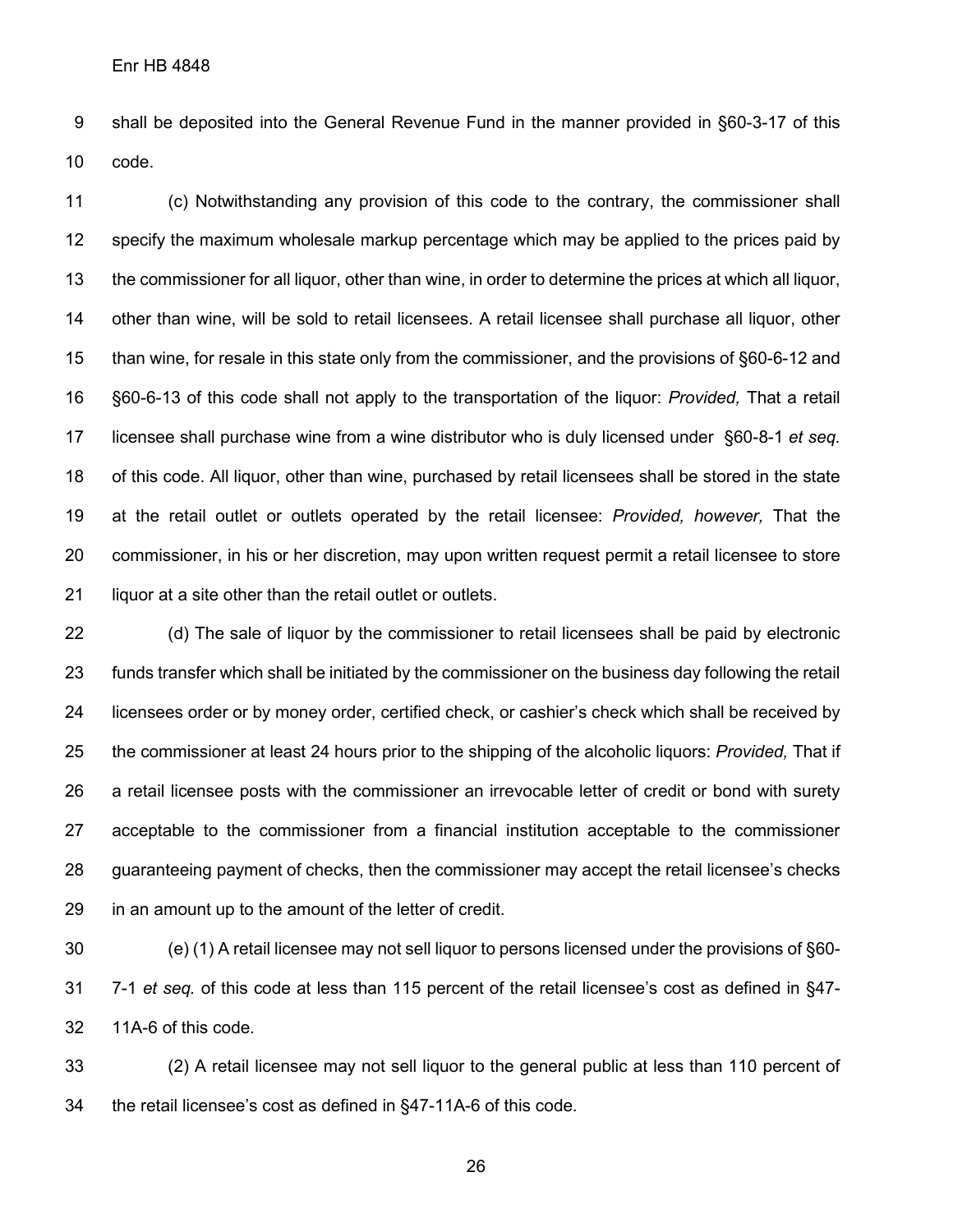#### **ARTICLE 4. LICENSES.**

#### **§60-4-22. Wholesale representatives' licenses.**

 (a) A person, firm or corporation may not be or act or serve as an agent, broker or salesman selling or offering to sell or soliciting or negotiating the sale of alcoholic liquor to the commission or to any distributor licensed pursuant to article eight of this chapter without first obtaining a license so to do in accordance with the provisions of this section. Only salaried employees of distilleries, manufacturers, producers or processors of alcoholic liquor may be licensed hereunder and no person may be licensed hereunder who sells or offers to sell alcoholic liquor to the commission or any distributor on a fee or commission basis. The commission shall be the licensing authority and may grant to persons of good moral character the license herein provided and may refuse to grant such license to any person (1) convicted of a felony, within five years prior to his or her application, (2) convicted of a crime involving fraud, dishonesty, or deceit, within the previous five years before application, or (3) convicted of a felony violation of a state or federal liquor law within the previous five years before application; refuse to grant, suspend or revoke licenses. Licenses shall be on an annual basis for the period from July 1, until June 30 next following. New and renewal licenses shall be granted only upon verified application to the commission presented on forms provided by the commission. Any person representing more than one producer, manufacturer or distributor of alcoholic liquors shall file a separate application and shall obtain a separate license for each such representation. The annual license fee shall be \$100. The fee for any license granted for the remainder of any license year between January 1, and June 30 of the same calendar year shall be \$50.

 (b) In addition to all other information which the commission may require to be supplied on the license application forms, each applicant shall be required to state his or her name and his or her residence address and the name and business address of the producer, manufacturer or distributor he or she represents; the name and address of each additional producer, manufacturer or distributor of alcoholic liquors he or she represents; the monetary total of all alcoholic liquor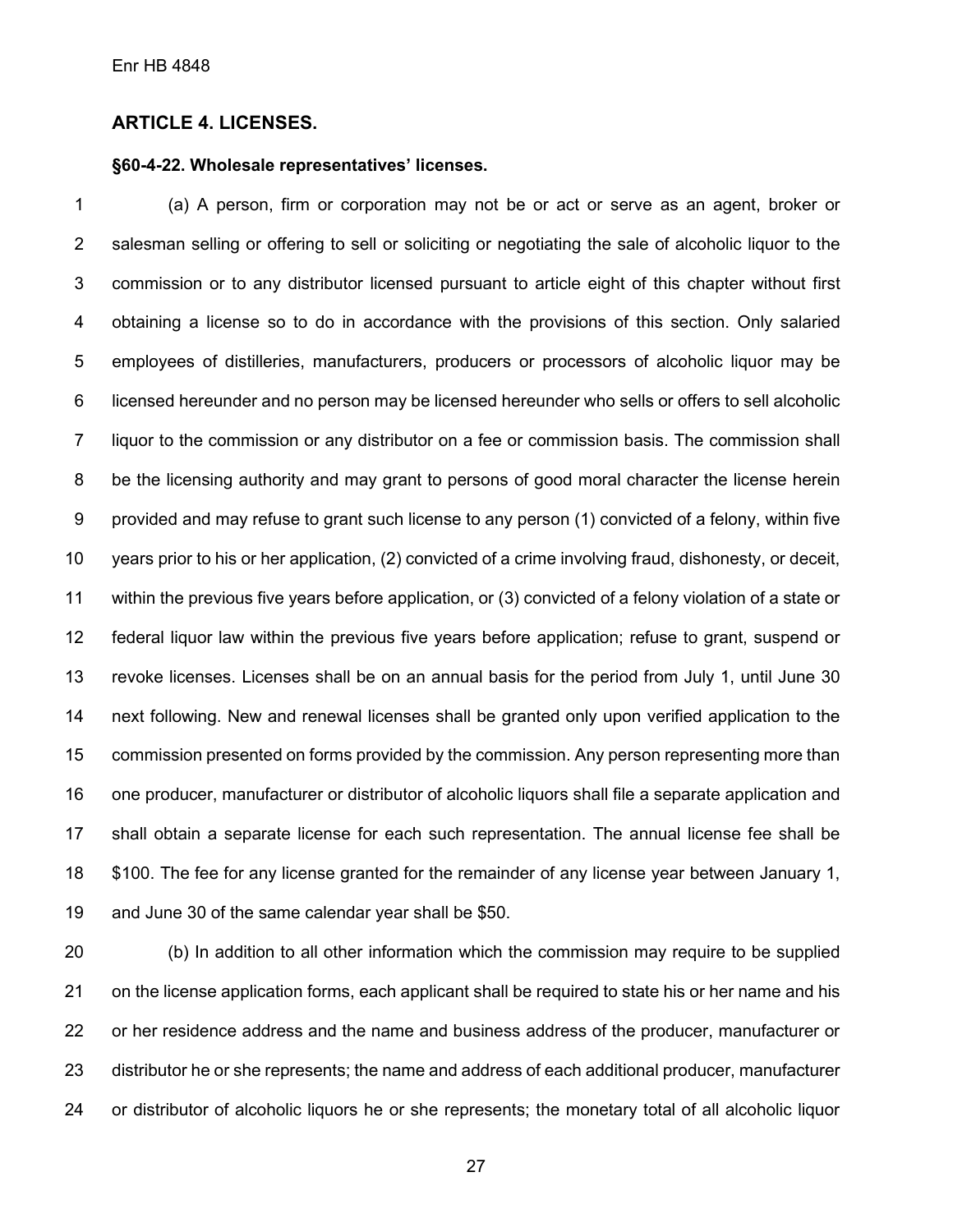sales, if any, made by him or her to the commission or to any distributor licensed pursuant to article eight of this chapter during the fiscal year preceding the license year for which he or she is seeking a license; the monetary total of the gross income received by him or her on such sales, if any, during such fiscal year; whether he or she has, during such fiscal year, made or given, voluntarily or on request, any gift, contribution of money or property to any member or employee of the commission or of any distributor licensed pursuant to article eight of this chapter or to or for the benefit of any political party committee or campaign fund; and his or her relationship, if any, by blood or marriage, to any member of the commission or to any elected or appointive state official, county official or municipal official. All such applications shall be verified by oath of the applicant and shall be prepared and filed in duplicate. All such applications and a current list of all licensees hereunder shall be matters of public record and shall be available to public inspection at the commission's offices at the State Capitol. Every licensee who ceases to be an agent, broker or salesman, as herein contemplated, shall so advise the commission in writing and such person's name shall be immediately removed from the license list and his or her license shall be canceled and terminated.

 (c) All persons licensed under this section shall be authorized representatives of the wineries, farm wineries, distilleries, mini-distilleries, manufacturers, producers, or processors of alcoholic liquor they represent. A licensed person may not share, divide, or split his or her salary with any person other than his or her wife or some legal dependent, nor may he or she make any contribution to any political party campaign fund in this state.

 (d) All licensees shall be subject to all other provisions of this chapter and to the lawful rules promulgated by the commission. Licenses may be refused, suspended, or revoked by the commission for cause, including any of the applicable grounds of revocation specified in section nineteen of this article. Provisions of this article relating to notice, hearing and appeals shall, to the extent applicable, govern procedures on suspension and revocation of licenses hereunder.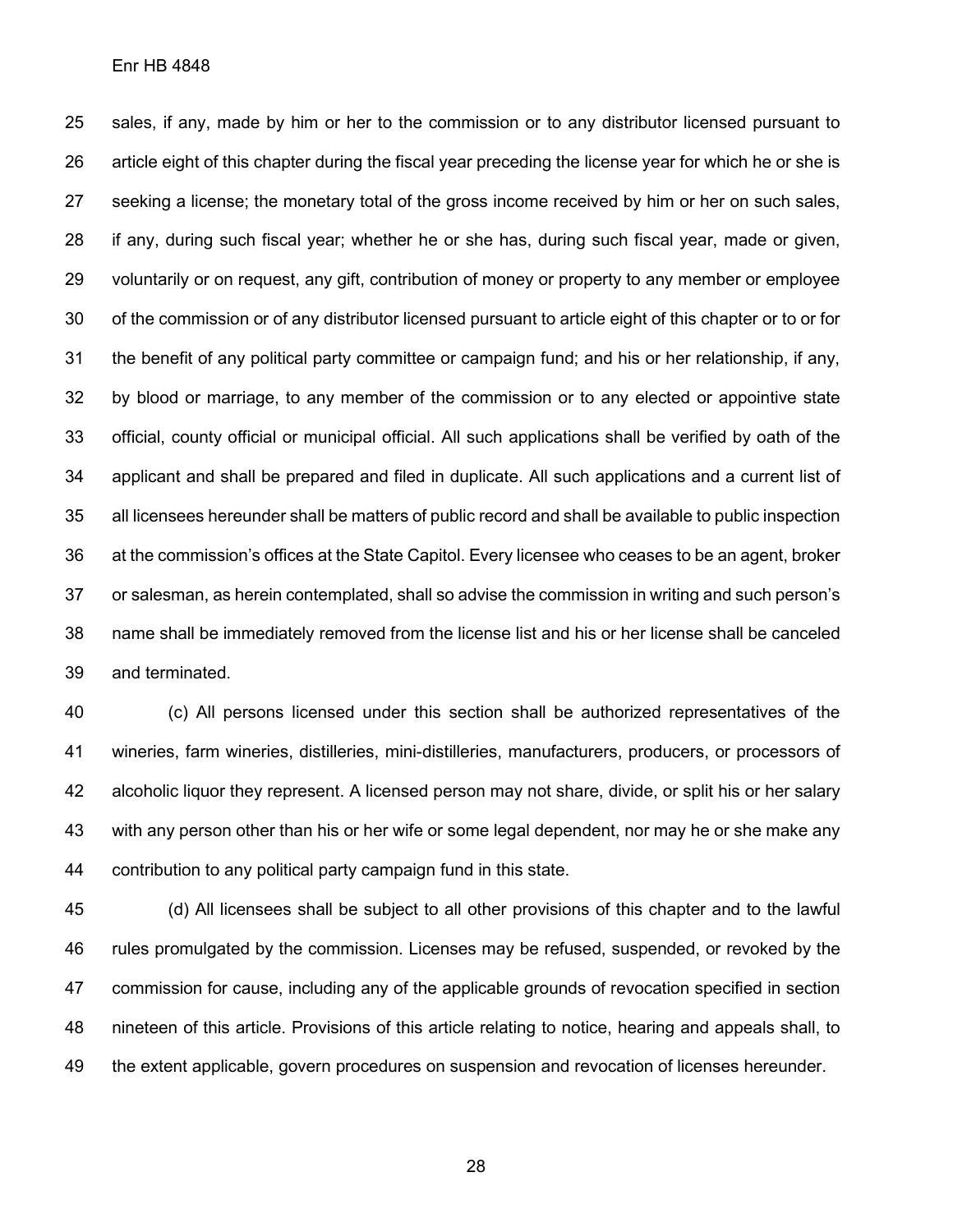(e) Any person, firm or corporation violating any provision of this section, including knowingly making of any false statement in a verified application for a license shall be guilty of a misdemeanor offense and shall, upon conviction thereof, be fined not exceeding \$1,000 or imprisoned in jail not exceeding 12 months, or be subject to both such fine and imprisonment in the discretion of the court.

**§60-4-23. License to operate a facility where exotic entertainment is offered; definitions; restrictions, regulations and prohibitions; prohibitions against minors; application, renewal, license fee, restrictions on transfer; effective date; legislative rules; unlawful acts and penalties imposed.**

(a) For purposes of this section:

 (1) "Exotic entertainment" means live nude dancing, nude service personnel or live nude entertainment, and "nude" means any state of undress in which male or female genitalia or female breasts are exposed.

 (2) "Places set apart for traditional family-oriented naturism" means family nudist parks, clubs and resorts chartered by the American association for nude recreation or the naturist society, including all of their appurtenant business components, and also including places temporarily in use for traditional family-oriented naturist activities.

 (b) No person may operate any commercial facility where exotic entertainment is permitted or offered unless such person is granted a license by the commissioner to operate a facility where exotic entertainment may be offered. The provisions of this subsection apply whether or not alcoholic liquor, wine or nonalcoholic beer is legally kept, served, sold, or dispensed in a facility, or purchased for use in a facility, or permitted to be brought by others into a facility and whether or not such person holds any other license or permit issued pursuant to chapter 60 of this code.

 (c) A licensee is subject to all the regulatory provisions of §60-7-1 *et seq.* of this code, whether or not the licensee is otherwise a private club. The commissioner shall have all the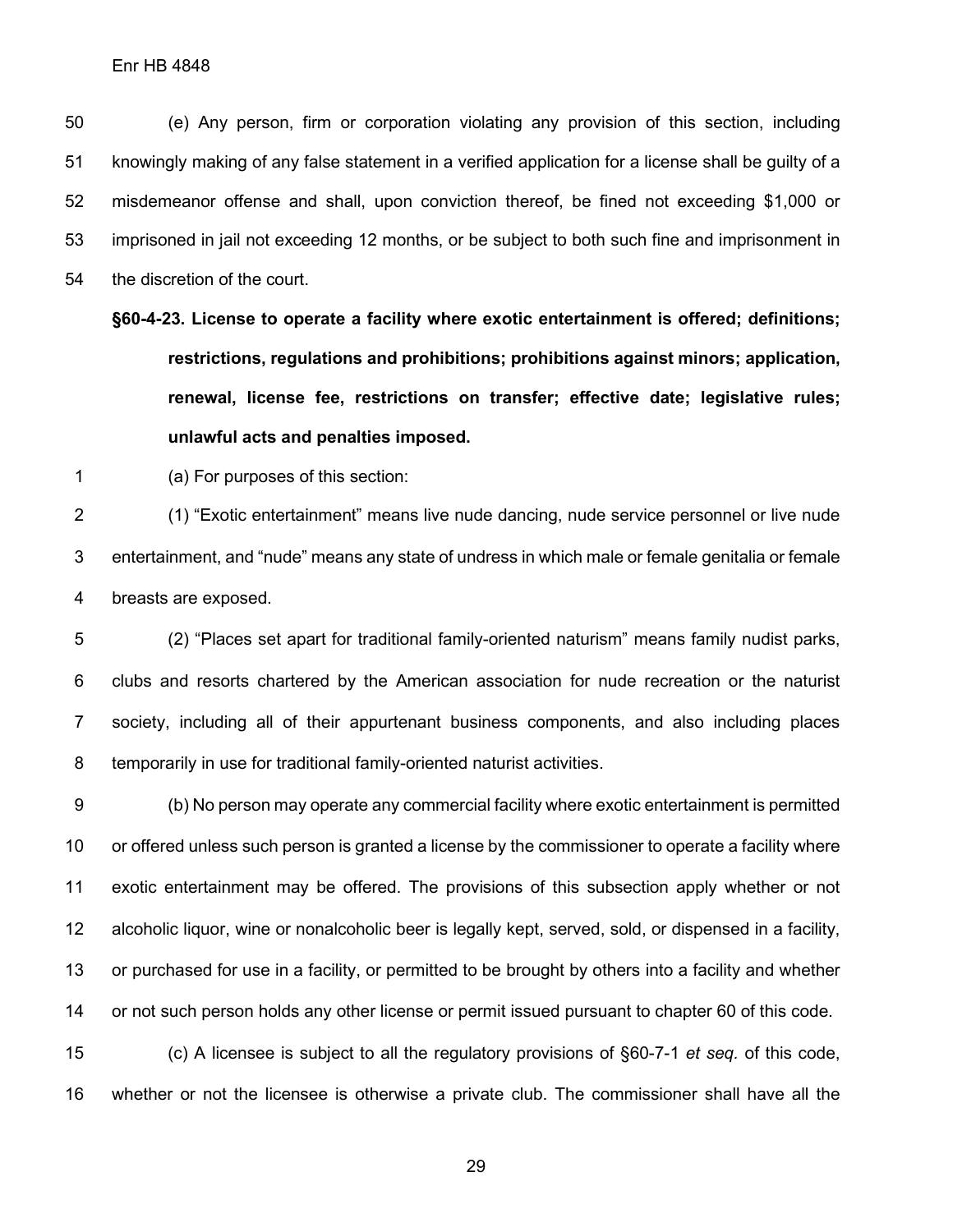powers and authorization granted under §60-7-1 *et seq.* of this code to regulate, restrict, and sanction a licensee under this section. No licensee may purchase, keep, sell, serve, dispense, or purchase for use in a licensed facility, or permit others to bring into the facility, any alcoholic liquor, wine, or nonintoxicating beer or nonintoxicating craft beer without having the appropriate license. No licensee may operate a private club without being licensed.

 (d) No person or licensee may allow a person under the age of 18 years to perform as an exotic entertainer. No person under the age of 21 years, other than a performing exotic entertainer, may be allowed to be in a commercial facility on any day on which any exotic entertainment is offered therein. No licensee may hold special nonalcoholic entertainment events for persons under age 21 pursuant to the provisions of §60-7-8 of this code in the licensed facility.

 (e) A person to whom a license is issued or renewed under the provisions of this section shall pay annually to the commissioner a license fee of \$3,000. A municipal corporation wherein any such licensee is located shall issue a municipal license to any person to whom the commissioner has issued a license and may impose a license fee not in excess of the state license fee.

 (f) A person shall not sell, assign, or otherwise transfer a license without the prior written approval of the commissioner. For purposes of this section, the merger of a licensee or the sale of more than 50 percent of the outstanding stock of or partnership interests in the licensee shall be deemed to be a sale, assignment, or transfer of a license under this section. A license shall not be transferred to another location, except within the county of original licensure. A transferee of a licensed facility may apply for reissuance of the transferor's license if the transferee applicant otherwise qualifies for a license. The commissioner is authorized to propose the promulgation of a legislative rule in accordance with the provisions of chapter 29A of this code, to implement the provisions of this subsection.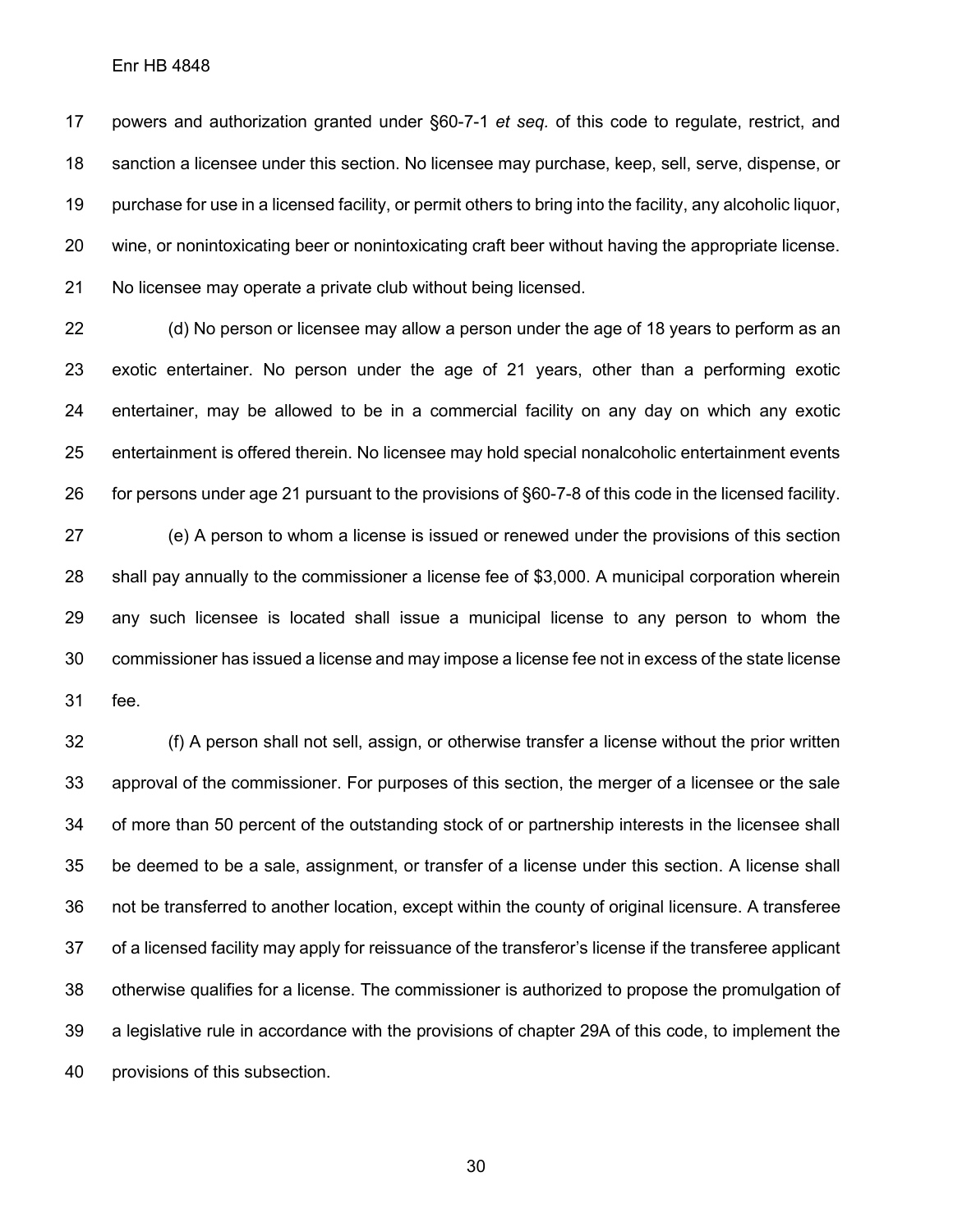(g) Any person who violates any provision of this section, or principal of a firm or corporation which violates any provision of this section, or licensee, agent, employee, or member of any licensee who violates any provision of this section, or who violates any of the provisions of §60-7-12 of this code, on the premises of a licensed facility, is guilty of a misdemeanor and, upon conviction thereof, shall be fined not less than \$1,000 nor more than \$3,000, or imprisoned for a period not to exceed one year, or both so fined and imprisoned.

 (h) The provisions of this section do not apply to places set apart for traditional family-oriented naturist activities.

#### **ARTICLE 6. MISCELLANEOUS PROVISIONS.**

#### **§60-6-24. Requirement for posting informational sign.**

 Any licensee licensed under this chapter to sell alcoholic liquors, including liquor, wine, hard cider, nonintoxicating beer or nonintoxicating craft beer for either on-premises or off- premises consumption, shall post in an open and prominent place within the establishment, a blood-alcohol chart containing information showing the estimated percent of alcohol in the blood by the number of drinks in relation to body weight and time of consumption, as provided in the chart available on the commissioner's website. Enforcement of the posting provisions of this section shall be carried out by the commissioner for all licensees required to post the notice.

#### **ARTICLE 7. LICENSES TO PRIVATE CLUBS.**

#### **§60-7-2. Definitions; authorizations; requirements for certain licenses.**

 Unless the context in which used clearly requires a different meaning, as used in this article:

 (1) "Applicant" means a private club applying for a license under the provisions of this article.

(2) "Code" means the official Code of West Virginia, 1931, as amended.

(3) "Commissioner" means the West Virginia Alcohol Beverage Control Commissioner.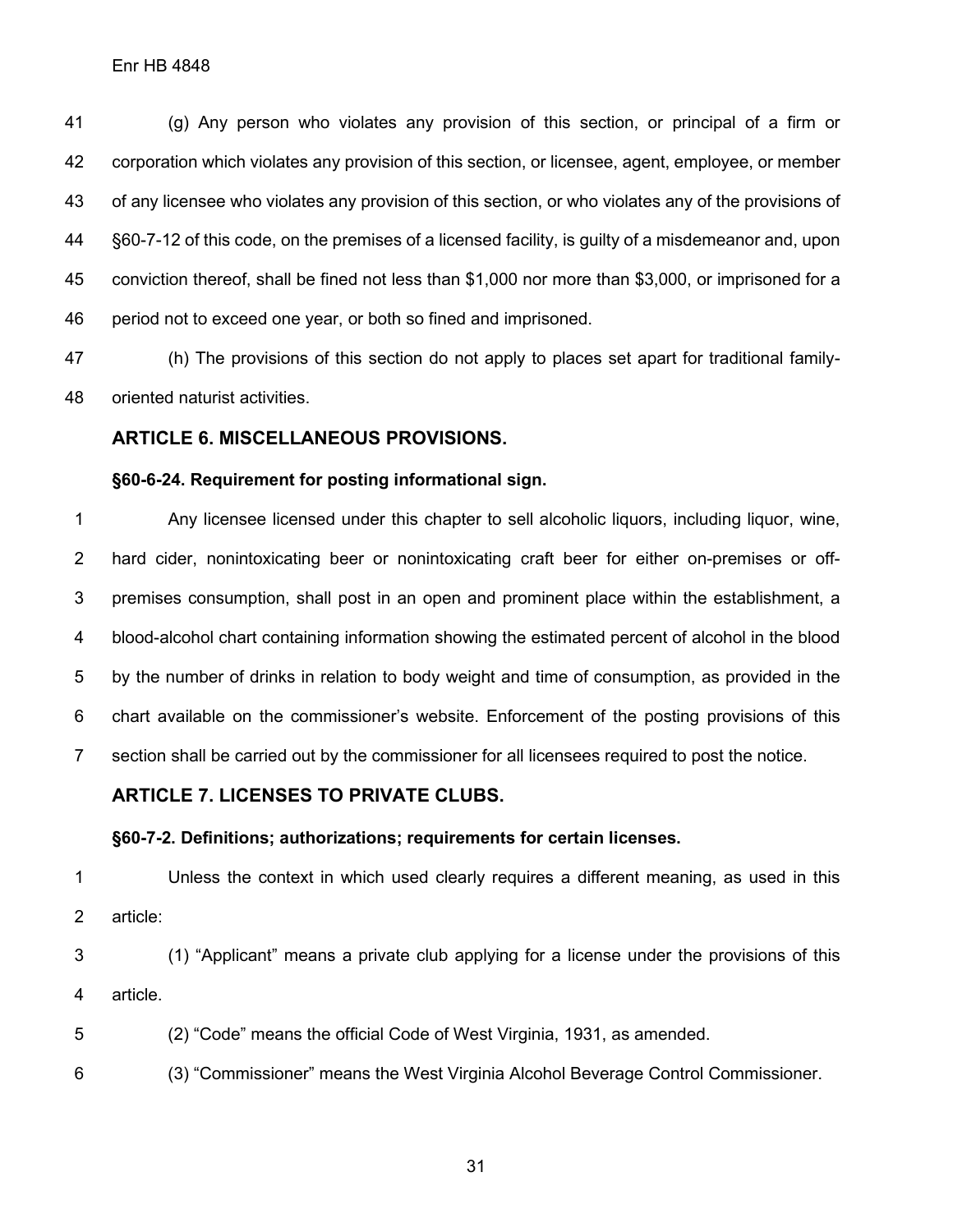(4) "Licensee" means the holder of a license to operate a private club granted under this article, which remains unexpired, unsuspended, and unrevoked.

 (5) "Private club" means any corporation or unincorporated association which either: (A) Belongs to or is affiliated with a nationally recognized fraternal or veterans' organization which is operated exclusively for the benefit of its members, which pays no part of its income to its shareholders or individual members, which owns or leases a building or other premises to which club are admitted only duly- elected or approved dues-paying members in good standing of the corporation or association and their guests while in the company of a member and to which club the general public is not admitted, and which club maintains in the building or on the premises a suitable kitchen and dining facility with related equipment for serving food to members and their guests;

 (B) Is a nonprofit social club, which is operated exclusively for the benefit of its members, which pays no part of its income to its shareholders or individual members, which owns or leases a building or other premises to which club are admitted only duly-elected or approved dues-paying members in good standing of the corporation or association and their guests while in the company 22 of a member and to which club the general public is not admitted, and which club maintains in the building or on the premises a suitable kitchen and dining facility with related equipment for serving food to members and their guests;

 (C) Is organized and operated for legitimate purposes which has at least 100 duly- elected or approved dues-paying members in good standing, which owns or leases a building or other premises, including any vessel licensed or approved by any federal agency to carry or accommodate passengers on navigable waters of this state, to which club are admitted only duly- elected or approved dues-paying members in good standing of the corporation or association and their guests while in the company of a member and to which club the general public is not admitted, and which club maintains in the building or on the premises a suitable kitchen and dining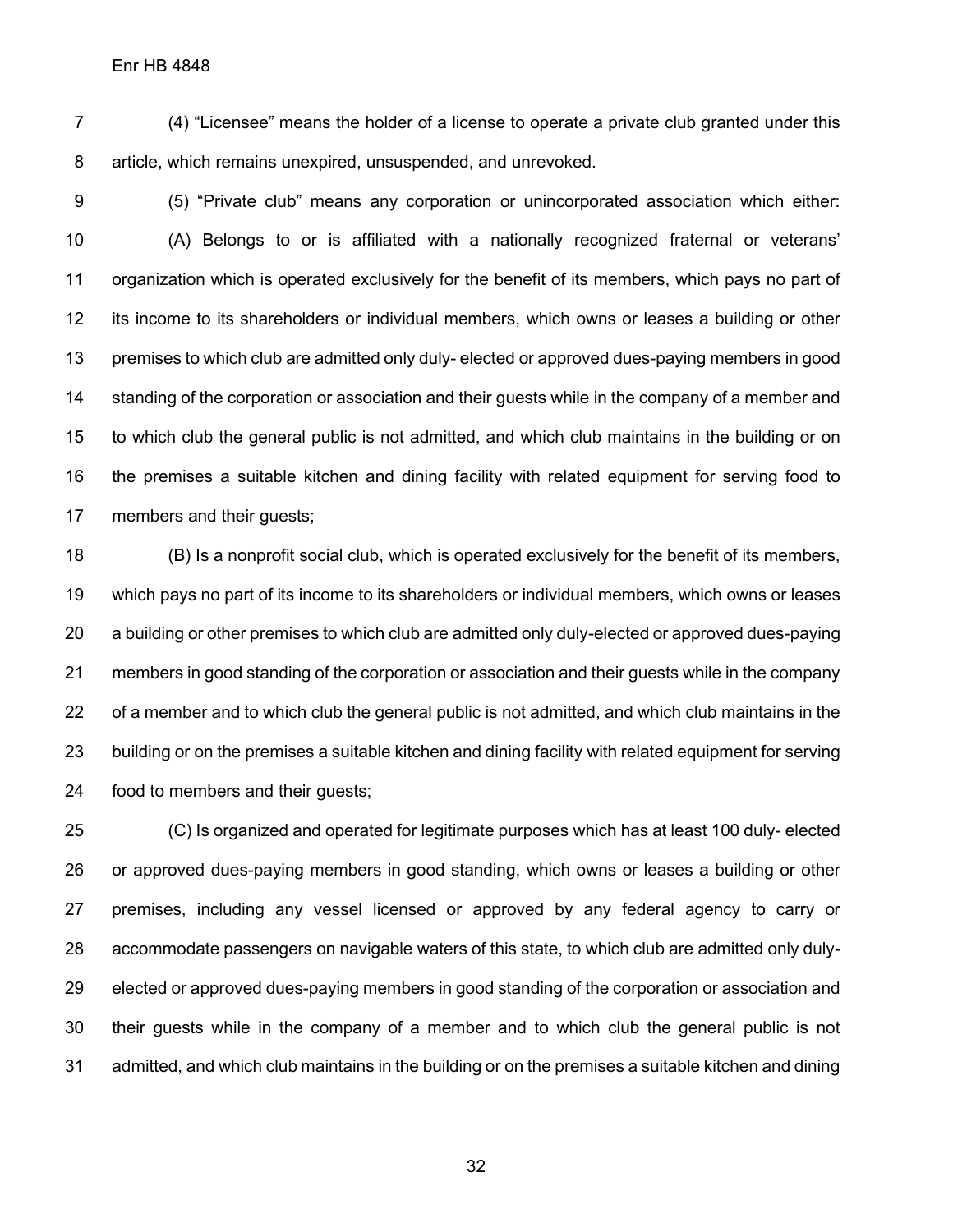facility with related equipment and employs a sufficient number of persons for serving meals to members and their guests; or

34 (D) Is organized for legitimate purposes and owns or leases a building or other delimited premises in any state, county, or municipal park, or at any airport, in which building or premises a club has been established, to which club are admitted only duly-elected and approved dues- paying members in good standing and their guests while in the company of a member and to which club the general public is not admitted, and which maintains in connection with the club a suitable kitchen and dining facility and related equipment and employs a sufficient number of persons for serving meals in the club to the members and their guests.

 (6) "Private bakery" means an applicant for a private club or licensed private club license that has a primary function of operating a food preparation business that produces baked goods, including brownies, cookies, cupcakes, confections, muffins, breads, cakes, wedding cakes, and other baked goods. The applicant or licensee desires to sell baked goods infused with liquor, wine, or nonintoxicating beer or nonintoxicating craft beer, either: (A) In the icing, syrup, drizzle, or some other topping; (B) as an infusion where the alcohol is not processed or cooked out of the baked goods; or (C) the alcohol can be added by the purchaser from an infusion packet containing alcohol no greater than 10 milliliters. This applicant or licensee may not sell liquor, wine, or nonintoxicating beer or nonintoxicating craft beer for on or off-premises consumption. This applicant or licensee may sell the baked goods with alcohol added as authorized for on and off- premises consumption. Further, the applicant or licensee shall meet the criteria set forth in this subdivision which:

(i) Has at least 50 members;

 (ii) Operates a kitchen that produces baked goods, as specified in this subdivision, including at least: (I) A baking oven and a four-burner range or hot plate; (II) a sink with hot and cold running water; (III) a 17 cubic foot refrigerator or freezer, or some combination of a refrigerator and freezer which is not used for alcohol cold storage; (IV) baking utensils and pans,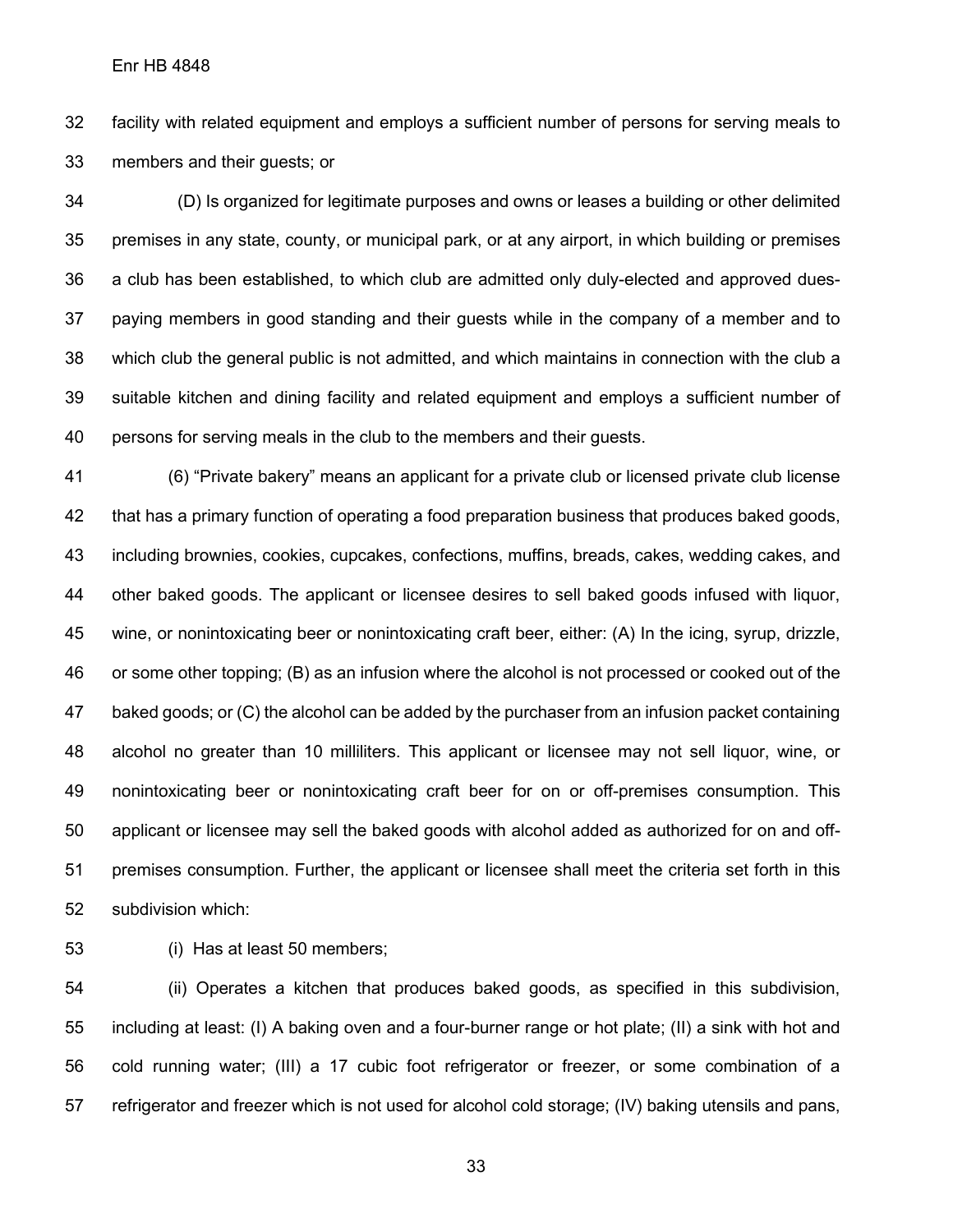kitchen utensils, and other food consumption apparatus as determined by the commissioner; and (V) food fit for human consumption available to be served during all hours of operation on the licensed premises;

 (iii) Maintains, at any one time, \$750 of food inventory capable of being prepared in the private bakery's kitchen. In calculating the food inventory, the commissioner shall include television dinners, bags of chips or similar products, microwavable food or meals, frozen meals, pre-packaged foods, baking items such as flour, sugar, icing, and other confectionary items, or canned prepared foods;

 (iv) Uses an age verification system approved by the commissioner for the purpose of verifying that persons under the age of 21 who are in the private bakery are not sold items containing alcoholic liquors, nonintoxicating beer or nonintoxicating craft beer, or wine, and a person under 21 years of age may enter the shop and purchase other items not containing alcoholic liquors; and

(v) Meet and be subject to all other private club requirements.

 (7) "Private cigar shop" means an applicant for a private club or licensed private club licensee that has a primary function of operating a cigar shop for sales of premium cigars for consumption on or off the licensed premises. Where permitted by law, indoor on-premises cigar consumption is permitted with a limited food menu, which may be met by utilizing a private caterer, for members and guests while the private club applicant or licensee is selling and serving liquor, wine, or nonintoxicating beer or nonintoxicating craft beer for on-premises consumption. Further, the applicant or licensee shall meet the criteria set forth in this subdivision which:

(A) Has at least 50 members;

 (B) Operates a cigar shop and bar with a kitchen, including at least: (i) A two-burner hot plate, air fryer, or microwave oven; (ii) a sink with hot and cold running water; (iii) a 17 cubic foot refrigerator or freezer, or some combination of a refrigerator and freezer which is not used for alcohol cold storage; (iv) kitchen utensils and other food consumption apparatus as determined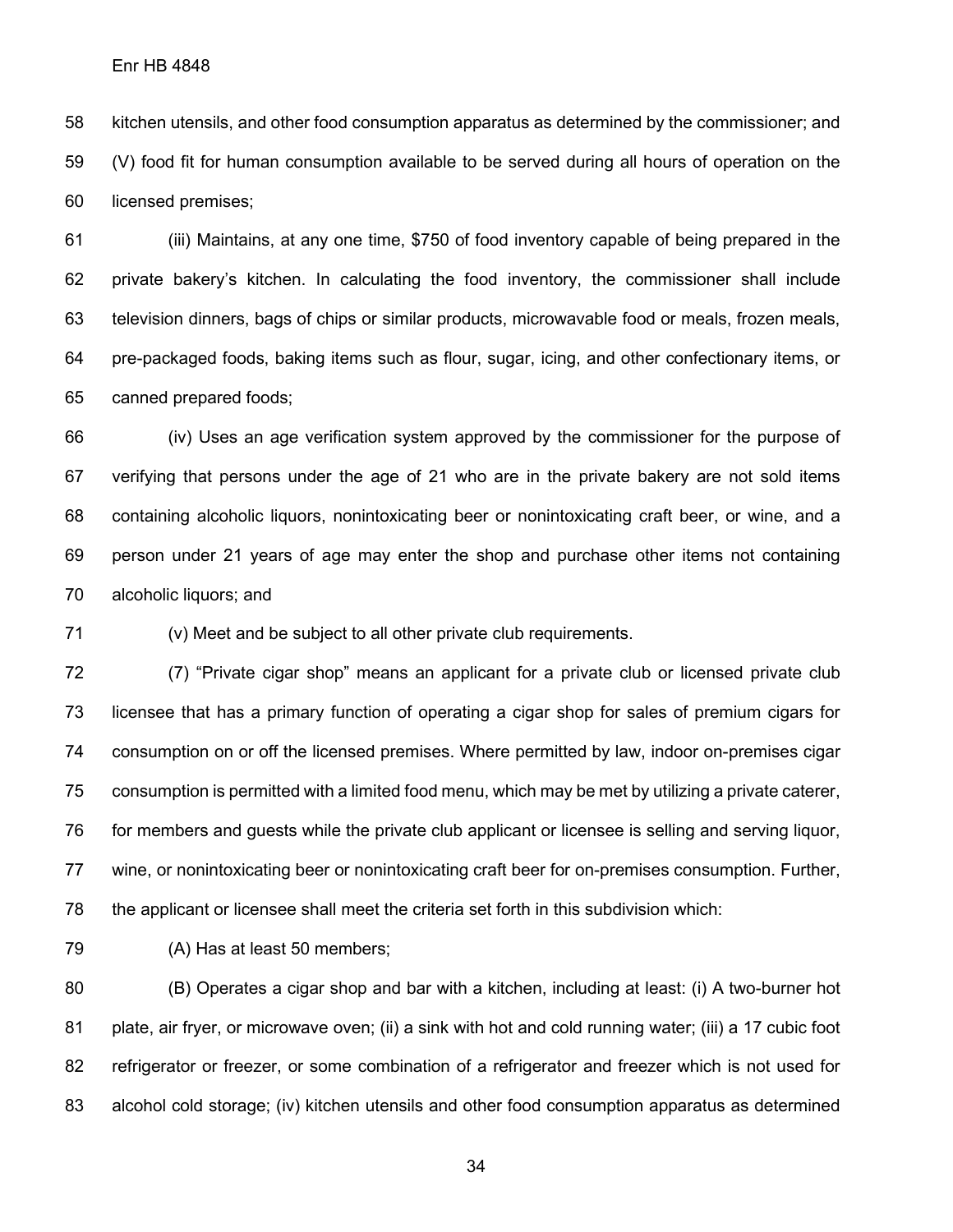by the commissioner; and (v) food fit for human consumption available to be served during all hours of operation on the licensed premises;

 (C) Maintains, at any one time, \$500 of food inventory capable of being prepared in the 87 private club bar's kitchen or has on hand at least \$150 in food provided by a private caterer. In calculating the food inventory, the commissioner shall include television dinners, bags of chips or similar products, microwavable food or meals, frozen meals, pre-packaged foods, or canned prepared foods;

 (D) Uses an age verification system approved by the commissioner for the purpose of verifying that persons under the age of 21 who are in the private club bar are accompanied by a parent or legal guardian, and if a person under 21 years of age is not accompanied by a parent or legal guardian, that person may not be admitted as a guest; and

(E) Meets and is subject to all other private club requirements.

 (8) "Private caterer" means a licensed private club restaurant, private hotel, or private resort hotel authorized by the commissioner to cater and serve food and sell and serve alcoholic liquors, or non-intoxicating beer or non-intoxicating craft beer. A private caterer shall purchase wine sold or served at a catering event from a wine distributor. A private caterer shall purchase nonintoxicating beer and nonintoxicating craft beer sold or served at the catering event from a licensed beer distributor. A private caterer shall purchase liquor from a retail liquor outlet authorized to sell in the market zone, where the catering event is held. The private caterer or the persons or entity holding the catering event shall:

(A) Have at least 10 members and guests attending the catering event;

 (B) Have obtained an open container waiver or have otherwise been approved by a municipality or county in which the event is being held;

(C) Operate a private club restaurant on a daily operating basis;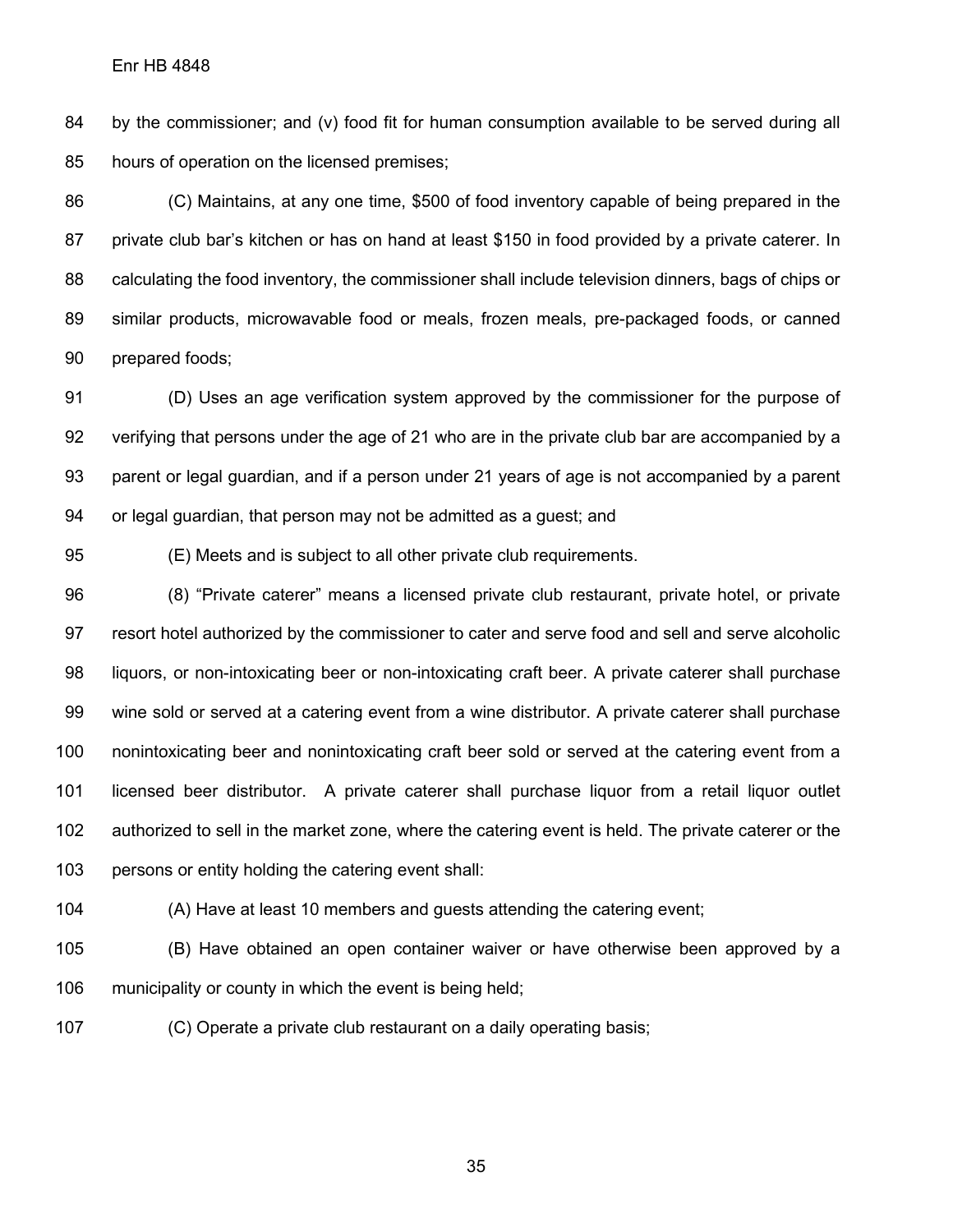Enr HB 4848

 (D) Only use its employees, independent contractors, or volunteers to sell and serve alcoholic liquors who have received certified training in verifying the legal identification, the age of a purchasing person, and the signs of visible, noticeable, and physical intoxication;

(E) Provide to the commissioner, at least seven days before the event is to take place:

 (i) The name and business address of the unlicensed private venue where the private caterer is to provide food and alcohol for a catering event;

(ii) The name of the owner or operator of the unlicensed private venue;

 (iii) A copy of the contract or contracts between the private caterer, the person contracting with the caterer, and the unlicensed private venue;

 (iv) A floorplan of the unlicensed private venue to comprise the private catering premises, which shall only include spaces in buildings or rooms of an unlicensed private venue where the private caterer has control of the space for a set time period where the space safely accounts for the ingress and egress of the stated members and guests who will be attending the private catering event at the catering premises. The unlicensed private venue's floorplan during the set time period as stated in the contract shall comprise the private caterer's licensed premises, which is authorized for the lawful sale, service, and consumption of alcoholic liquors, nonintoxicating beer and nonintoxicating craft beer, and wine throughout the licensed private catering premises: *Provided*, That the unlicensed private venue shall: (I) Be inside a building or structure, (II) have other facilities to prepare and serve food and alcohol, (III) have adequate restrooms and sufficient building facilities for the number of members and guests expected to attend the private catering event, and (IV) otherwise be in compliance with health, fire, safety, and zoning requirements;

 (F) Not hold more than 15 private catering events per calendar year. Upon reaching the 16th event, the unlicensed venue shall obtain its own private club license;

 (G) Submit to the commissioner, evidence that any noncontiguous area of an unlicensed venue is within 150 feet of the private caterer's submitted floorplan and may submit a floorplan extension for authorization to permit alcohol and food at an outdoor event;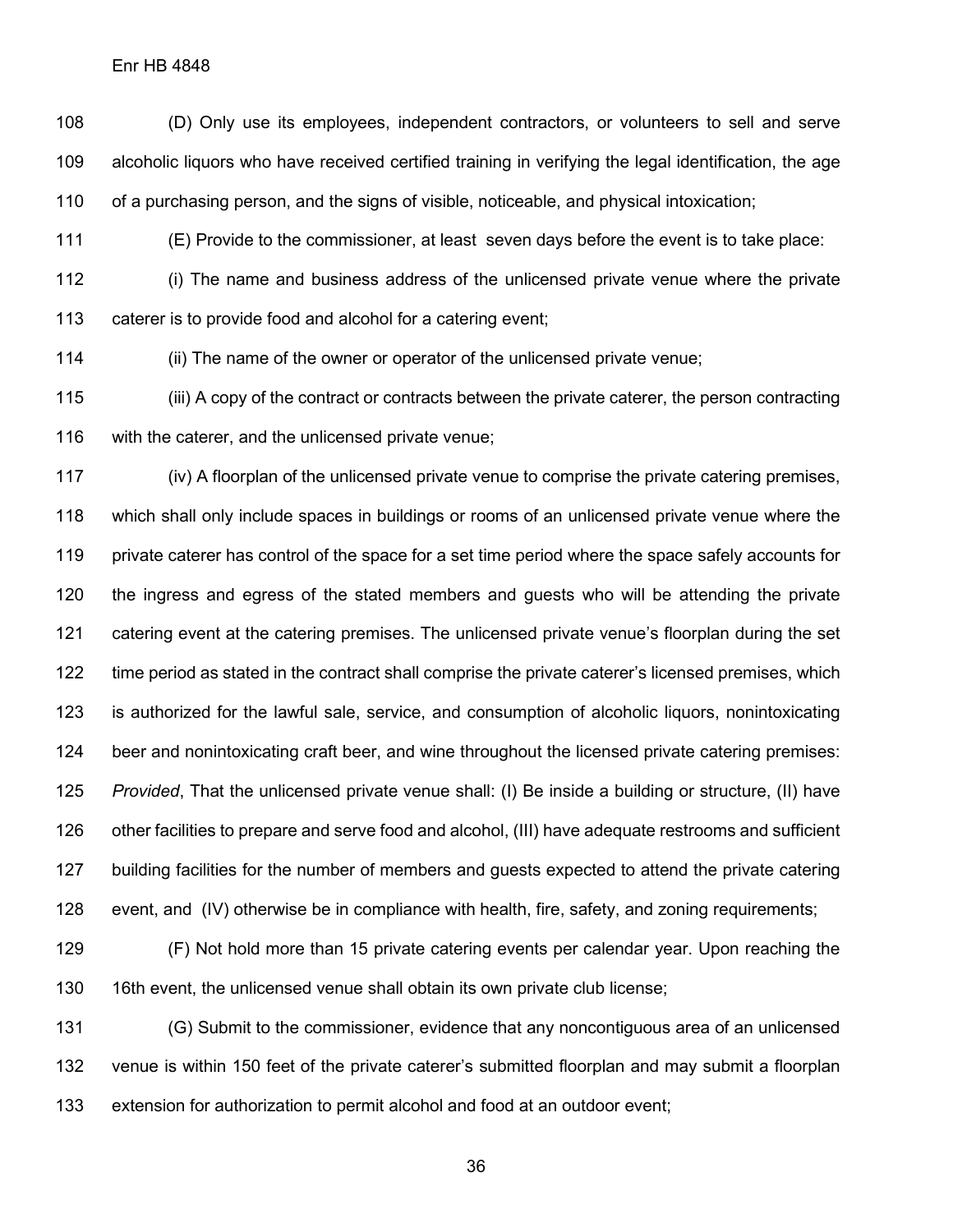(H) Meet and be subject to all other private club requirements; and

(I) Use an age verification system approved by the commissioner.

 (9) "Private club bar" means an applicant for a private club or licensed private club licensee that has a primary function for the use of the licensed premises as a bar for the sale and consumption of alcoholic liquors and nonintoxicating beer or nonintoxicating craft beer when licensed for those sales, while providing a limited food menu for members and guests, and meeting the criteria set forth in this subdivision which:

(A) Has at least 100 members;

 (B) Operates a bar with a kitchen, including at least: (i) A two-burner hot plate, air fryer, or microwave oven; (ii) a sink with hot and cold running water; (iii) a 17 cubic foot refrigerator or freezer, or some combination of a refrigerator and freezer which is not used for alcohol cold storage; (iv) kitchen utensils and other food consumption apparatus as determined by the commissioner; and (v) food fit for human consumption available to be served during all hours of operation on the licensed premises;

 (C) Maintains, at any one time, \$500 of food inventory capable of being prepared in the private club bar's kitchen. In calculating the food inventory, the commissioner shall include television dinners, bags of chips or similar products, microwavable food or meals, frozen meals, prepackaged foods, or canned prepared foods;

 (D) Uses an age verification system approved by the commissioner for the purpose of verifying that persons under the age of 18 who are in the private club bar are accompanied by a parent or legal guardian, and if a person under 18 years of age is not accompanied by a parent or legal guardian that person may not be admitted as a guest; and

(E) Meets and is subject to all other private club requirements.

 (10) "Private food truck" means an applicant for a private club, licensed private club licensee, or licensed private manufacturer's club licensee that has a primary function of operating a food preparation business using an industrial truck, van, or trailer to prepare food and meals for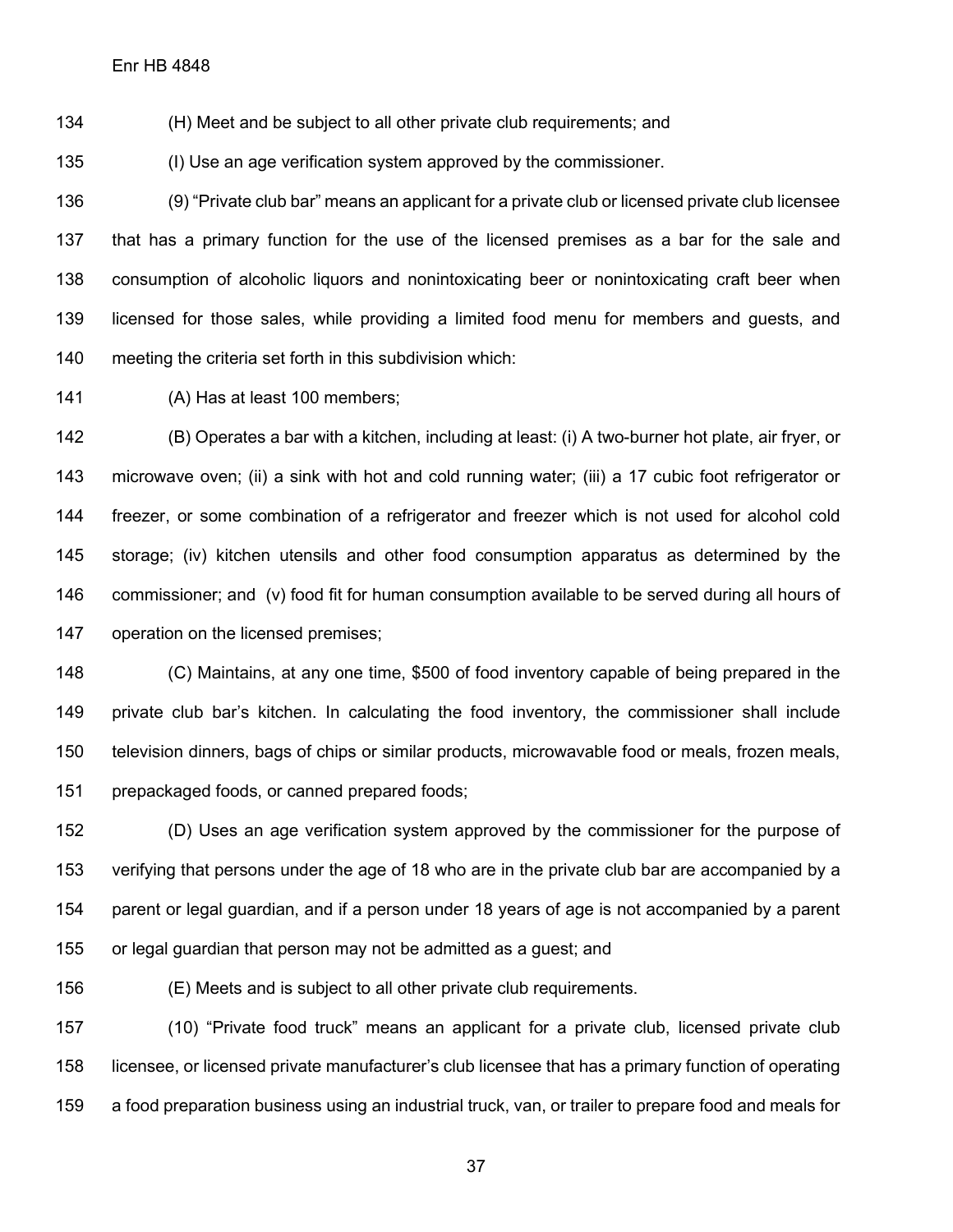sale at various locations within the state while utilizing a propane or electric generator powered kitchen. The private food truck applicant shall obtain county or municipal approval to operate for food and liquor, wine, and nonintoxicating beer or nonintoxicating craft beer sales and service, while providing a food menu for members and guests. The private food truck applicant shall meet the criteria set forth in this subdivision which:

(A) Has at least 10 members;

 (B) Operates with a kitchen, including at least: (i) A two-burner hot plate, air fryer, or microwave oven; (ii) a sink with hot and cold running water; (iii) at least a 10 cubic foot refrigerator or freezer, or some combination of a refrigerator and freezer which is not used for alcohol cold storage; and (iv) plastic or metal kitchen utensils and other food consumption apparatus as determined by the commissioner;

 (C) Maintains, at any one time, \$500 of food inventory that is fit for human consumption and capable of being prepared and served from the private food truck's kitchen during all hours of operation;

 (D) Shall be sponsored, endorsed, or approved by the governing body or its designee of the county or municipality in which the private food truck is to be located and operate, and further each location shall have a bounded and defined area and set hours for private food truck operations, sales, and consumption of alcohol that are not greater than a private club's hours of operation;

 (E) Provides the commissioner with a list of all locations, including a main business location, where the private food truck operates, and is approved for sales pursuant to subsection (D) of this section, and immediately update the commissioner when new locations are approved 182 by a county or municipality;

 (F) Requires all nonintoxicating beer and nonintoxicating craft beer sold, furnished, tendered, or served pursuant to the license created by this section to be purchased from the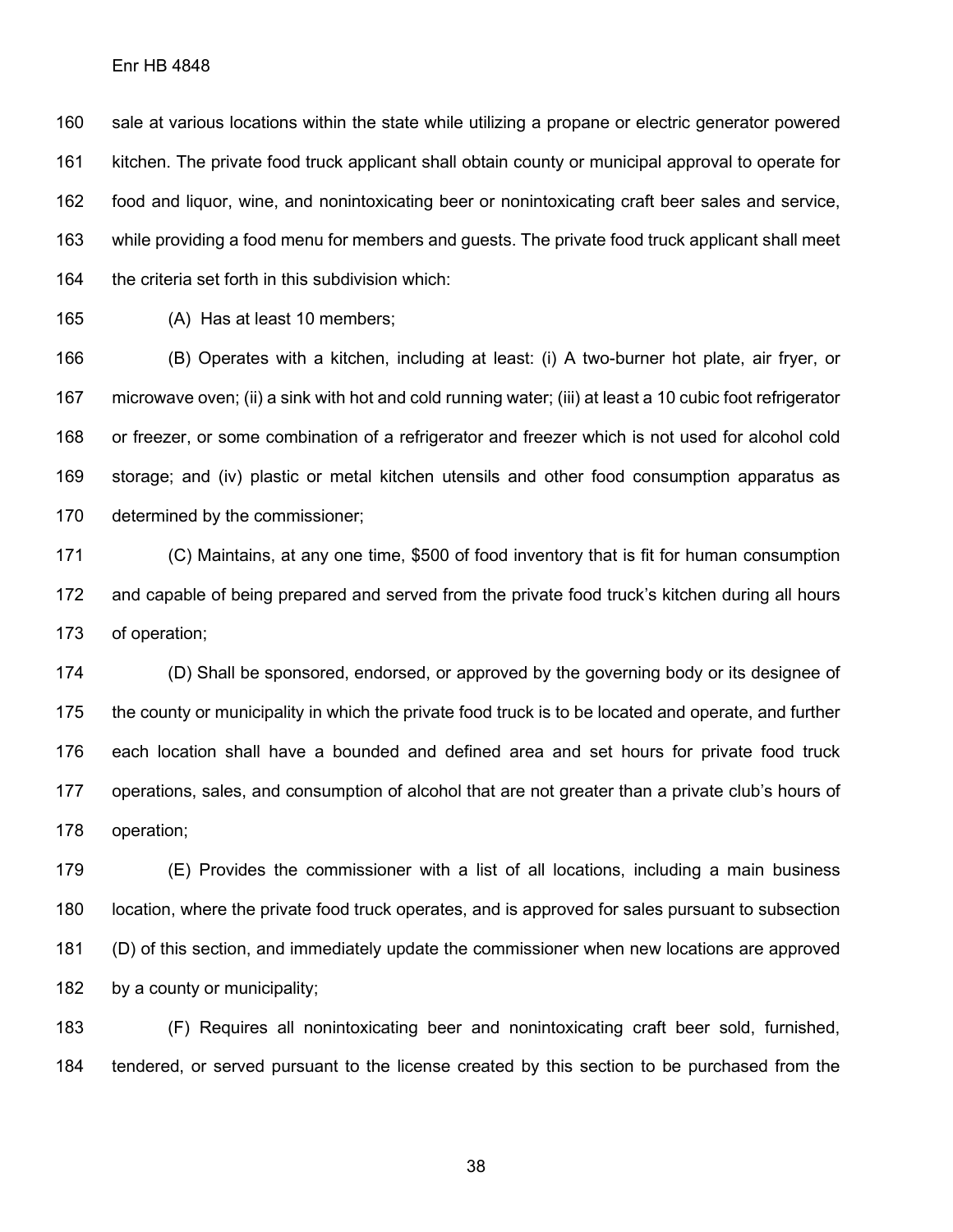licensed distributor where the private food truck has its home location or from a resident brewer acting in a limited capacity as a distributor, all in accordance with §11-16-1 *et seq.* of this code.

 (G) Requires wine or hard cider sold, furnished, tendered, or served pursuant to the license created by this section to be purchased from a licensed distributor, winery, or farm winery in accordance with §60-8-1 *et seq.* of this code.

 (H) Requires liquor sold, furnished, tendered, or served pursuant to the license created by this section shall be purchased from a licensed retail liquor outlet in the market zone or contiguous market zone where the private food truck has its main business location, all in accordance with §60-3A-1 *et seq.* of this code.

 (I) A licensee authorized by this section shall utilize bona fide employees to sell, furnish, tender, or serve the nonintoxicating beer or nonintoxicating craft beer, wine, or liquor.

 (J) A brewer, resident brewer, winery, farm winery, distillery, mini-distillery, or micro-distillery may obtain a private food truck license;

 (K) Licensed representatives of a brewer, resident brewer, beer distributor, wine distributor, wine supplier, winery, farm winery, distillery, mini-distillery, micro-distillery, and liquor broker representatives may attend a location where a private food truck is located and discuss their respective products but may not engage in the selling, furnishing, tendering, or serving of any nonintoxicating beer or nonintoxicating craft beer, wine, or liquor.

 (L) Uses an age verification system approved by the commissioner for the purpose of verifying that persons under the age of 21 who are in the private club bar are not permitted to be served any alcoholic liquors, nonintoxicating beer or nonintoxicating craft beer, or wine but may be permitted to purchase food or other items;

(M) Obtains all permits required by §60-6-12 of this code; and

(N) Meets and is subject to all other applicable private club requirements.

 (11) "Private club restaurant" means an applicant for a private club or licensed private club licensee that has a primary function of using the licensed premises as a restaurant for serving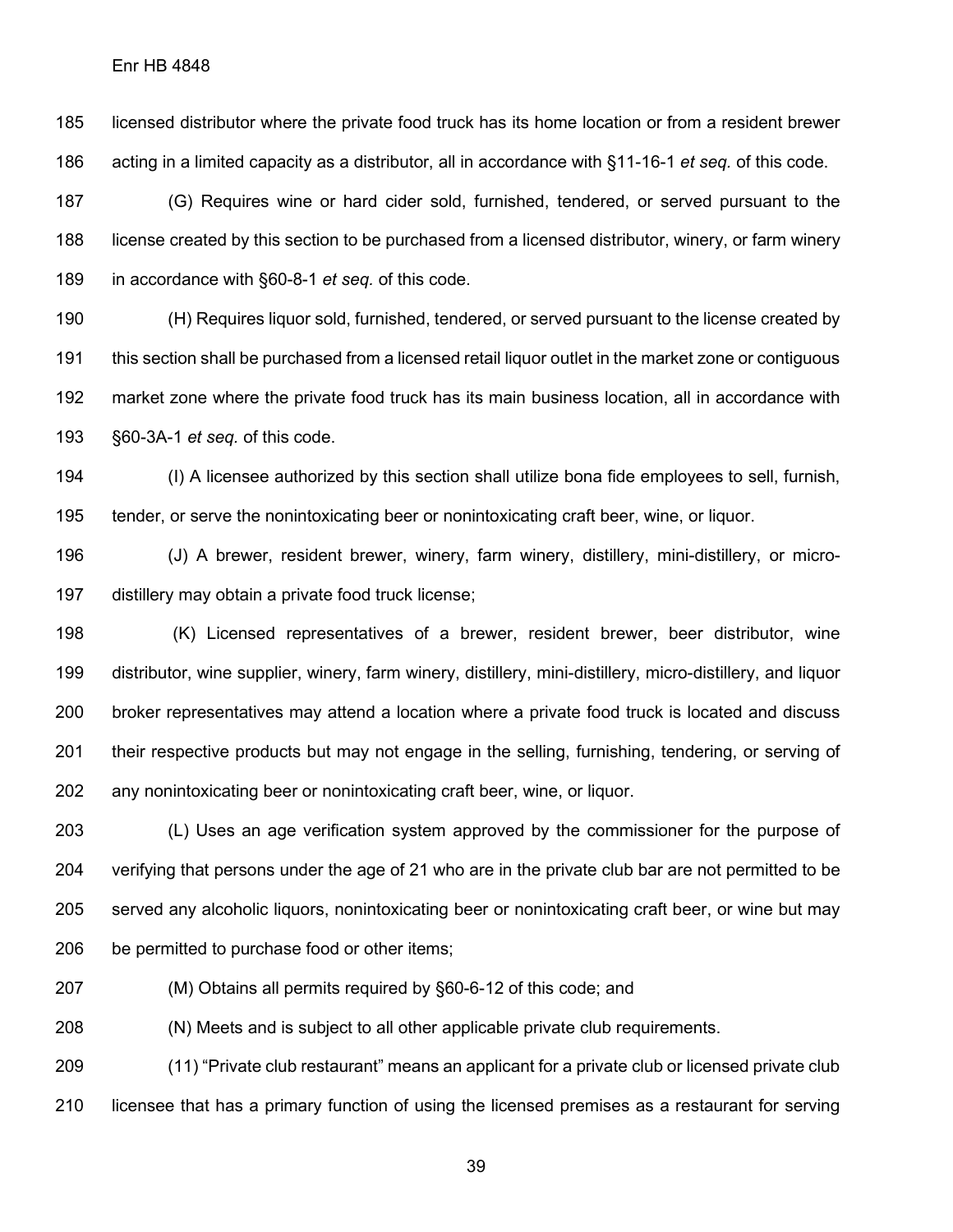freshly prepared meals and dining in the restaurant area. The private club restaurant may have a bar area separate from or commingled with the restaurant, seating requirements for members and guests shall be met by the restaurant area. The applicant for a private club restaurant license which:

(A) Has at least 100 members;

 (B) Operate a restaurant and full kitchen with at least: (i) Ovens and four-burner ranges; 217 (ii) refrigerators or freezers, or some combination of refrigerators and freezers greater than 50 cubic feet, or a walk-in refrigerator or freezer; (iii) other kitchen utensils and apparatus as determined by the commissioner; and (iv) freshly prepared food fit for human consumption available to be served during all hours of operation on the licensed premises;

 (C) Maintains, at any one time, \$1,000 of fresh food inventory capable of being prepared in the private club restaurant's full kitchen. In calculating the food inventory, the commissioner may not include television dinners, bags of chips or similar products, microwavable meals, frozen meals, pre-packaged foods, or canned prepared foods;

 (D) Uses an age verification system approved by the commissioner for the purpose of verifying that persons under 18 years of age who are in the bar area of a private club restaurant are accompanied by a parent or legal guardian. The licensee may not seat a person in the bar area who is under the age of 18 years and who is not accompanied by a parent or legal guardian, but may allow that person, as a guest, to dine for food and nonalcoholic beverage purposes in the restaurant area of a private club restaurant:

 (E) May uncork and serve members and guests up to two bottles of wine that a member purchased from a wine retailer, wine specialty shop, an applicable winery or farm winery when licensed for retail sales, or a licensed wine direct shipper when the purchase is for personal use and, not for resale. The licensee may charge a corkage fee of up to \$10 dollars per bottle. In no event may a member or a group of members and guests exceed two sealed bottles or containers 236 of wine to carry onto the licensed premises for uncorking and serving by the private club restaurant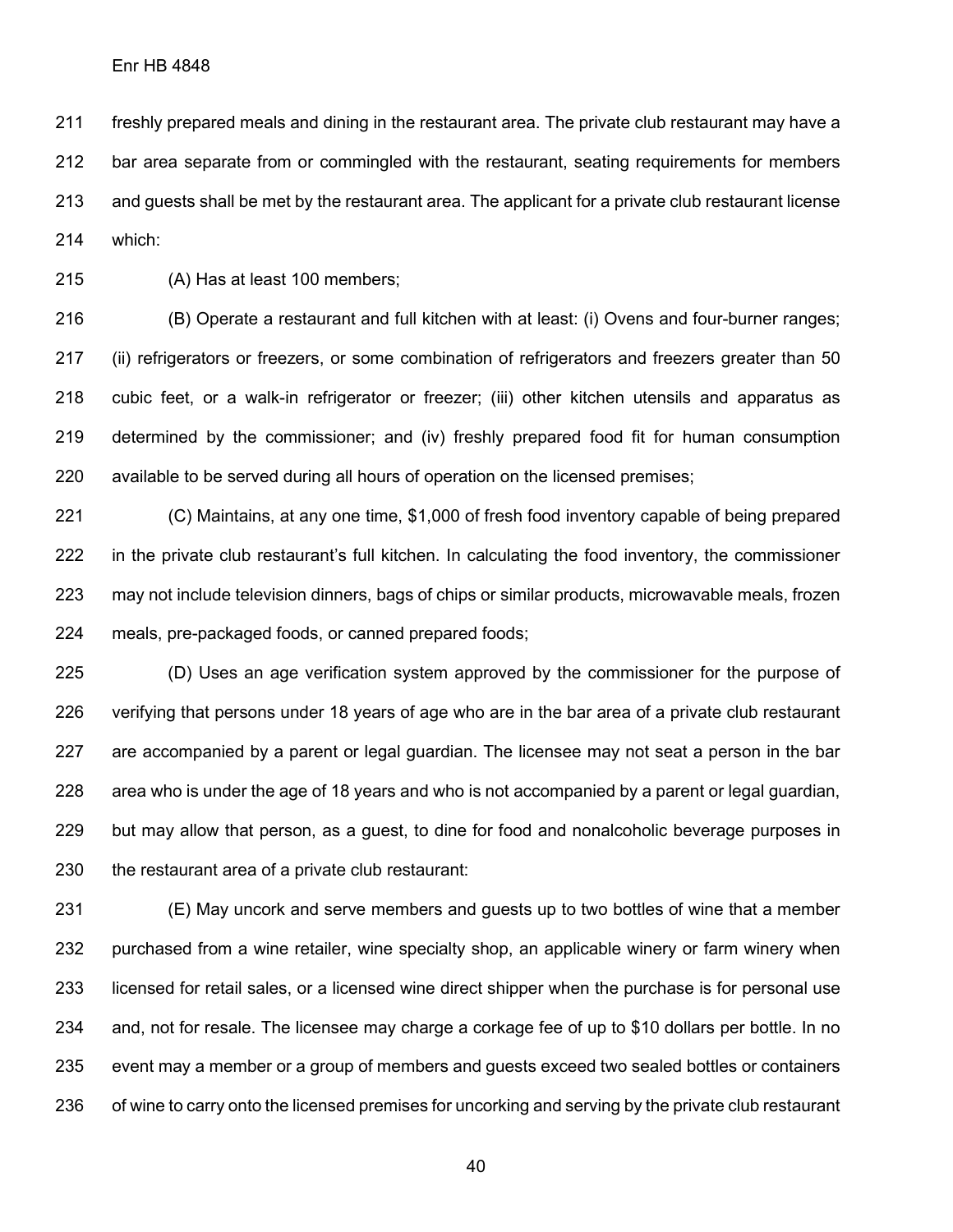and for personal consumption by the member and guests. A member or guest may cork and reseal any unconsumed wine bottles as provided in §60-8-3(j) of this code and the legislative rules for carrying unconsumed wine off the licensed premises;

 (F) Has at least two restrooms for members and their guests: *Provided*, That this requirement may be waived by the local health department upon supplying a written waiver of the requirement to the commissioner: *Provided, however*, That the requirement may also be waived for a historic building by written waiver supplied to commissioner of the requirement from the historic association or district with jurisdiction over a historic building: *Provided, further* That in no event may a private club restaurant have less than one restroom; and

(G) Meets and is subject to all other private club requirements.

 (12) "Private manufacturer club" means an applicant for a private club or licensed private club licensee which is also licensed as a distillery, mini-distillery, micro-distillery, winery, farm winery, brewery, or resident brewery that manufacturers liquor, wine, nonintoxicating beer or nonintoxicating craft beer, which may be sold, served, and furnished to members and guests for on-premises consumption at the licensee's licensed premises and in the area or areas denoted on the licensee's floorplan, and which:

(A) Has at least 100 members;

 (B) Offers tours, may offer complimentary samples, and may offer space as a conference center or for meetings;

 (C) Operates a restaurant and full kitchen with ovens, four-burner ranges, a refrigerator, or freezer, or some combination of a refrigerator and freezer, and other kitchen utensils and apparatus as determined by the commissioner on the licensed premises and serves freshly prepared food at least 15 hours per week;

 (D) Maintains, at any one time, \$500 of fresh food inventory capable of being prepared in the private manufacturer club's full kitchen. In calculating the food inventory, the commissioner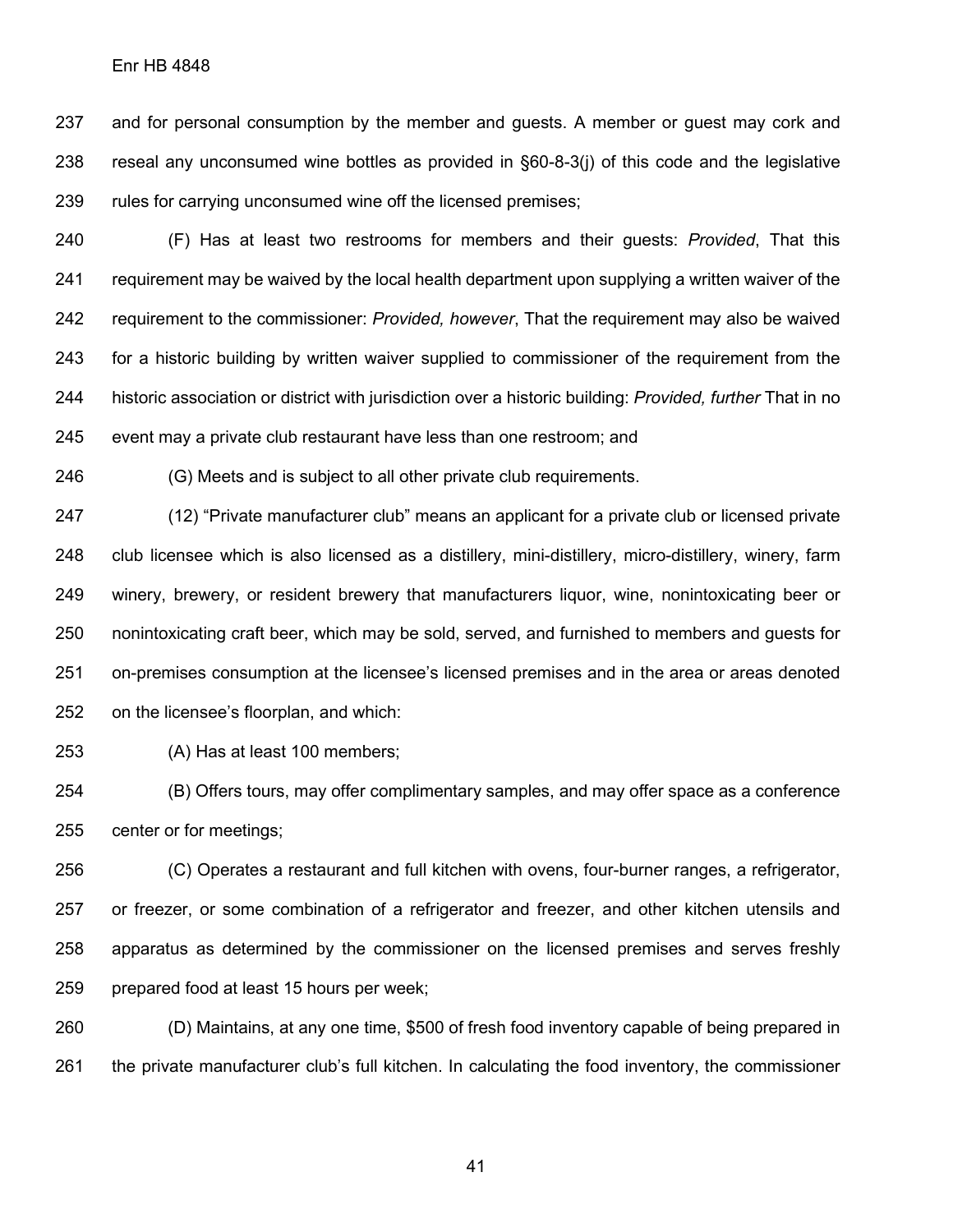may not include television dinners, bags of chips or similar products, microwavable meals, frozen meals, pre-packaged foods, or canned prepared foods;

 (E) Owns or leases, controls, operates, and uses acreage amounting to at least one acre which is contiguous bounded or fenced real property that would be listed on the licensee's floorplan and may be used for large events such as weddings, reunions, conferences, meetings, and sporting or recreational events;

 (F) Lists the entire property from paragraph (E) of this subdivision and all adjoining buildings and structures on the private manufacturer club's floorplan that would comprise the licensed premises, which would be authorized for the lawful sale, service, and consumption of alcoholic liquors, nonintoxicating beer or nonintoxicating craft beer, and wine throughout the licensed premises, whether these activities were conducted in a building or structure or outdoors while on the private manufacturer club's licensed premises, and as noted on the private manufacturer club's floorplan;

 (G) Identifies a person, persons, an entity, or entities who or which has right, title, and ownership or lease interest in the real property, buildings, and structures located on the proposed licensed premises;

(H) Uses an age verification system approved by the commissioner; and

(I) Meets and is subject to all other private club requirements.

 (13) "Private fair and festival" means an applicant for a private club or a licensed private club meeting the requirements of §60-7-8a of this code for a temporary event, and the criteria set forth in this subdivision which:

(A) Has at least 100 members;

 (B) Has been sponsored, endorsed, or approved, in writing, by the governing body (or its duly elected or appointed officers) of either the municipality or of the county in which the festival, fair, or other event is to be conducted;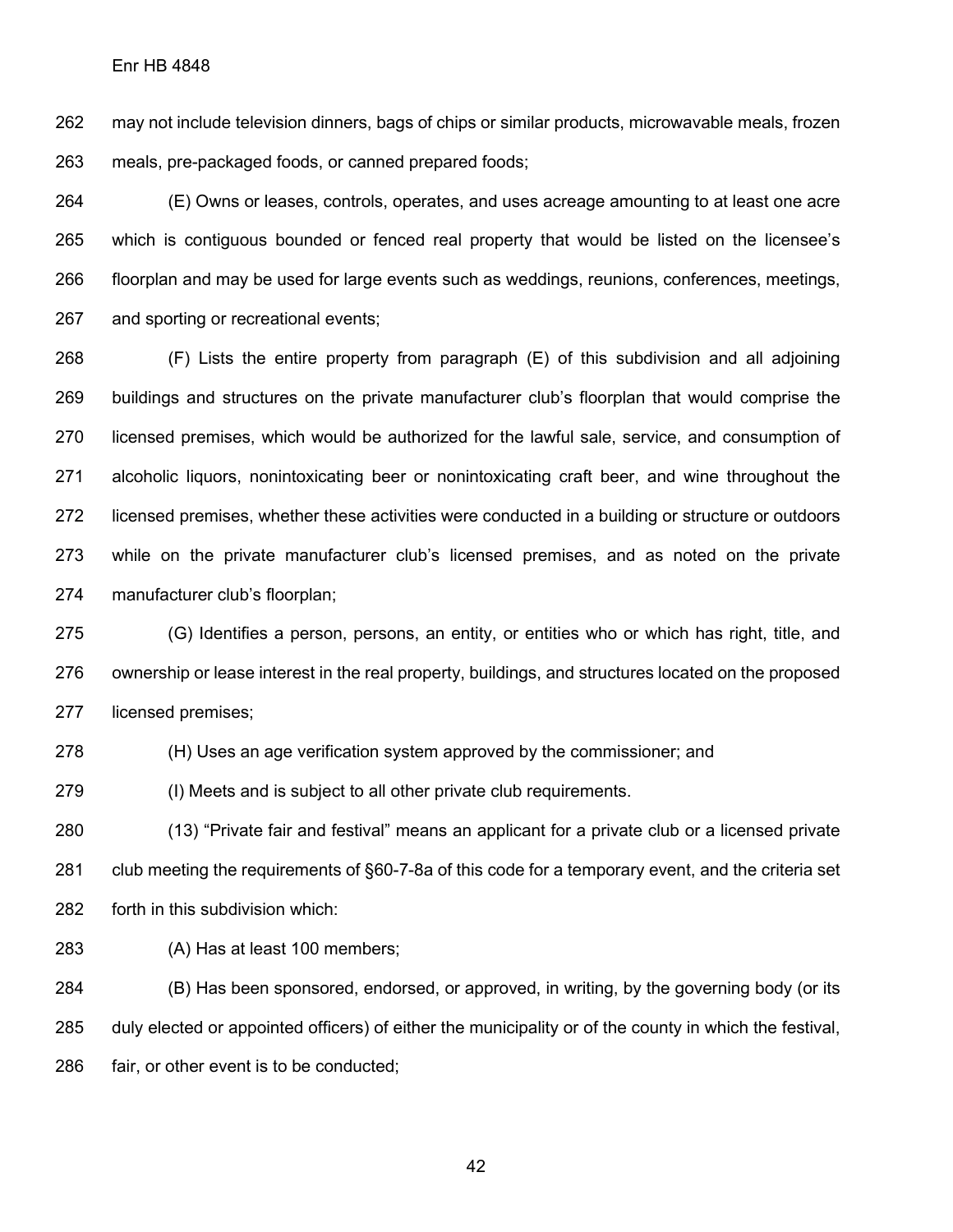(C) Prepares, provides, or engages a food vendor to provide adequate freshly prepared food or meals to serve its stated members and guests who will be attending the temporary festival, fair, or other event, and further shall provide any documentation or agreements to the commissioner prior to approval;

 (D) Does not use third-party entities or individuals to purchase, sell, furnish, or serve alcoholic liquors, nonintoxicating beer or nonintoxicating craft beer;

 (E) Provides adequate restroom facilities, whether permanent or portable, to serve the stated members and guests who will be attending the festival, fair, or other event;

 (F) Provides a floorplan for the proposed premises with a defined and bounded area to safely account for the ingress and egress of stated members and guests who will be attending the festival, fair, or other event;

(G) Uses an age verification system approved by the commissioner; and

(H) Meets and is subject to all other private club requirements.

 (14) "Private hotel" means an applicant for a private club or licensed private club licensee meeting the criteria set forth in this subsection which:

(A) Has at least 2,000 members;

 (B) Offers short-term, daily rate accommodations or lodging for members and their guests amounting to at least 30 separate bedrooms, and also offers a conference center for meetings;

 (C) Operates a restaurant and full kitchen with ovens, four-burner ranges, walk-in freezers, and other kitchen utensils and apparatus as determined by the commissioner on the licensed premises and serves freshly prepared food at least 20 hours per week;

 (D) Maintains, at any one time, \$2,500 of fresh food inventory capable of being prepared in the private hotel's full kitchen and in calculating the food inventory the commissioner may not include microwavable, frozen, or canned foods;

 (E) Owns or leases, controls, operates, and uses acreage amounting to more than one acre but fewer than three acres, which are contiguous acres of bounded or fenced real property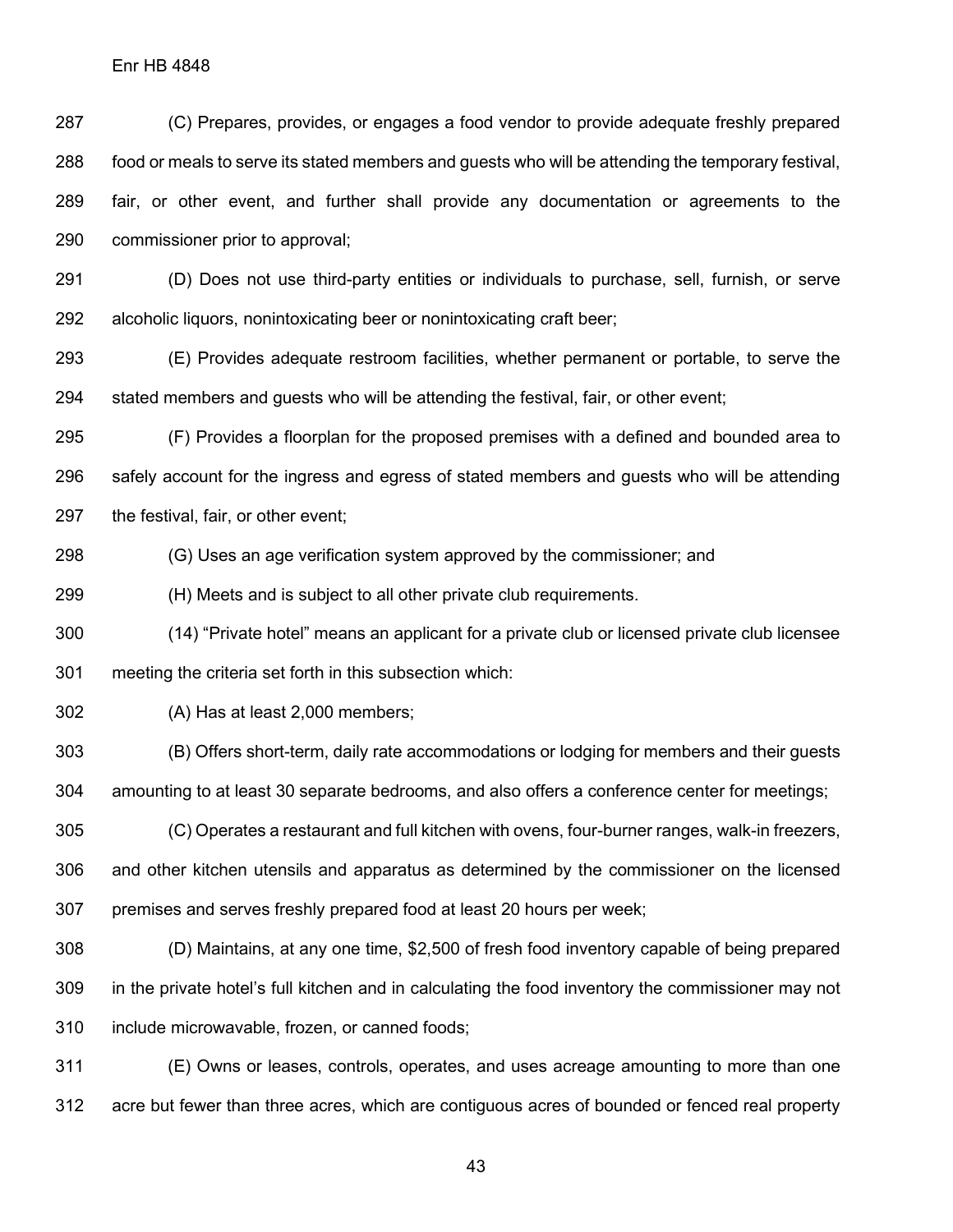which would be listed on the licensee's floorplan and would be used for hotel and conferences and large contracted-for group-type events such as weddings, reunions, conferences, meetings, and sporting or recreational events;

 (F) Lists the entire property from paragraph (E) of this subdivision and all adjoining buildings and structures on the private hotel's floorplan which would comprise the licensed premises, which would be authorized for the lawful sales, service, and consumption of alcoholic liquors throughout the licensed premises whether these activities were conducted in a building or structure or outdoors while on the private hotel's licensed premises and as noted on the private hotel's floorplan;

 (G) Has an identified person, persons, or entity that has right, title, and ownership or lease interest in the real property buildings and structures located on the proposed licensed premises;

(H) Uses an age verification system approved by the commissioner;

(I) Meets and is subject to all other private club requirements; and

 (J) May provide members and guests who are verified by proper form of identification to be 21 years of age or older to have secure access via key or key card to an in-room mini-bar in their rented short-term accommodation; the mini-bar may be a small refrigerator not in excess of 1.6 cubic feet for the sale of nonintoxicating beer or nonintoxicating craft beer, wine, hard cider, and liquor sold from the original sealed container, and the refrigerator may contain: (i) Any combination of 12 fluid ounce cans or bottles not exceeding 72 fluid ounces of nonintoxicating beer or nonintoxicating craft beer; (ii) any combination of cans or bottles of wine or hard cider not exceeding 750 ml of wine or hard cider; (iii) liquor in bottles sized from 50 ml, 100 ml, and 200 ml, with any combination of those liquor bottles not exceeding 750 ml; and (iv) any combination of canned or packaged food valued at least \$50. All markups, fees, and taxes shall be charged on the sale of nonintoxicating beer, nonintoxicating craft beer, wine, and liquor. All nonintoxicating beer or nonintoxicating craft beer available for sale shall be purchased from the licensed distributor in the area where licensed. All wine or hard cider available for sale shall be purchased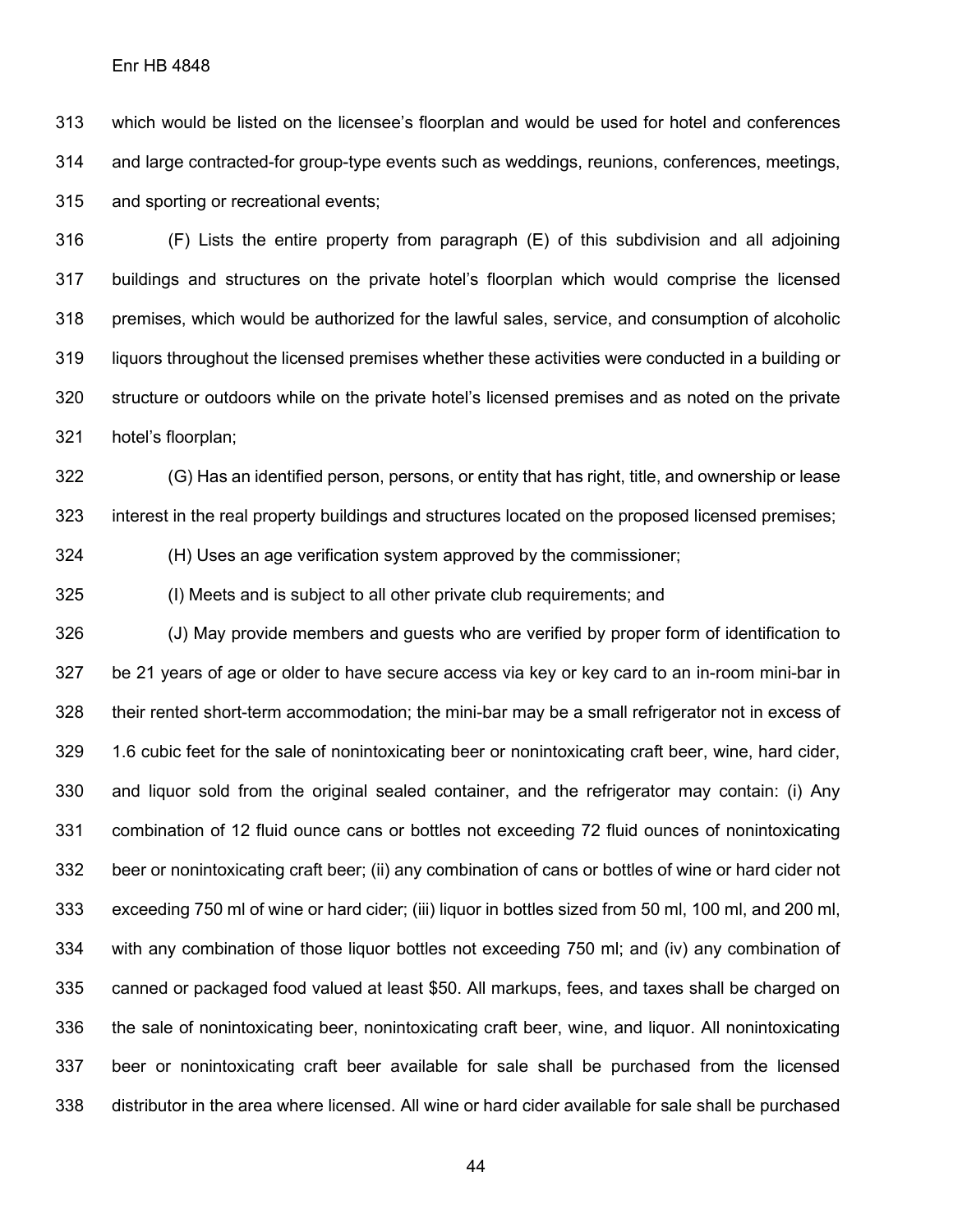from a licensed wine distributor or authorized farm winery. All liquor available for sale shall be purchased from the licensed retail liquor outlet in the market zone of the licensed premises. The mini-bar shall be checked daily and replenished as needed to benefit the member and guest.

 (15) "Private resort hotel" means an applicant for a private club or licensed private club licensee which:

(A) Has at least 5,000 members;

 (B) Offers short term, daily rate accommodations or lodging for members and their guests amounting to at least 50 separate bedrooms;

 (C) Operates a restaurant and full kitchen with ovens, six-burner ranges, walk-in freezers, and other kitchen utensils and apparatus as determined by the commissioner on the licensed premises and serves freshly prepared food at least 25 hours per week;

 (D) Maintains, at any one time, \$5,000 of fresh food inventory capable of being prepared in the private resort hotel's full kitchen. In calculating the food inventory the commissioner may not include microwavable, frozen, or canned foods;

 (E) Owns or leases, controls, operates, and uses acreage amounting to at least 10 contiguous acres of bounded or fenced real property which would be listed on the licensee's floorplan and would be used for destination, resort, and large contracted-for group-type events such as weddings, reunions, conferences, meetings, and sporting or recreational events;

 (F) Lists the entire property from paragraph (E) of this subdivision and all adjoining buildings and structures on the private resort hotel's floorplan comprising the licensed premises, would be authorized for the lawful sales, service, and consumption of alcoholic liquors throughout the licensed premises whether these activities were conducted in a building or structure or outdoors while on the private resort hotel's licensed premises;

 (G) Has an identified person, persons, or entity that has right, title, and ownership or lease interest in the real property, buildings, and structures located on the proposed licensed premises; (H) Uses an age verification system approved by the commissioner;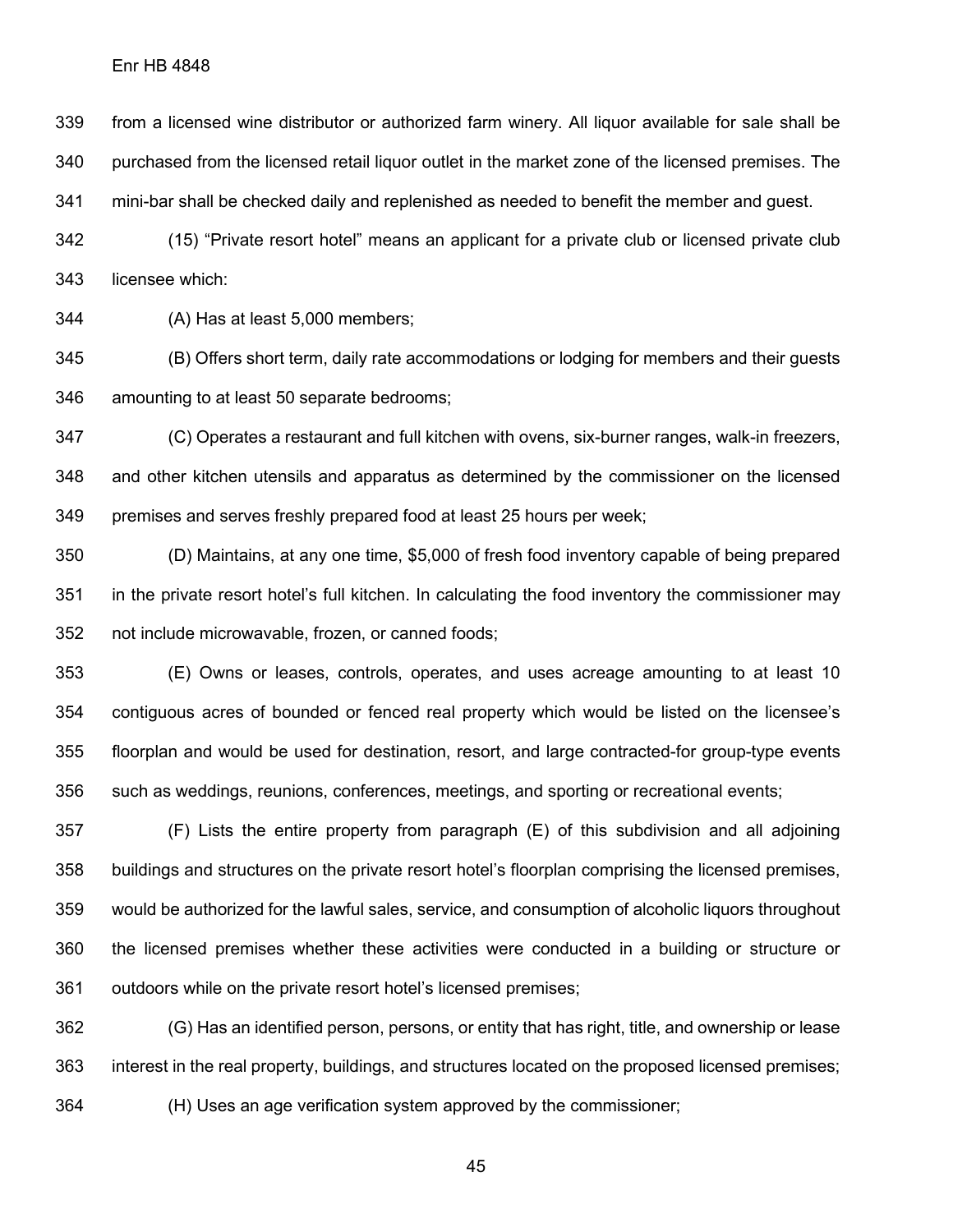(I) Meets and is subject to all other private club requirements;

 (J) May have a separately licensed resident brewer with a brewpub license inner- connected via a walkway, doorway, or entryway, all as determined and approved by the commissioner, for limited access during permitted hours of operation for tours and complimentary samples at the resident brewery; and

 (K) May provide members and guests who are verified by proper form of identification to be 21 years of age or older to have access via key or key card to an in-room mini-bar in their rented short-term accommodation. The mini-bar may be a small refrigerator not in excess of 3.2 cubic feet for the sale of nonintoxicating beer, nonintoxicating craft beer, wine, hard cider, and liquor sold from the original sealed container, and the refrigerator may contain: (i) Any combination of 12 fluid ounce cans or bottles not exceeding 144 fluid ounces of nonintoxicating beer or nonintoxicating craft beer; (ii) any combination of cans or bottles of wine or hard cider not exceeding one and a half liters of wine or hard cider; (iii) liquor in bottles sized from 50 ml, 100 ml, 200 ml, and 375 ml with any combination of such liquor bottles not exceeding one and a half liters; and (iv) any combination of canned or packaged food valued at least \$100. All markups, fees, and taxes shall be charged on the sale of nonintoxicating beer, nonintoxicating craft beer, wine, and liquor. All nonintoxicating beer or nonintoxicating craft beer available for sale shall be purchased from the licensed distributor in the area where licensed. All wine or hard cider available for sale shall be purchased from a licensed wine distributor or authorized farm winery. All liquor available for sale shall be purchased from the licensed retail liquor outlet in the market zone of the licensed premises. The mini-bar shall be checked daily and replenished as needed to benefit the member and guest.

 (16) "Private golf club" means an applicant for a private club or licensed private club licensee meeting the criteria set forth in this subdivision which:

(A) Has at least 100 members;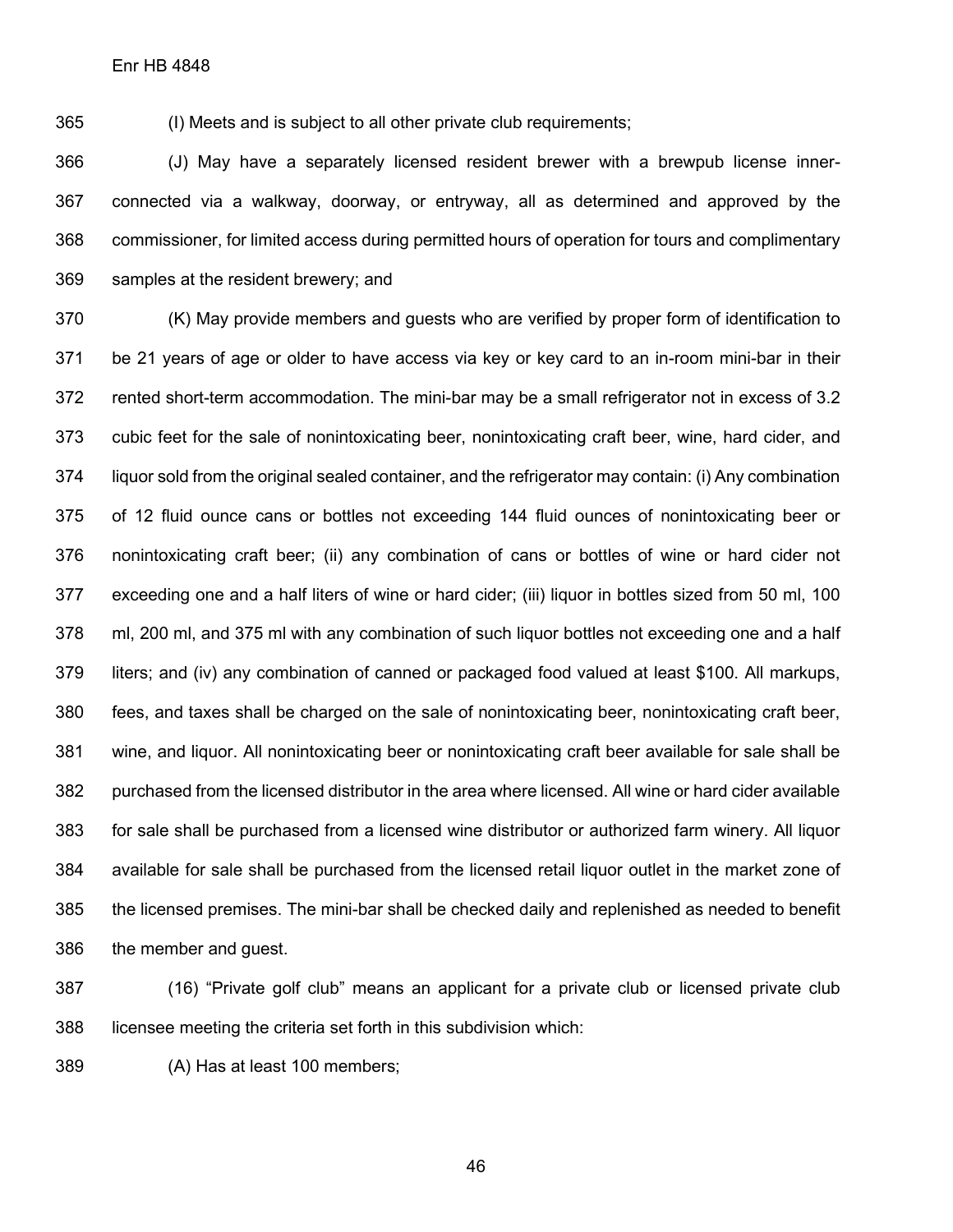(B) Maintains at least one 18-hole golf course with separate and distinct golf playing holes, not reusing nine golf playing holes to comprise the 18 golf playing holes, and a clubhouse;

 (C) Operates a restaurant and full kitchen with ovens, as determined by the commissioner, on the licensed premises and serves freshly prepared food at least 15 hours per week;

 (D) Owns or leases, controls, operates, and uses acreage amounting to at least 80 contiguous acres of bounded or fenced real property which would be listed on the private golf club's floorplan and could be used for golfing events and large contracted-for group-type events such as weddings, reunions, conferences, meetings, and sporting or recreational events;

 (E) Lists the entire property from paragraph D of this subsection and all adjoining buildings and structures on the private golf club's floorplan comprising the licensed premises, would be authorized for the lawful sales, service, and consumption of alcoholic liquors throughout the licensed premises whether these activities were conducted in a building or structure or outdoors while on the private golf club's licensed premises;

 (F) Has an identified person, persons, or entity that has right, title, and ownership interest in the real property, buildings, and structures located on the proposed licensed premises;

(G) Uses an age verification system approved by the commissioner; and

(H) Meets and is subject to all other private club requirements.

 (17) "Private nine-hole golf course" means an applicant for a private club or licensed private club licensee meeting the criteria set forth in this subdivision which:

(A) Has at least 50 members;

 (B) Maintains at least one nine-hole golf course with separate and distinct golf playing holes;

(C) Operates a restaurant and full kitchen with ovens, as determined by the commissioner,

on the licensed premises and serves freshly prepared food at least 15 hours per week;

 (D) Owns or leases, controls, operates, and uses acreage amounting to at least 30 contiguous acres of bounded or fenced real property which would be listed on the private nine-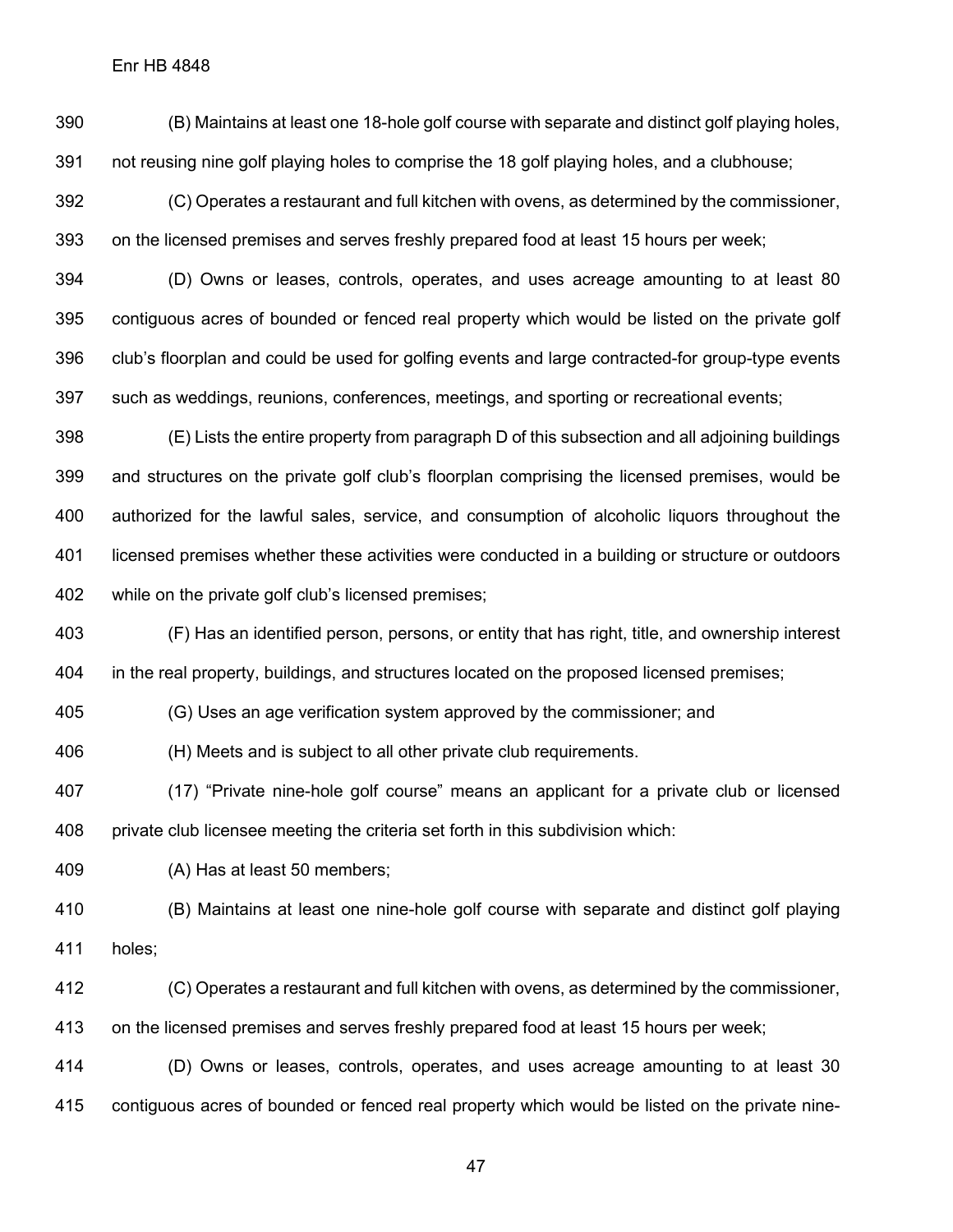hole golf course's floorplan and could be used for golfing events and large contracted for group- type events such as weddings, reunions, conferences, meetings, and sporting or recreational events;

 (E) Lists the entire property from paragraph (D) of this subdivision and all adjoining buildings and structures on the private nine-hole golf course's floorplan comprising the licensed premises, would be authorized for the lawful sales, service, and consumption of alcoholic liquors 422 throughout the licensed premises whether these activities were conducted in a building or structure or outdoors while on the private nine-hole golf course's licensed premises;

 (F) Has an identified person, persons, or entity that has right, title, and ownership interest in the real property buildings and structures located on the proposed licensed premises;

(G) Uses an age verification system approved by the commissioner; and

(H) Meets and is subject to all other private club requirements.

 (18) "Private tennis club" means an applicant for a private club or licensed private club licensee which:

(A) Has at least 100 members;

 (B) Maintains at least four separate and distinct tennis courts, either indoor or outdoor, and a clubhouse or similar facility;

 (C) Has a restaurant and full kitchen with ovens, as determined by the commissioner, on the licensed premises and is capable of serving freshly prepared food;

 (D) Owns or leases, controls, operates, and uses acreage amounting to at least two contiguous acres of bounded or fenced real property which would be listed on the private tennis club's floorplan and could be used for tennis events and large events such as weddings, reunions, conferences, tournaments, meetings, and sporting or recreational events;

 (E) Lists the entire property from paragraph (D) of this subdivision and all adjoining buildings and structures on the private tennis club's floorplan comprising the licensed premises, would be authorized for the lawful sales, service, and consumption of alcoholic liquors throughout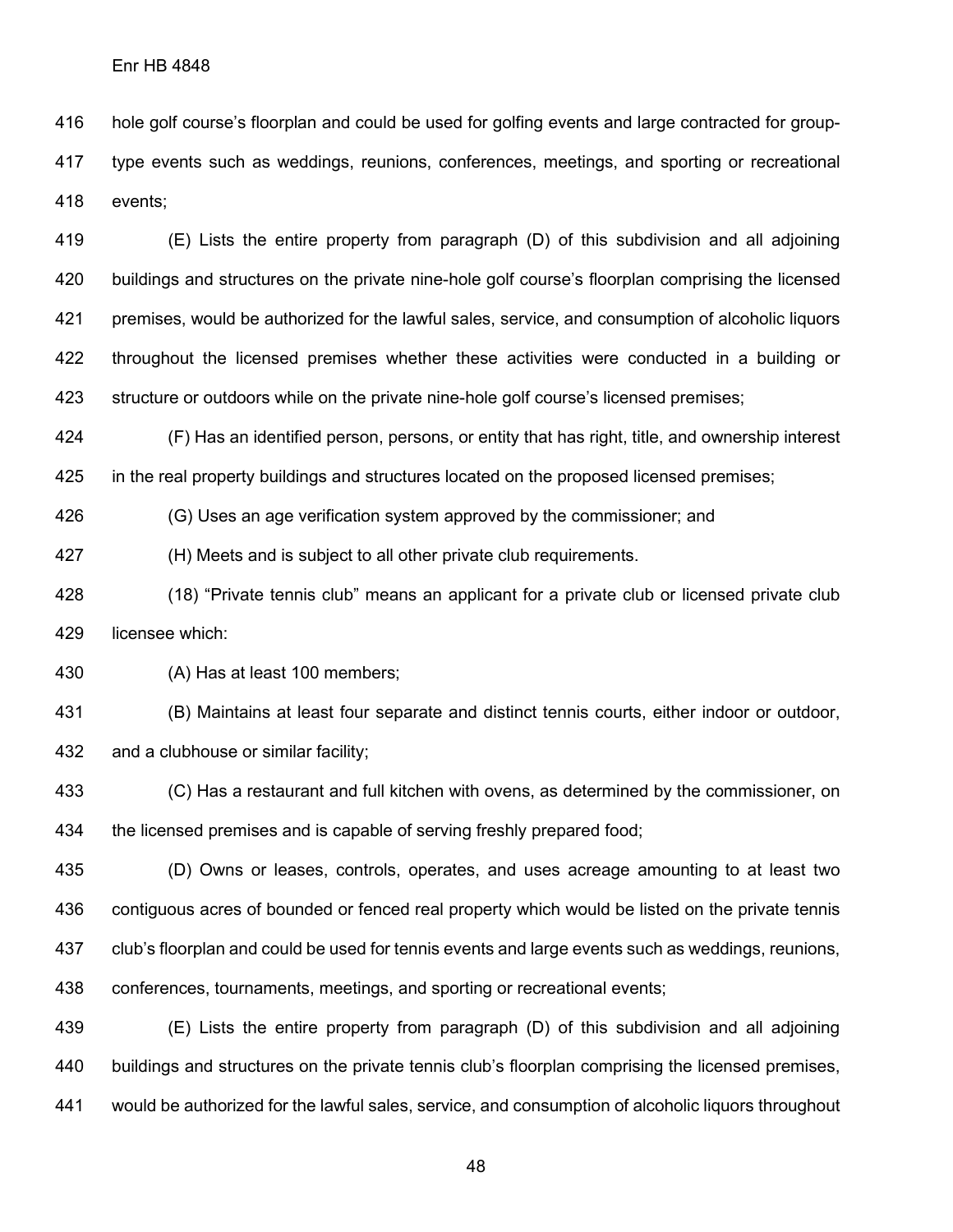the licensed premises whether these activities were conducted in a building or structure or outdoors while on the private tennis club's licensed premises;

 (F) Has identified a person, persons, an entity, or entities who or which has right, title, and ownership interest in the real property buildings and structures located on the proposed licensed premises;

(G) Meets and is subject to all other private club requirements; and

(H) Uses an age verification system approved by the commissioner.

 (19) "Private college sports stadium" means an applicant for a private club or licensed private club licensee that operates a college or university stadium or coliseum for Division I, II, or III and involves a college public or private or university that is a member of the National Collegiate Athletic Association, or its successor, and uses the facility for football, basketball, baseball, soccer, or other Division I, II, or III sports, reserved weddings, reunions, conferences, meetings, or other special events and does not maintain daily or regular operating hours as a bar or restaurant. The licensee may sell alcoholic liquors when conducting or temporarily hosting non- collegiate sporting events. This license may be issued in the name of the National Collegiate Athletic Association Division I, II, or III college or university or the name of the primary food and beverage vendor under contract with that college or university. All alcohol sales shall take place within the confines of the college stadium: *Provided*, That any outside area approved for alcohol sales shall be surrounded by a fence or other barrier prohibiting entry except upon the college or university's express permission, and under the conditions and restrictions established by the college or university, so that the alcohol sales area is closed in order to prevent entry and access by the general public. Further the applicant shall:

(A) Have at least 100 members;

 (B) Maintain an open-air or closed-air stadium or coliseum venue primarily used for sporting events, such as football, basketball, baseball, soccer, or other Division I, II, or III sports,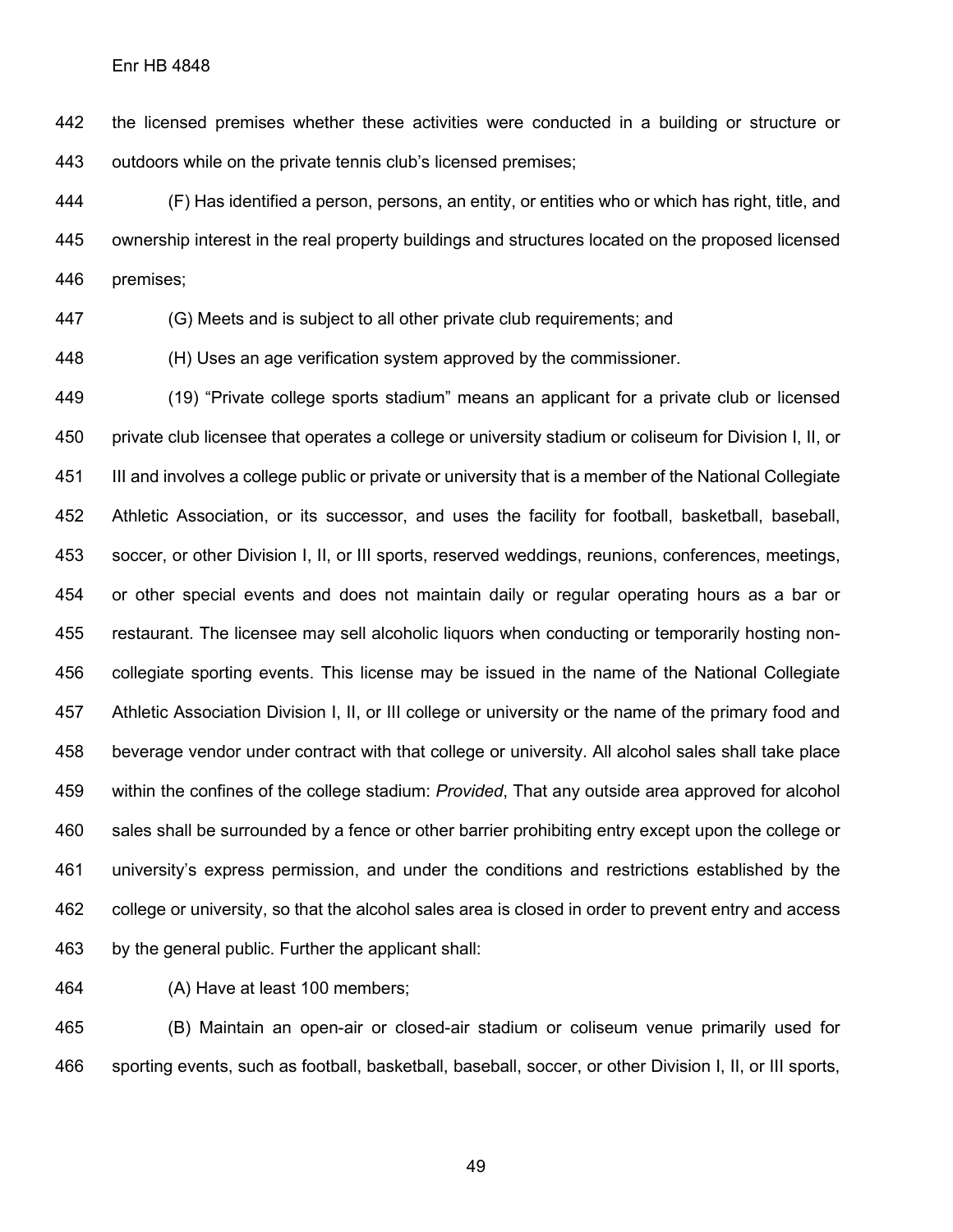and also weddings, reunions, conferences, meetings, or other events where parties shall reserve the college stadium venue in advance of the event;

 (C) Operate a restaurant and full kitchen with ovens and equipment that is equivalent or greater than a private club restaurant, as determined by the commissioner, on the licensed premises and capable of serving freshly prepared food or meals to its stated members, guests, and patrons who will be attending the event at the private college sports stadium;

 (D) Own or lease, control, operate, and use acreage amounting to at least two contiguous acres of bounded or fenced real property, as determined by the commissioner, which would be listed on the private college stadium's floorplan and could be used for contracted-for temporary non-collegiate sporting events, group-type weddings, reunions, conferences, meetings, or other events;

 (E) List the entire property from paragraph (D) of this subdivision and all adjoining buildings and structures on the private college sports stadium's floorplan which would comprise the licensed premises, which would be authorized for the lawful sales, service, and consumption of alcoholic liquors and nonintoxicating beer or nonintoxicating craft beer throughout the licensed premises whether these activities were conducted in a building or structure or outdoors while on the private college sports stadium's licensed premises and as noted on the private college sports stadium's floorplan;

 (F) Have an identified person, persons, or entity that has right, title, and ownership interest in the real property buildings and structures located on the proposed licensed premises;

(G) Meet and be subject to all other private club requirements; and

(H) Use an age verification system approved by the commissioner.

 (20) "Private professional sports stadium" means an applicant for a private club or licensed private club licensee that is only open for professional sporting events when the events are affiliated with or sponsored by a professional sporting association, reserved weddings, reunions, conferences, meetings, or other special events and does not maintain daily or regular operating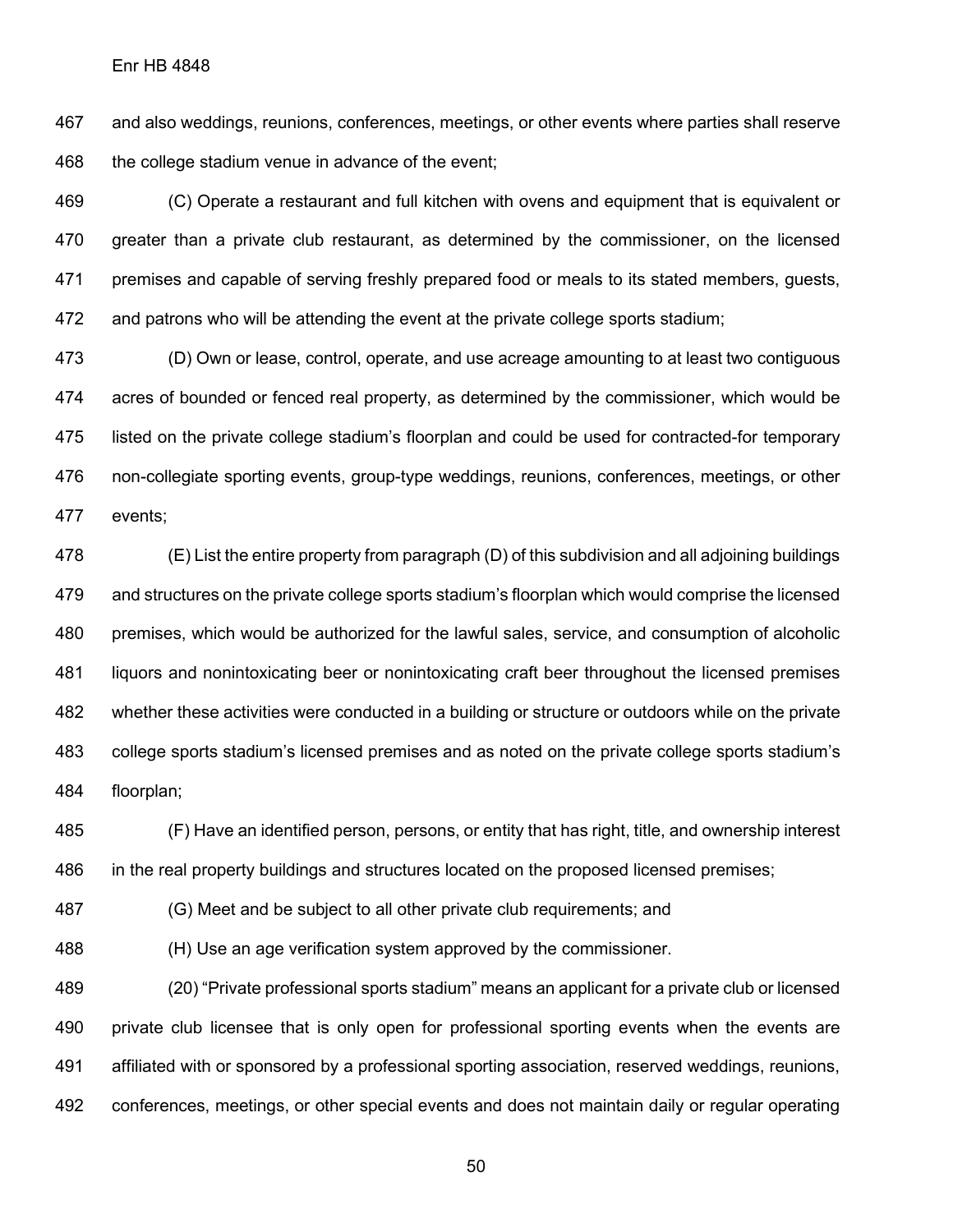hours as a bar or restaurant. The licensee may not sell alcoholic liquors when conducting or hosting non-professional sporting events, and further the applicant shall:

(A) Have at least 1,000 members;

 (B) Maintain an open-air or closed-air stadium venue primarily used for sporting events, such as football, baseball, soccer, auto racing, or other professional sports, and also weddings, reunions, conferences, meetings, or other events where parties reserve the stadium venue in advance of the event;

 (C) Operate a restaurant and full kitchen with ovens, as determined by the commissioner, on the licensed premises and capable of serving freshly prepared food or meals to serve its stated members, guests, and patrons who will be attending the event at the private professional sports stadium;

 (D) Own or lease, control, operate, and use acreage amounting to at least three contiguous acres of bounded or fenced real property, as determined by the commissioner, which would be listed on the professional sports stadium's floorplan and could be used for contracted- for professional sporting events, group-type weddings, reunions, conferences, meetings, or other events;

 (E) List the entire property from paragraph (D) of this subdivision and all adjoining buildings and structures on the private professional sports stadium's floorplan comprising the licensed premises, and be authorized for the lawful sales, service, and consumption of alcoholic liquors throughout the licensed premises whether these activities were conducted in a building or structure or outdoors while on the private professional sports stadium's licensed premises;

 (F) Have an identified person, persons, or entity that has right, title, and ownership interest in the real property buildings and structures located on the proposed licensed premises;

(G) Meet and be subject to all other private club requirements; and

(H) Use an age verification system approved by the commissioner.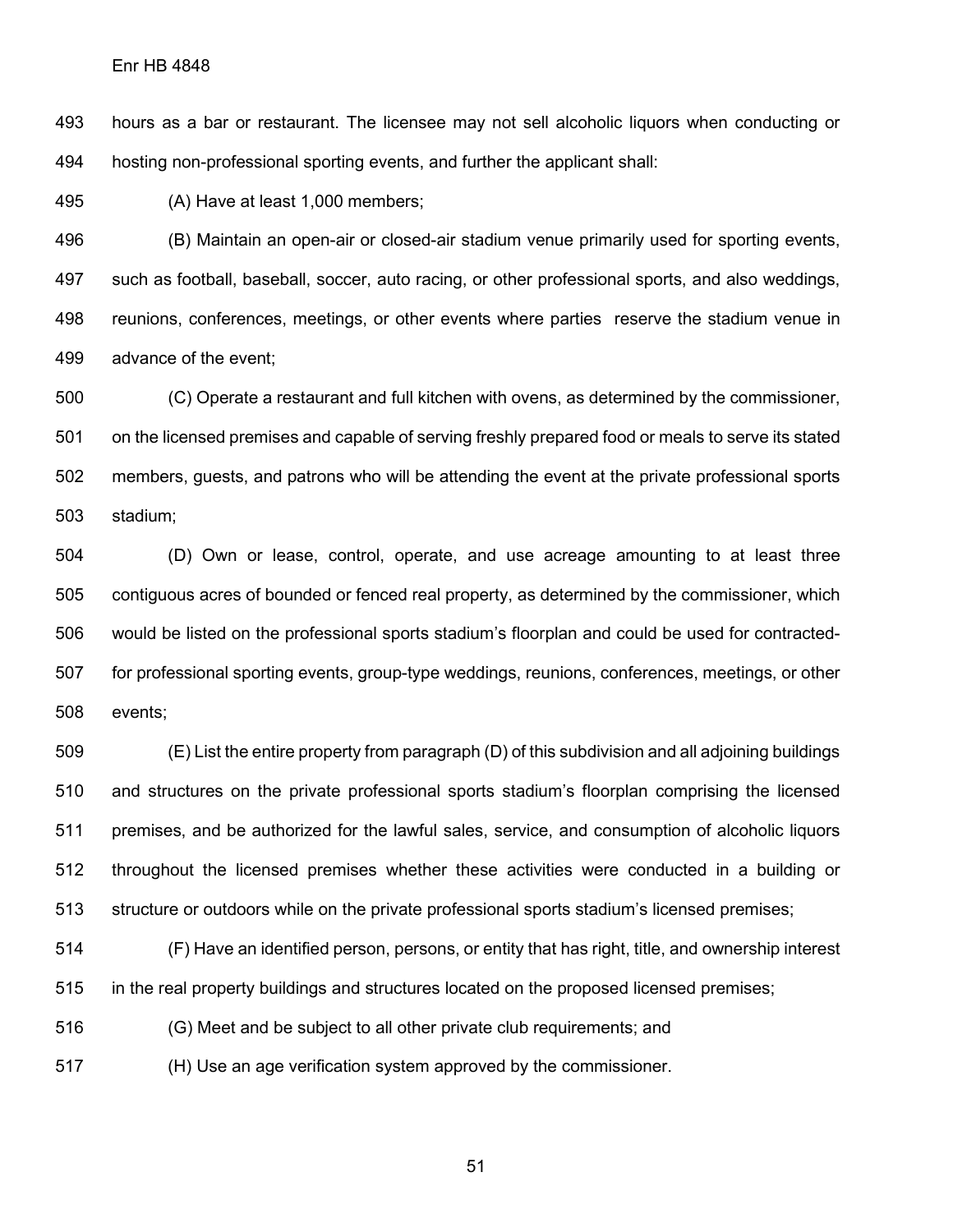(21) "Private farmers market" means an applicant for a private club or licensed private club licensee that operates as an association of bars, restaurants, retailers who sell West Virginia- made products among other products, and other stores who open primarily during daytime hours of 6:00 a.m. to 6:00 p.m., but may operate in the day or evenings for special events where the sale of food and alcoholic liquors and nonintoxicating beer or nonintoxicating craft beer may occur for on-premises consumption, such as reserved weddings, reserved dinners, pairing events, tasting events, reunions, conferences, meetings, or other special events and does not maintain daily or regular operating hours as a bar or restaurant, and all businesses that are members of the association have agreed in writing to be liable and responsible for all sales, service, furnishing, tendering, and consumption of alcoholic liquors and nonintoxicating beer or nonintoxicating craft beer occurring on the entire licensed premises of the private farmer's market, including indoor and outdoor bounded areas, and further the applicant shall:

(A) Have at least 100 members;

 (B) Have one or more members operating a private club restaurant and full kitchen with ovens, four-burner ranges, a refrigerator or freezer or some combination of a refrigerator and freezer, and other kitchen utensils and apparatus as determined by the commissioner on the licensed premises and serves freshly prepared food at least 15 hours per week;

 (C) Have one or more members operating who maintain, at any one time, \$1,000 of fresh food inventory capable of being prepared for events conducted at the private farmers market in the private club restaurant's full kitchen, and in calculating the food inventory the commissioner may not include television dinners, bags of chips or similar products, microwavable meals, frozen meals, pre-packaged foods, or canned prepared foods;

 (D) Have an association that owns or leases, controls, operates, and uses acreage amounting to more than one acre, which is contiguous acreage of bounded or fenced real property which would be listed on the licensee's floorplan and would be used for large contracted-for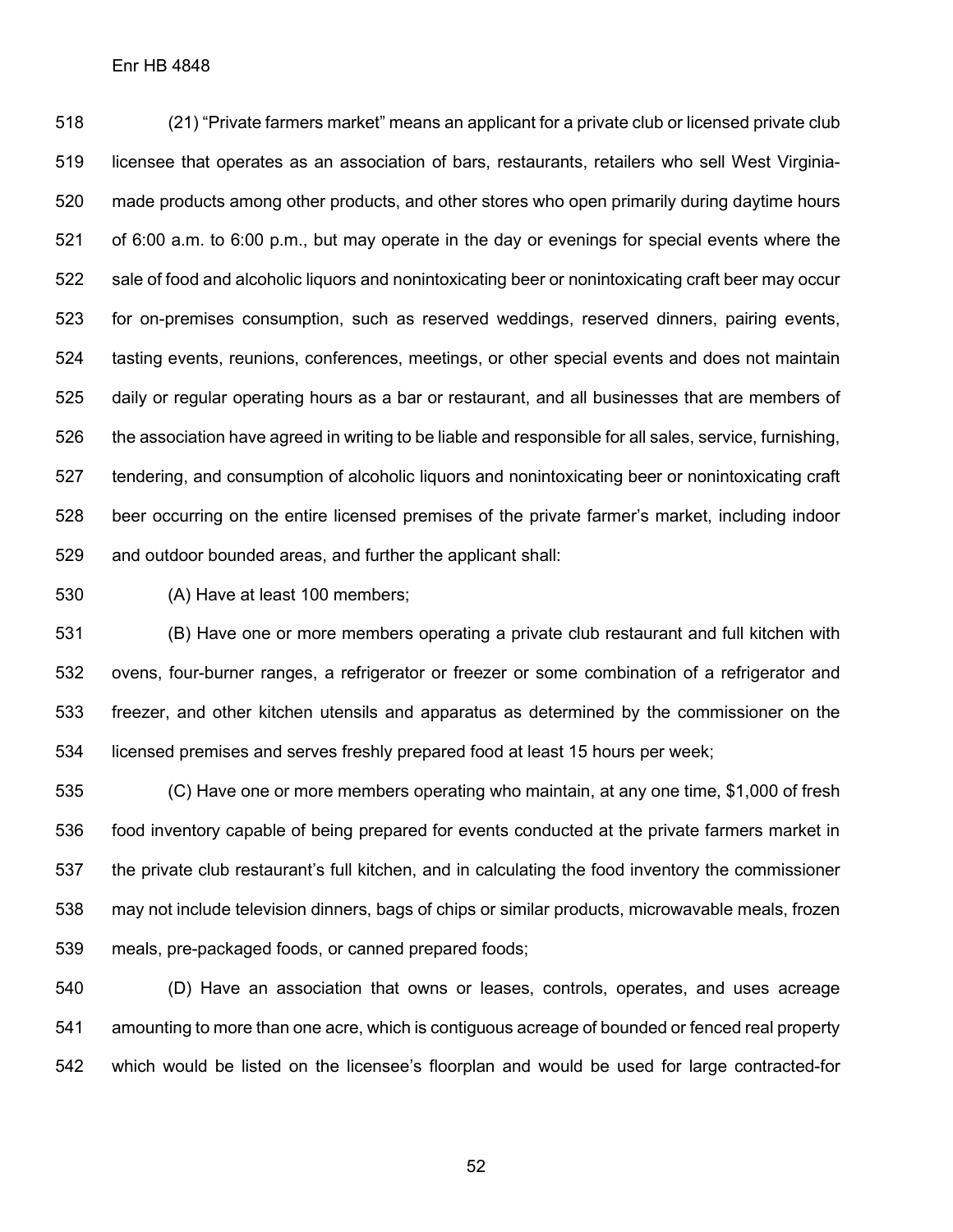reserved weddings, reserved dinners, pairing events, tasting events, reunions, conferences, meetings, or other special events;

 (E) Have an association that lists in the application for licensure the entire property and all adjoining buildings and structures on the private farmers market's floorplan which would comprise the licensed premises, which would be authorized for the lawful sales, service, and consumption of alcoholic liquors and nonintoxicating beer or nonintoxicating craft beer throughout the licensed premises whether these activities were conducted in a building or structure or outdoors while on the private farmers market's licensed premises and as noted on the private farmers market's floorplan;

 (F) Have an identified person, persons, or entity that has right, title, and ownership or lease interest in the real property buildings and structures located on the proposed licensed premises;

 (G) Have at least two separate and unrelated vendors applying for the license and certifying that all vendors in the association have agreed to the liability responsibility associated with a private farmers market license;

 (H) Only use its employees, independent contractors, or volunteers to purchase, sell, furnish, or serve liquor, wine, nonintoxicating beer or nonintoxicating craft beer;

 (I) Provide adequate restroom facilities, whether permanent or portable, to serve the stated members and guests who will be attending the private farmers market;

 (J) Provide a copy of a written agreement between all the vendors of the association that is executed by all vendors stating that each vendor is jointly and severally liable for any violations of this chapter committed during the event;

 (K) Provide a security plan indicating all vendor points of service, entrances, and exits in order to verify members, patrons, and guests ages, to verify whether a member, patron, or guest is intoxicated and to provide for the public health and safety of members, patrons, and guests;

(L) Use an age verification system approved by the commissioner; and

(M) Meet and be subject to all other private club requirements.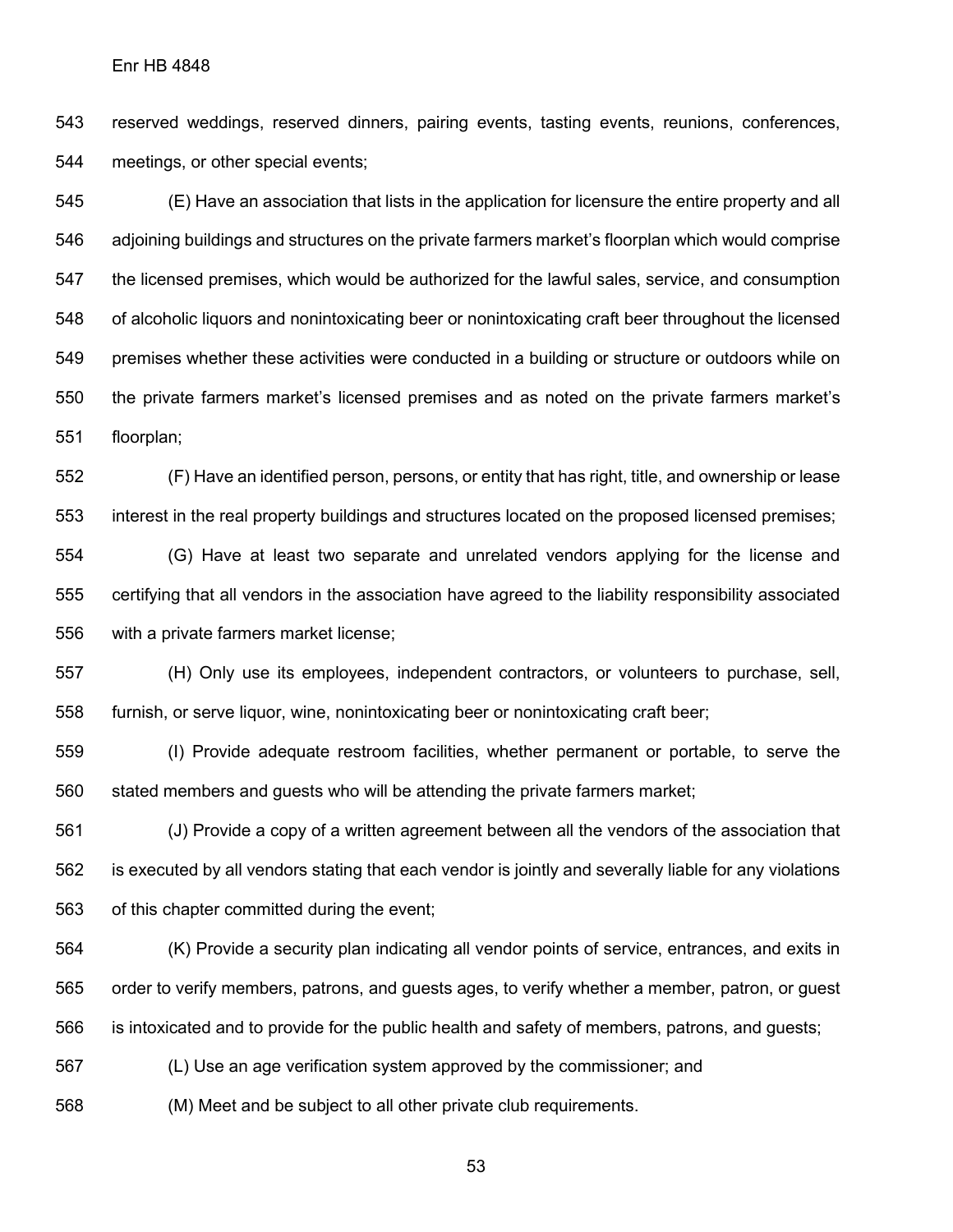(22) "Private wedding venue or barn" means an applicant for a private club or licensed private club licensee that is only open for reserved weddings, reunions, conferences, meetings, or other events and does not maintain daily or regular operating hours, and which:

(A) Has at least 25 members;

 (B) Maintains a venue, facility, barn, or pavilion primarily used for weddings, reunions, conferences, meetings, or other events where parties reserve or contract for the venue, facility, barn, or pavilion in advance of the event;

 (C) Operates a restaurant and full kitchen with ovens, as determined by the commissioner, on the licensed premises that is capable of serving freshly prepared food, or may engage a food caterer to provide adequate freshly prepared food or meals to serve its stated members, guests, and patrons who will be attending the event at the private wedding venue or barn. The applicant or licensee shall provide written documentation including a list of food caterers or written agreements regarding any food catering operations to the commissioner prior to approval of a food catering event;

 (D) Owns or leases, controls, operates, and uses acreage amounting to at least two contiguous acres of bounded or fenced real property. The applicant or licensee shall verify that, the property is not less than two acres and is remotely located, subject to the commissioner's approval. The bounded or fenced real property may be listed on the private wedding venue's floorplan and may be used for large events such as weddings, reunions, conferences, meetings, or other events;

 (E) Lists the entire property from paragraph (D) of this subdivision and all adjoining buildings and structures on the private wedding venue or barn's floorplan that would comprise the licensed premises, and would be authorized for the lawful sales, service, and consumption of alcoholic liquors throughout the licensed premises whether these activities were conducted in a building or structure or outdoors while on the private wedding venue or barn's licensed premises;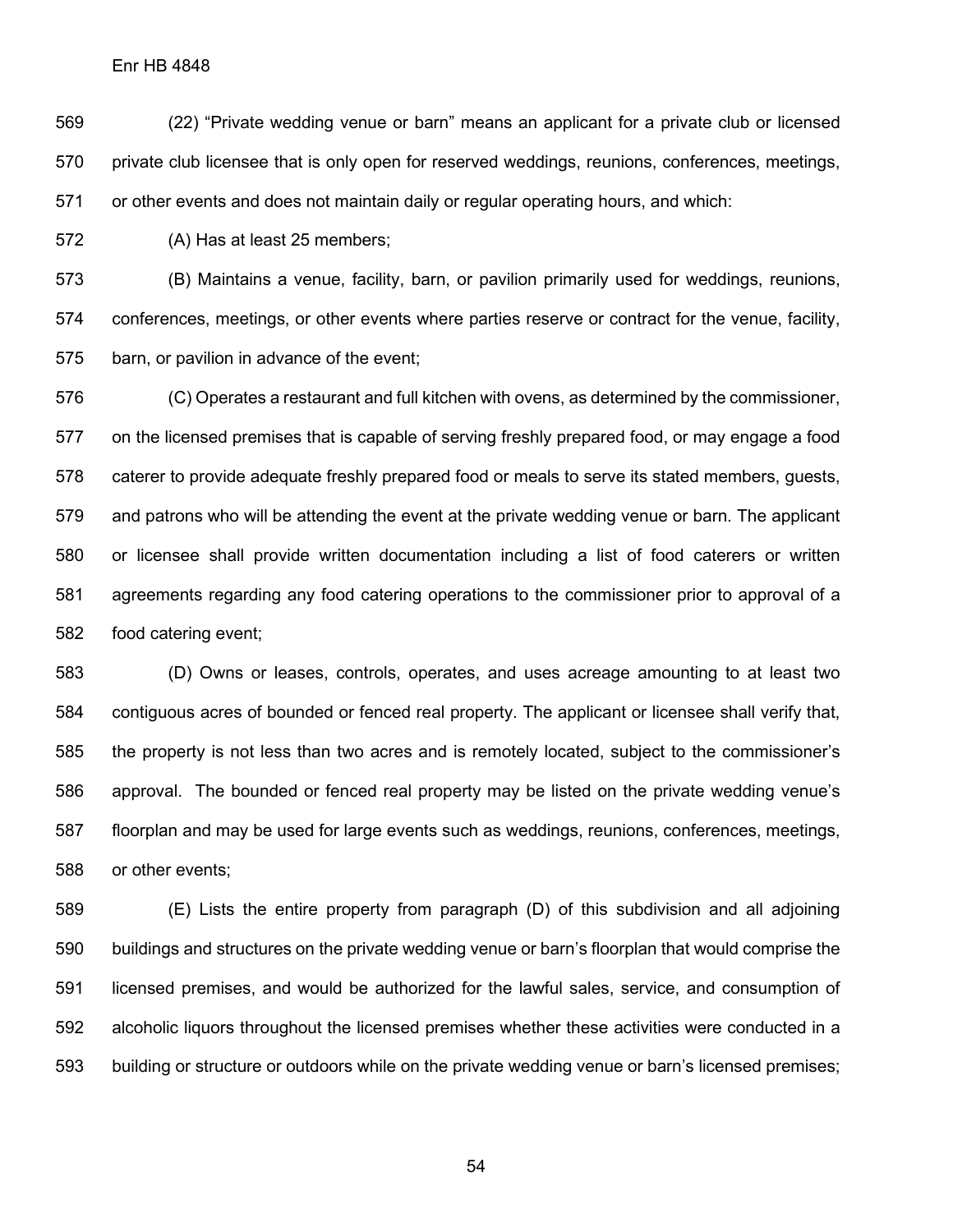(F) Has an identified person, persons, or entity that has right, title, and ownership interest in the real property buildings and structures located on the proposed licensed premises;

(G) Meets and is subject to all other private club requirements; and

(H) Uses an age verification system approved by the commissioner.

 (23) "Private multi-sport complex" means an applicant for a private club or licensed private club licensee that is open for multiple sports events to be played at the complex facilities, reserved weddings, concerts, reunions, conferences, meetings, or other special events, and which:

(A) Has at least 100 members;

 (B) Maintains an open-air multi-sport complex primarily for use for sporting events, such as baseball, soccer, basketball, tennis, frisbee, or other sports, but may also conduct weddings, concerts, reunions, conferences, meetings, or other events where parties reserve the parts of the sports complex in advance of the sporting or other event;

 (C) Operates a restaurant and full kitchen with ovens in the licensee's main facility, as determined by the commissioner, on the licensed premises and capable of serving freshly prepared food, or meals to serve its stated members, guests, and patrons who will be attending the event at the private multi-sport complex. A licensee may contract with temporary food vendors or food trucks for food sales only, but not on a permanent basis, in areas of the multi-sport complex not readily accessible by the main facility;

 (D) Maintains, at any one time, \$1,000 of fresh food inventory capable of being prepared in the private multi-sport complex's full kitchen. In calculating the food inventory, the commissioner may not include television dinners, bags of chips or similar products, microwavable meals, frozen meals, prepackaged foods, or canned prepared foods;

 (E) Owns or leases, controls, operates, and uses acreage amounting to at least 50 contiguous acres of bounded or fenced real property, as determined by the commissioner, which would be listed on the private multi-sport complex's floorplan and could be used for contracted-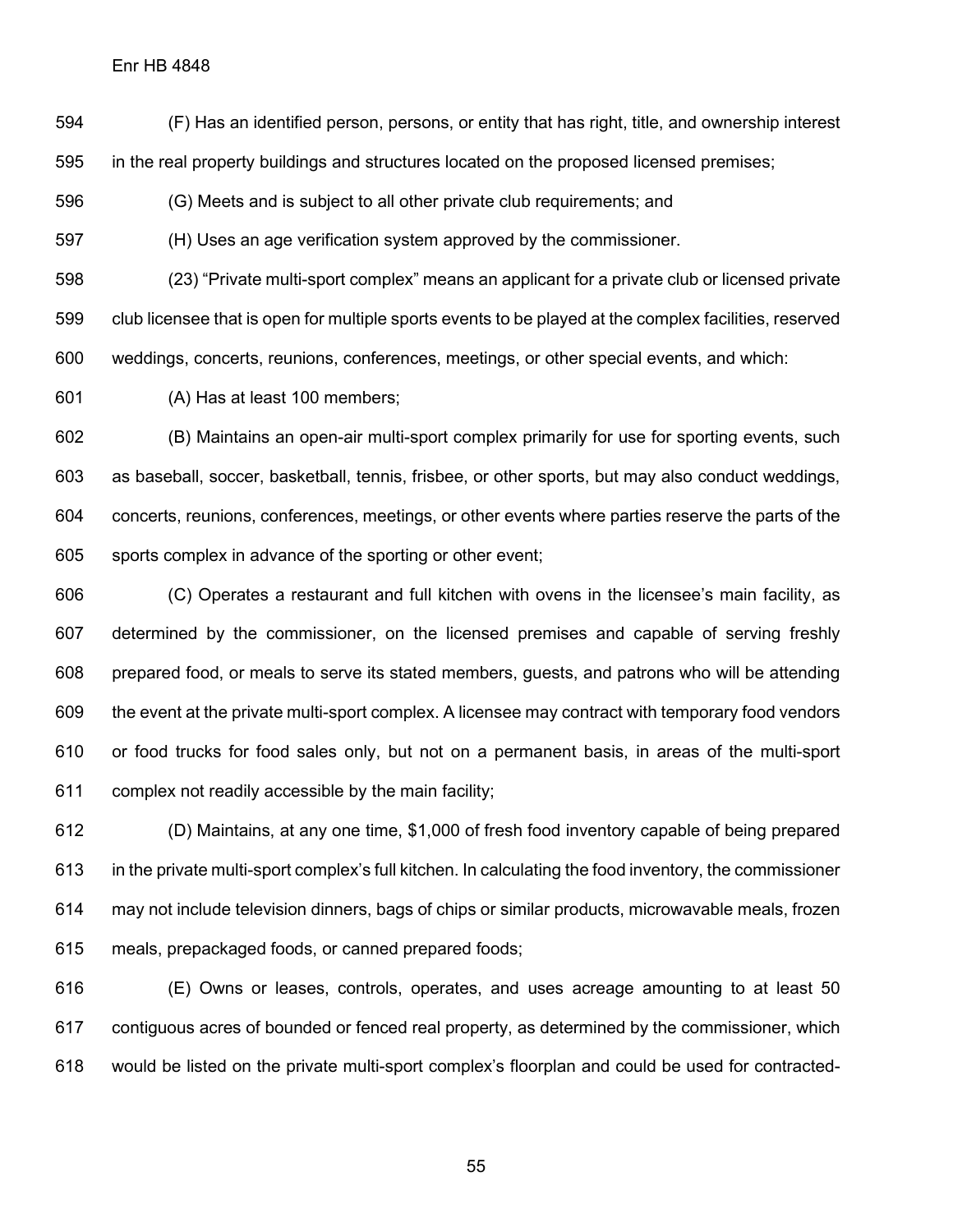for sporting events, group-type weddings, concerts, reunions, conferences, meetings, or other events;

 (F) Lists the entire property from paragraph (E) of this subdivision and all adjoining buildings and structures on the private multi-sport complex's floorplan which would comprise the licensed premises, which would be authorized for the lawful sales, service, and consumption of alcoholic liquors throughout the licensed premises whether these activities were conducted in a building or structure or outdoors while on the private multi-sport complex's licensed premises and as noted on the private multi-sport complex's floorplan. The licensee may sell alcoholic liquors and nonintoxicating beer or nonintoxicating craft beer from a golf cart or food truck owned or leased by the licensee and also operated by the licensee when the golf cart or food truck is located on the private multi-sport complex's licensed premises;

 (G) Has an identified person, persons, or entity that has right, title, and ownership interest in the real property buildings and structures located on the proposed licensed premises;

(H) Meets and is subject to all other private club requirements; and

(I) Uses an age verification system approved by the commissioner.

 The Department of Natural Resources, the authority governing any county or municipal park, or any county commission, municipality, other governmental entity, public corporation, or public authority operating any park or airport may lease, as lessor, a building or portion thereof or other limited premises in any park or airport to any corporation or unincorporated association for the establishment of a private club pursuant to this article.

## **§60-7-2a. Dual licensing permitted; conditions.**

 (a) Any licensee defined in §60-7-2 of this code is authorized to apply for and hold additional licenses for the purpose of holding events, such as fairs and festivals, and creating tourism opportunities that will show case businesses in this state.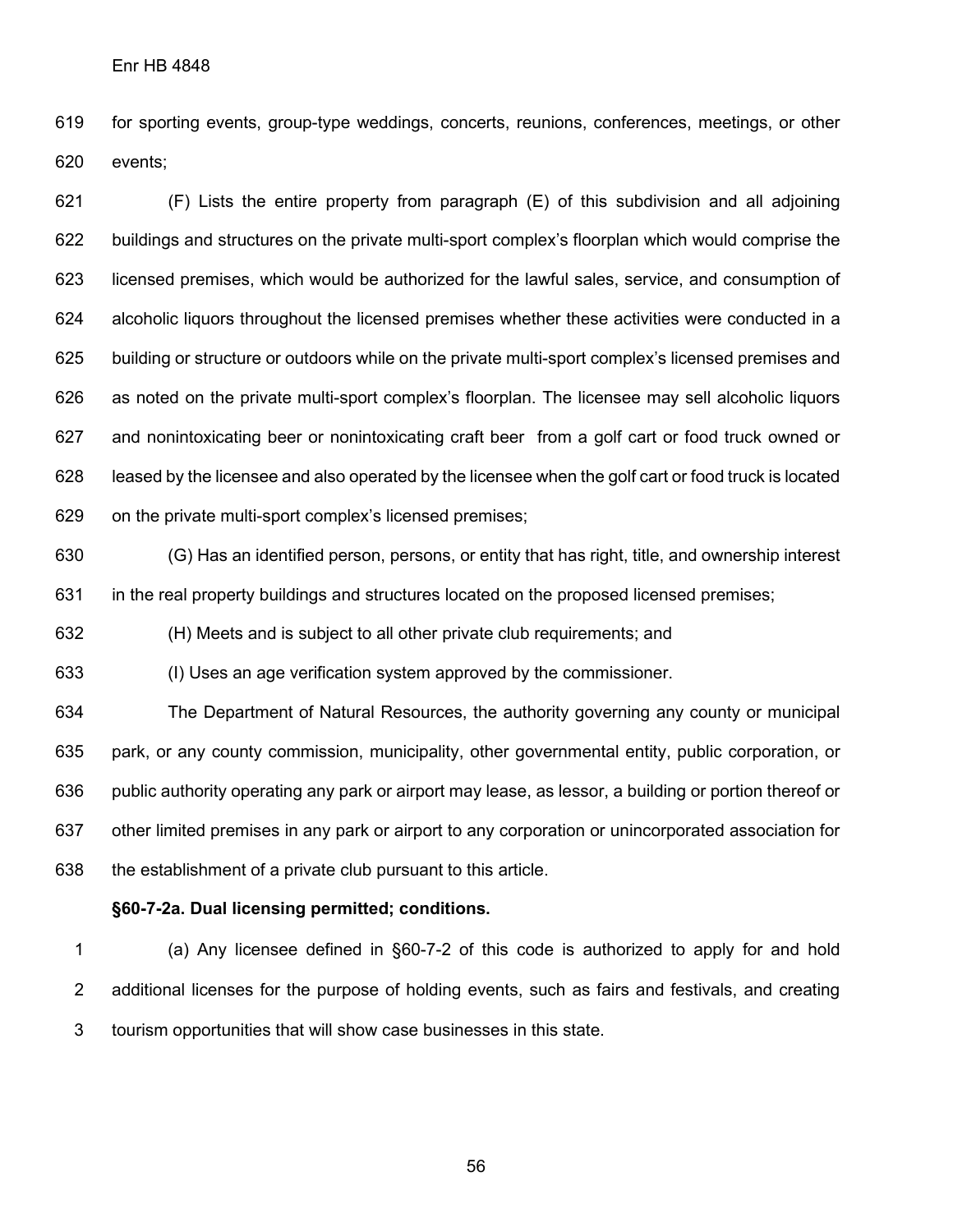(b) A licensee may host an event on the licensee's licensed premises if the licensee is in good standing with the Commissioner and the licensee submits to the Commissioner its floorplan of the licensed venue in which the event would be held to comprise the event's lawful premises, which shall only include spaces in buildings or rooms of the licensed premises where the licensee has control of the space for the set time period where the space safely accounts for the ingress and egress of the stated members and guests who will be attending the event at the licensed premises. The venue's floorplan during the set time period as stated in the contract shall comprise the licensed premises for the event, which is authorized for the lawful sale, service, and consumption of alcoholic liquors, nonintoxicating beer and nonintoxicating craft beer, and wine throughout the licensed premises: *Provided*, That the venue shall:

(1) Have facilities to prepare and serve food and alcohol,

 (2) have adequate restrooms, and sufficient building facilities for the number of members and guests expected to attend the event, and

(3) otherwise be in compliance with health, fire, safety, and zoning requirements.

 (c) A licensee defined in §60-7-2 of this code may not be limited or restricted in any way as to the number of events that may be held on the premises so long as the licensee continues to operate its primary business in good standing with the Commissioner.

**§60-7-6. Annual license fee; partial fee; and reactivation fee.**

 (a) The annual license fee for a license issued under the provisions of this article to a fraternal or veterans' organization or a nonprofit social club is \$750.

 (b) The annual license fee for a license issued under the provisions of this article to a private club other than a private club of the type specified in subsection (a) of this section is \$1,000 if the private club bar or restaurant has fewer than 1,000 members; \$1,000 for a private club restaurant, private hotel, or private resort hotel to be licensed as a private caterer as defined in §60-7-2 of this code; \$500 if the private club is a private bakery; \$1,500 if the private club is a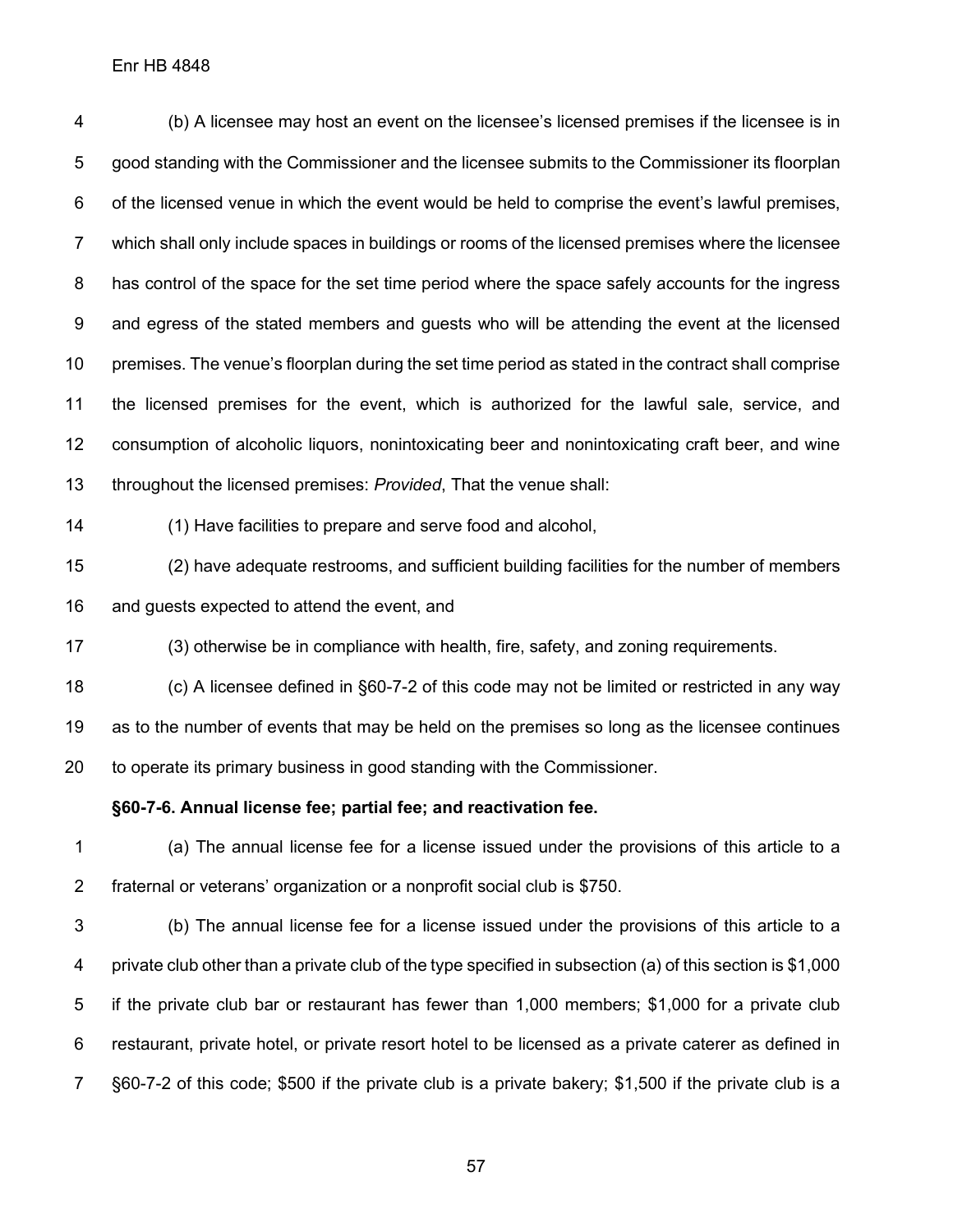private wedding venue or barn or a private cigar shop; \$2,000 if the private club is a private nine- hole golf course, private farmers market, private food truck, private college sports stadium, private professional sports stadium, private multi-sport complex, private manufacturer club, or a private tennis club as defined in §60-7-2 of this code; \$2,500 if the private club bar or private club restaurant has 1,000 or more members; \$4,000 if the private club is a private hotel with three or fewer designated areas or a private golf club as defined in §60-7-2 of this code; and further, if the 14 private club is a private resort hotel as defined in §60-7-2 of this code, the private resort hotel may designate areas within the licensed premises for the lawful sale, service, and consumption of alcoholic liquors as provided for by this article. The annual license fee for a private resort hotel with five or fewer designated areas is \$7,500 and the annual license fee for a private resort hotel with at least six, but no more than 10 designated areas is \$12,500. The annual license fee for a private resort hotel with at least 11, but no more than 15 designated areas shall be \$17,500. The annual license fee for a private resort hotel with no fewer than 15 nor more than 20 designated areas is \$22,500. A private resort hotel that obtained the license and paid the \$22,500 annual license fee may, upon application to and approval of the commissioner, designate additional areas for a period not to exceed seven days for an additional fee of \$150 per day, per designated area. (c) The fee for any license issued following January 1 of any year that expires on June 30 of that year is one half of the annual license fee prescribed by subsections (a) and (b) of this

section.

 (d) A licensee that fails to complete a renewal application and make payment of its annual license fee in renewing its license on or before June 30 of any subsequent year, after initial application, shall be charged an additional \$150 reactivation fee. The fee payment may not be prorated or refunded, and the reactivation fee shall be paid prior to the processing of any renewal application and payment of the applicable full year annual license fee. A licensee who continues to operate upon the expiration of its license is subject to all fines, penalties, and sanctions available in §60-7-13 and §60-7-13a of this code, all as determined by the commissioner.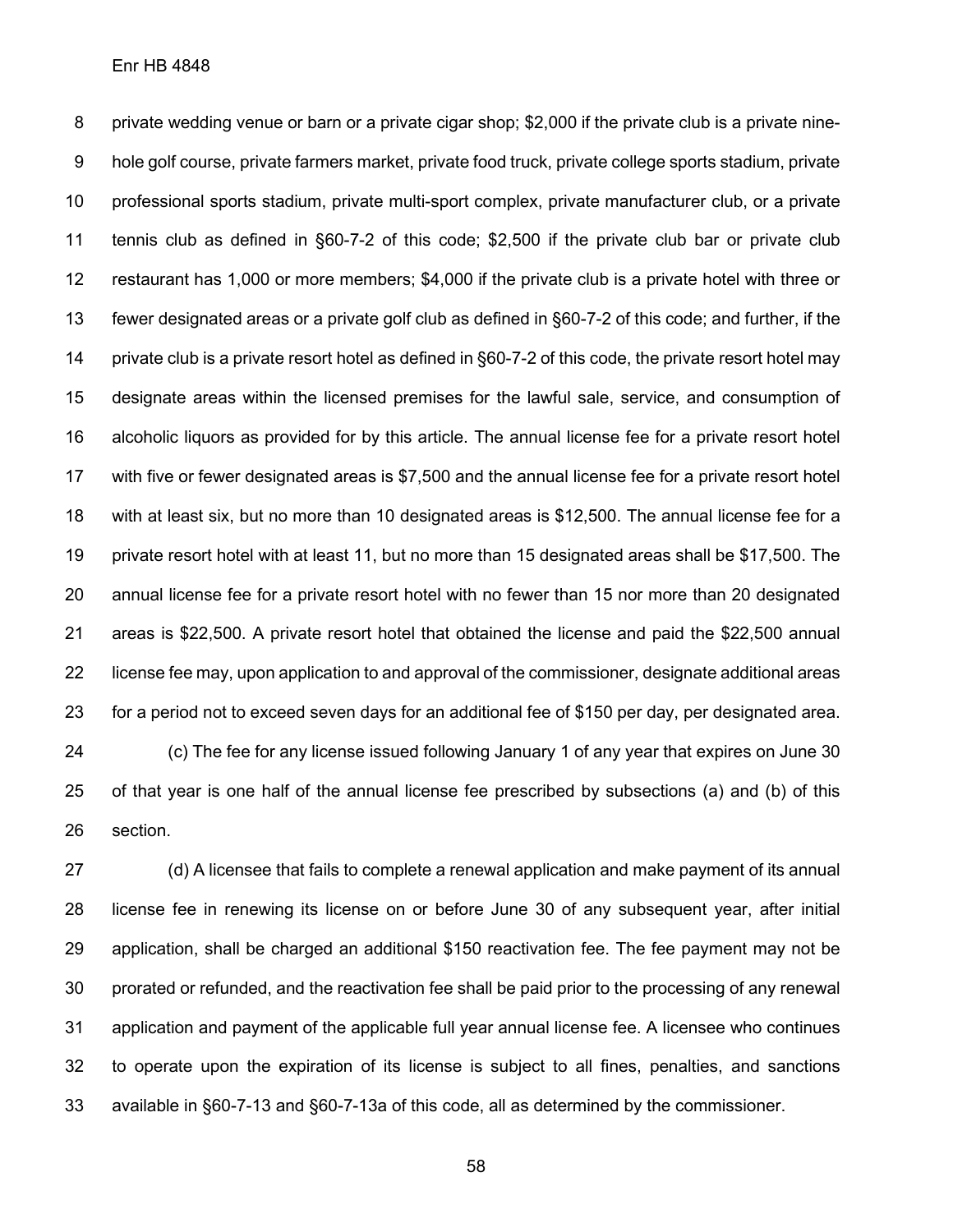(e) The commissioner shall pay the fees to the State Treasurer for deposit into the General Revenue Fund of the state.

 (f) The Legislature finds that the hospitality industry has been particularly damaged by the COVID-19 pandemic and that some assistance is warranted to promote reopening and continued operation of private clubs and restaurants licensed under this article. Accordingly, the fees set forth in subsections (a) and (b) of this section are temporarily modified as follows;

 (1) License fees for the license period beginning July 1, 2021, shall be reduced to one third of the rate set forth in subsections (a) and (b) of this section;

 (2) License fees for the license period beginning July 1, 2022, shall be two thirds of the rate set forth in subsections (a) and (b) of this section; and

 (3) License fees for the license period beginning July 1, 2023, and beyond, shall be as set forth in subsections (a) and (b) of this section.

**§60-7-8a. Special license for a private fair and festival; licensee fee and application; license fee; license subject to provisions of article; exception.**

 (a) There is hereby created a special license designated Class S2 private fair and festival license for the retail sale of liquor, wine, nonintoxicating beer, and nonintoxicating craft beer for on-premises consumption.

 (b) To be eligible for the license authorized by subsection (a) of this section, the private fair and festival or other event shall:

 (1) Be sponsored, endorsed, or approved by the governing body or its designee of the county or municipality in which the private fair and festival or other event is located;

 (2) Shall make application with the commission at least 15 days pursuant to the private fair, festival, or other event;

(3) Pay a nonrefundable nonprorated license fee of \$500; and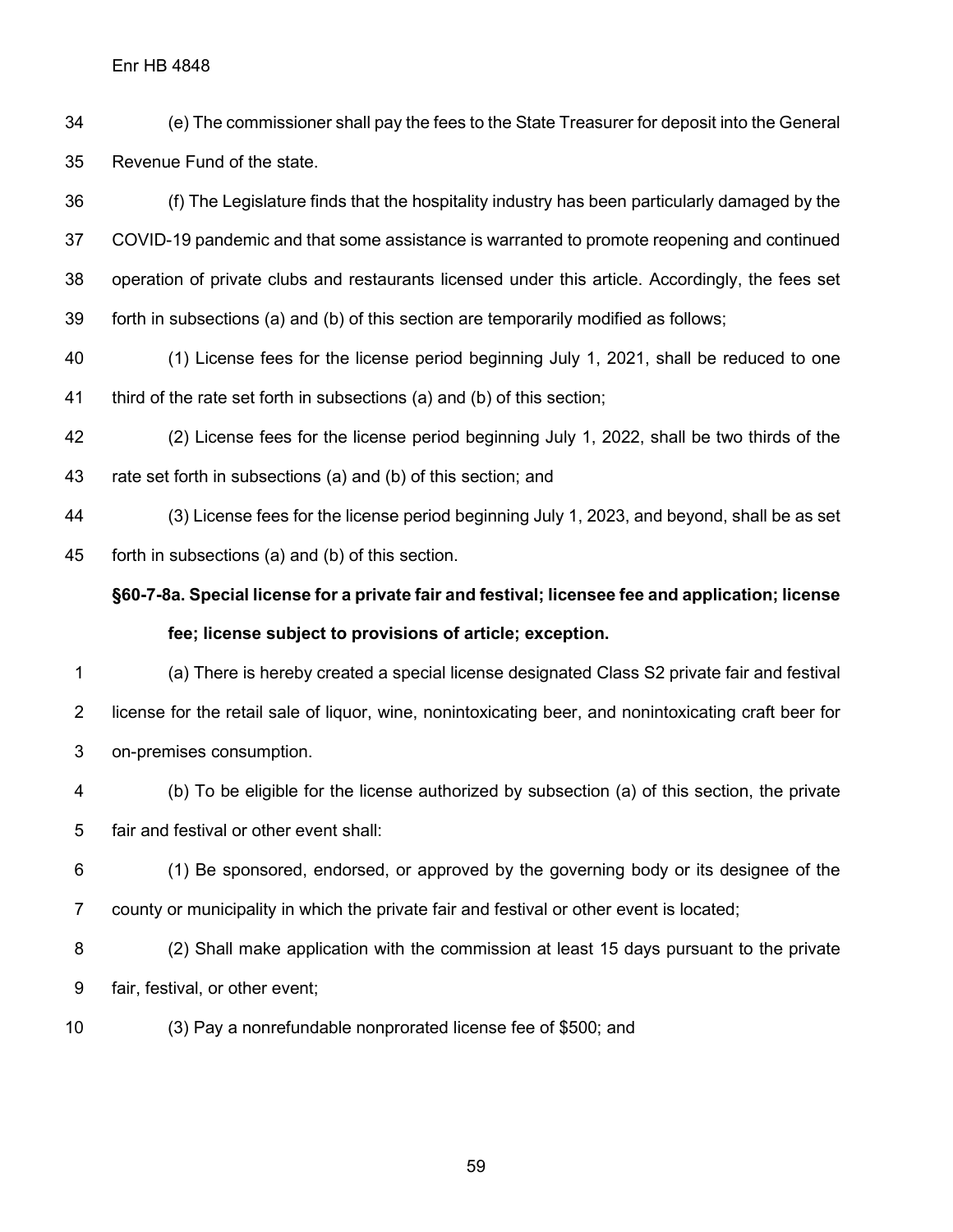(4) Be approved by the commissioner to operate the private fair, festival, or other event. (c) A private fair and festival license under this section shall be for a duration of no more than 10 consecutive days.

 (d) Nonintoxicating beer and nonintoxicating craft beer sold, furnished, tendered, or served pursuant to the license created by this section must be purchased from the licensed distributor that services the area in which the private fair and festival is held or from a resident brewer acting in a limited capacity as a distributor, all in accordance with §11-16-1 *et seq.* of this code. Sales of sealed containers of nonintoxicating beer or nonintoxicating craft beer may be sold for off- premises consumption if the nonintoxicating beer and nonintoxicating craft beer are purchased from the licensed distributor that services the area in which the private fair, festival, or other event is being held and such licensed distributor agrees to offer such sales prior to the start of the private fair, festival, or other event.

 (e) Wine sold, furnished, tendered, or served pursuant to the license created by this section shall be purchased from a licensed distributor, winery, or farm winery in accordance with §60-8-1 *et seq.* of this code. Sales of sealed containers of wine may be sold for off-premises consumption if the wine is purchased from a licensed distributor, winery, or farm winery and the licensed distributor, winery, or farm winery agrees to offer sales prior to the start of the private fair, festival, or other event.

 (f) Liquor sold, furnished, tendered, or served pursuant to the license created by this section shall be purchased from a licensed retail liquor outlet in the market zone or contiguous market zone where the private fair or festival is occurring, all in accordance with §60-3A-1 *et seq.*  of this code. Sales of sealed containers of liquor may be sold for off-premises consumption if the liquor is purchased from the licensed retail liquor outlet in the market zone or contiguous market zone where the private fair, festival, or other event is occurring and the licensed retail liquor outlet agrees to offer such sales prior to the start of the private fair, festival, or other event.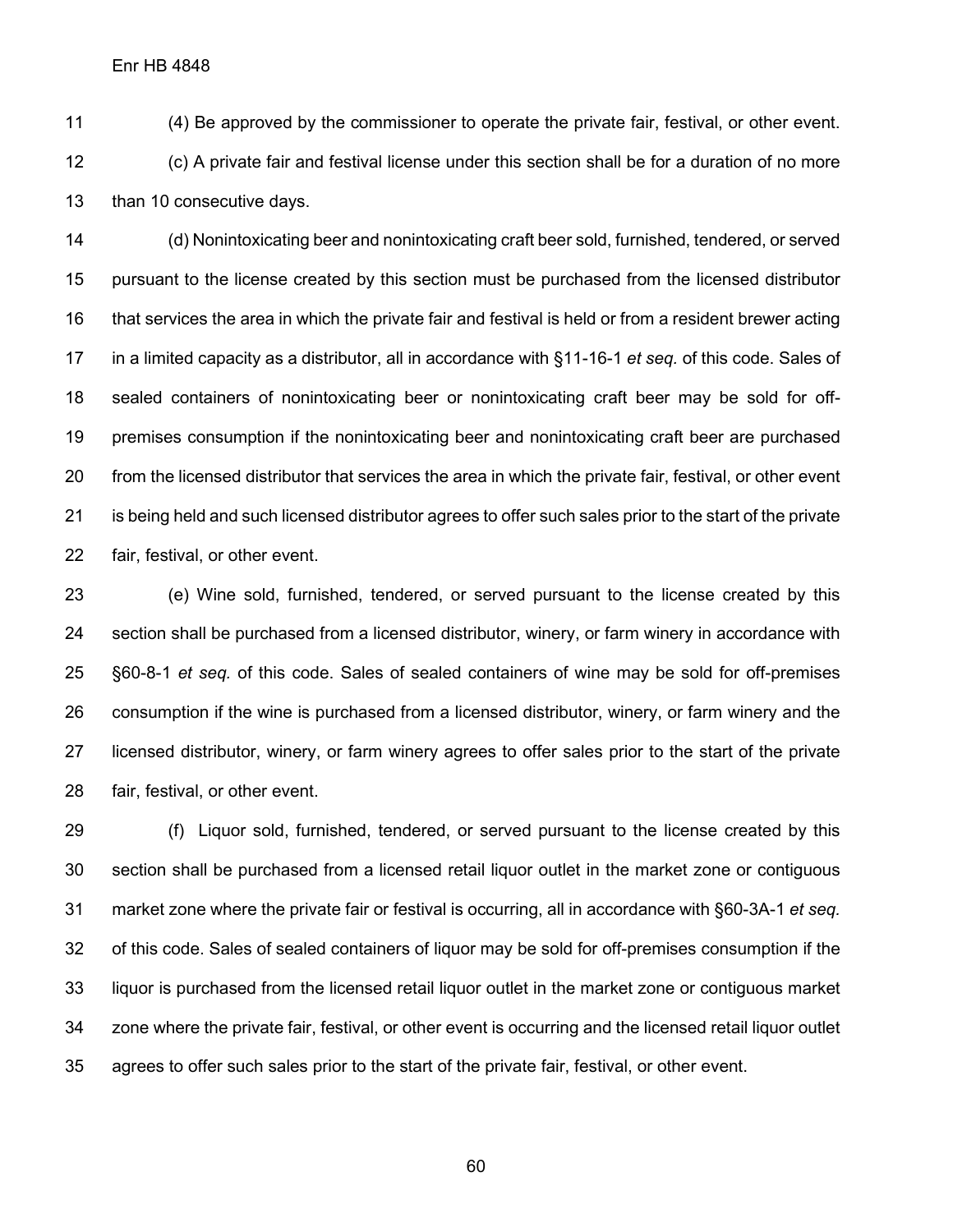(g) A licensee authorized by this section may utilize bona fide employees or volunteers to sell, furnish, tender, or serve the nonintoxicating beer, nonintoxicating craft beer, wine, or liquor. (h) Licensed representatives of a brewer, resident brewer, beer distributor, wine distributor, wine supplier, winery, farm winery, distillery, mini-distillery, and liquor broker representatives may attend a private fair and festival and discuss their respective products but shall not engage in the selling, furnishing, tendering, or serving of any nonintoxicating beer, nonintoxicating craft beer, wine, or liquor.

 (i) A license issued under this section and the licensee are subject to all other provisions of this article and the rules and orders of the commissioner: *Provided*, That the commissioner may by rule or order allow certain waivers or exceptions with respect to those provisions, rules, or orders as the circumstances of each private fair and festival require, including without limitation, the right to revoke or suspend immediately any license issued under this section prior to any notice or hearing, notwithstanding §60-7-13a of this code: *Provided, however*, That under no circumstances may the provisions of §60-7-12 of this code be waived or an exception granted with respect thereto.

 (j) During events authorized by this section, licensees may also sell promotional and other items relating to promoting their business and its products.

**§60-7-8f. Private delivery license for a licensed private club restaurant, private manufacturer club, or a third party; requirements; limitations; third party license fee; private cocktail delivery permit; and requirements.**

 (a) A licensed private club restaurant or private manufacturer club licensed to sell liquor for on-premises consumption may apply for a private delivery license permitting the order, sale, and delivery of liquor and a nonalcoholic mixer or beverage in a sealed craft cocktail growler, when separately licensed for craft cocktail growler sales. The order, sale, and delivery of a sealed craft cocktail growler is permitted for off-premises consumption when completed by the licensee to a person purchasing the craft cocktail growler through a telephone, a mobile ordering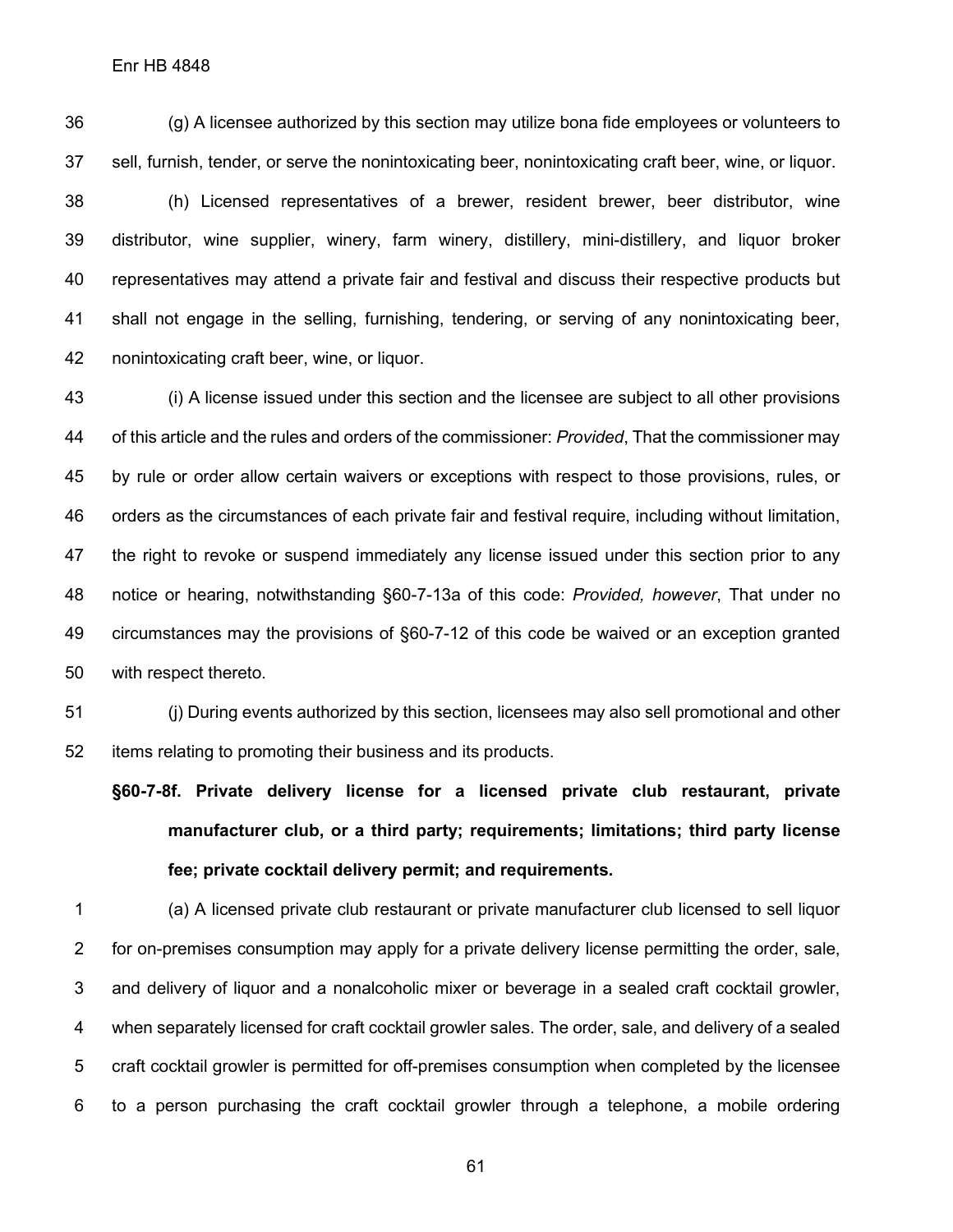application, or web-based software program, authorized by the licensee's license. There is no additional fee for a licensed private club restaurant or private manufacturer club to obtain a private delivery license. The order, sale, and delivery process shall meet the requirements of this section. The order, sale, and delivery process is subject to the penalties of this article.

 (b) A third party, not licensed for liquor sales or distribution, may apply for a private delivery license for the privilege of ordering and delivery of craft cocktail growlers, from a licensee with a craft cocktail growler license. The order and delivery of a sealed craft cocktail growler is permitted by a third party who obtains a license under this section when a private club restaurant or private manufacturer club sells to a person purchasing the sealed craft cocktail growler through telephone orders, a mobile ordering application, or a web-based software program. The private delivery license nonprorated, nonrefundable annual fee is \$200 for each third party entity, with no limit on 18 the number of drivers and vehicles.

 (c) The private delivery license application shall comply with licensure requirements in this article and shall require any information required by the commissioner: *Provided*, That the license application may not require a third party applicant to furnish information pursuant to §60-7-12 of this code.

(d) *Sale Requirements*. —

 (1) The craft cocktail growler purchase shall accompany the purchase of prepared food or a meal and the completion of the sale may be accomplished by the delivery of the prepared food or a meal, and craft cocktail growler by the licensed private club restaurant, private manufacturer club, or third party private delivery licensee;

 (2) Any purchasing person shall be 21 years of age or older, shall not be visibly or noticeably intoxicated at the time of delivery, and shall meet the requirements set forth in this chapter for the sale of alcoholic liquors and as set forth in §11-16-1 *et seq.* of the code for nonintoxicating beer or nonintoxicating craft beer.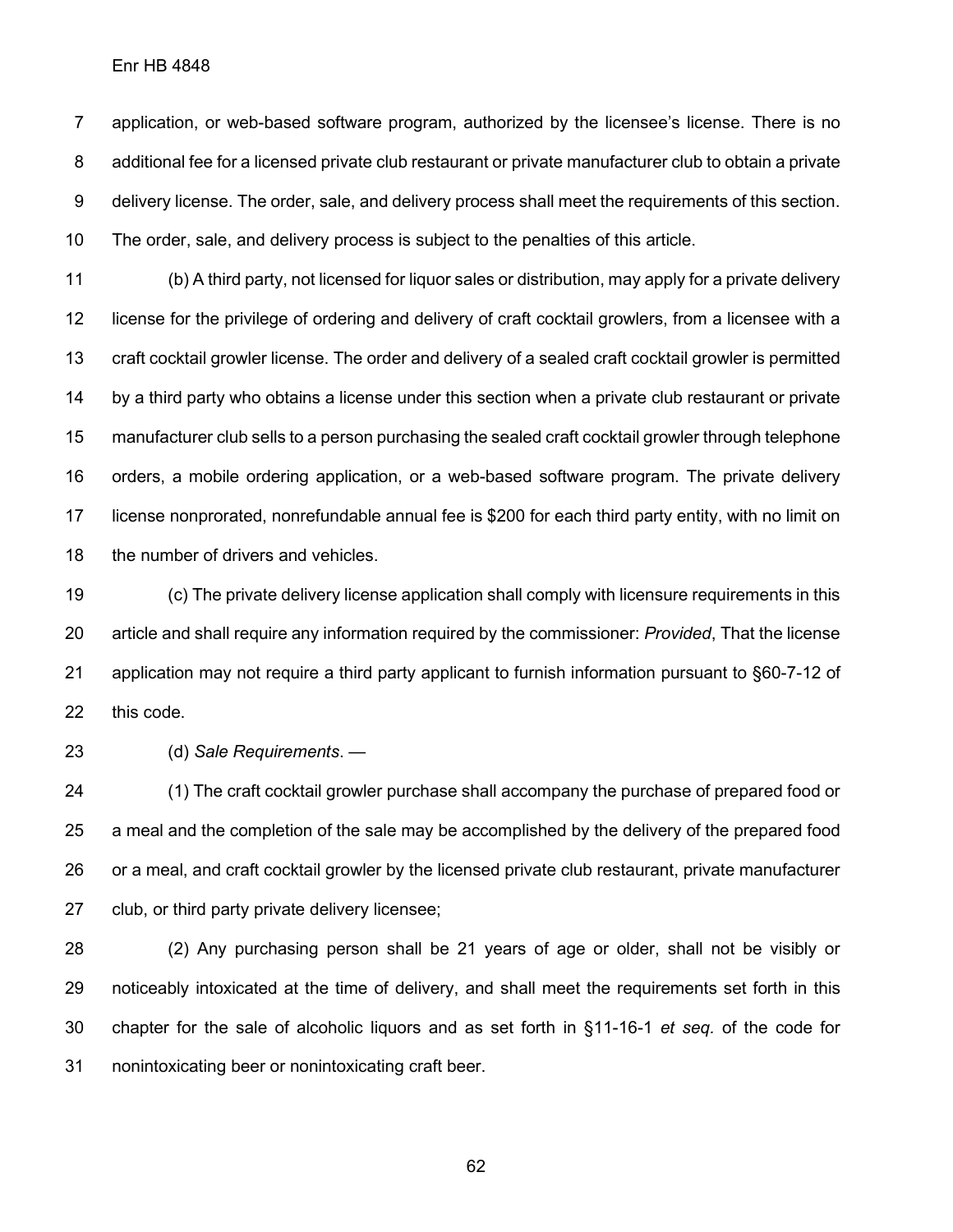(3) "Prepared food or a meal" for this article, means food that has been cooked, grilled, fried, deep-fried, air-fried, smoked, boiled, broiled, twice baked, blanched, sautéed, or in any other manner freshly made and prepared, and does not include pre-packaged food from the manufacturer.

 (4) An order, sale, and delivery may consist of multiple sealed craft cocktail growlers for each order of food or meal: *Provided*, That the entire delivery order may not contain any combination of craft cocktail growlers of more than 128 fluid ounces total; and

 (5) A third party private delivery licensee shall not have a pecuniary interest in a private club restaurant or private manufacturer club licensee, as set forth in this article. A third party private delivery licensee may only charge a convenience fee for the delivery of any alcohol. The third party private delivery licensee may not collect a percentage of the delivery order for the delivery of alcohol, but may continue to collect a percentage of the delivery order directly related to the prepared food or a meal. The convenience fee charged by the third-party private delivery licensee to the purchasing person shall be no greater than \$20 per delivery order where a craft cocktail growler is ordered by the purchasing person. For any third party licensee also licensed for wine growler delivery as set forth in §60-8-6c of the code, or nonintoxicating beer or nonintoxicating craft beer growler delivery as set forth in §11-16-6d of the code, the total convenience fee of any order, sale, and delivery of a sealed growler, wine growler, or craft cocktail growler shall not exceed \$20.

(e) *Craft Cocktail Growler Delivery Requirements*. —

 (1) Delivery persons employed for the delivery of a sealed craft cocktail growler shall be 21 years of age or older. The licensed private club restaurant, private manufacturer club, or third party private delivery licensee shall file each delivery person's name, driver's license, and vehicle information with the commissioner;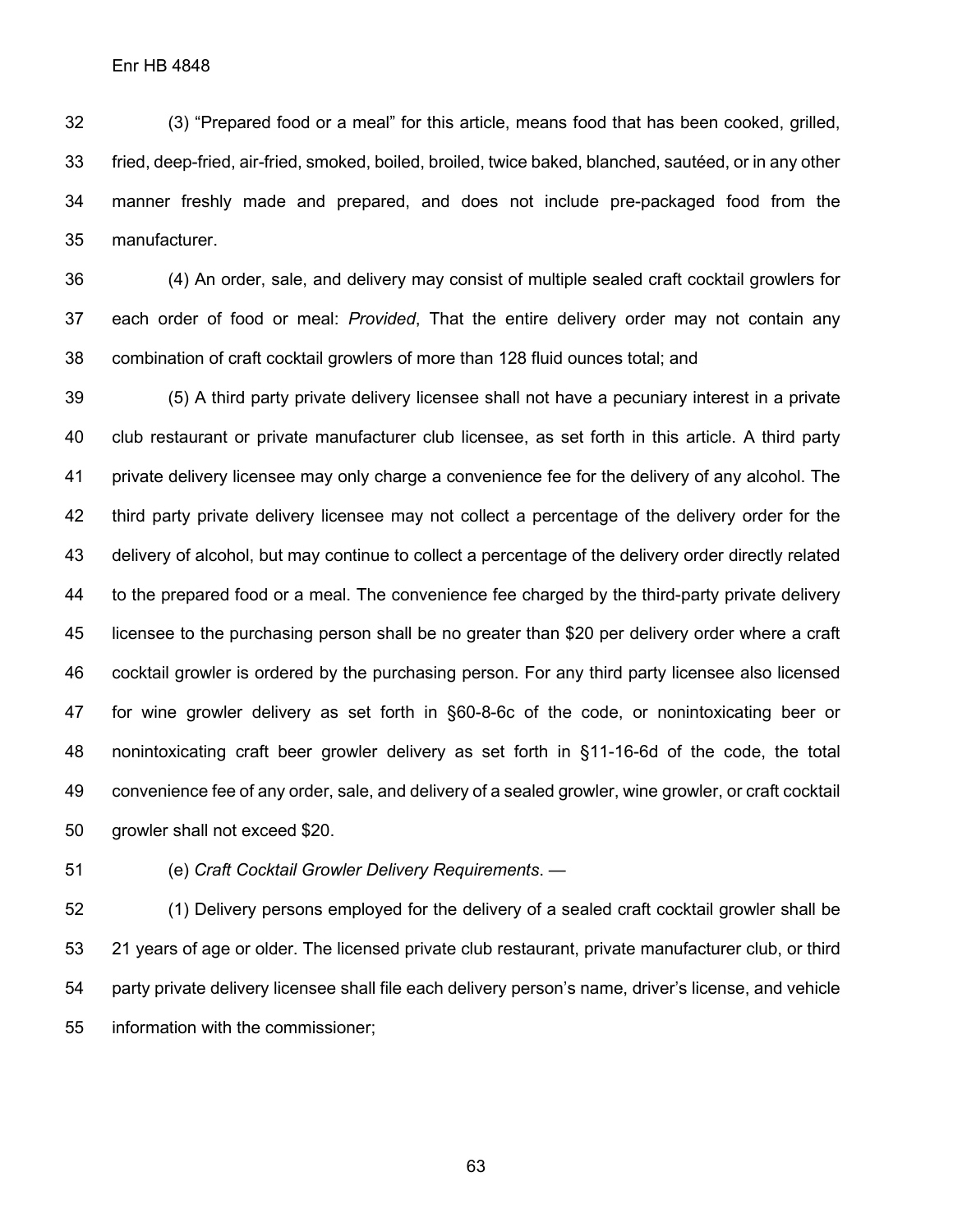(2) The licensed private club restaurant, private manufacturer club, or third party private delivery licensee shall train delivery persons on verifying legal identification and in identifying the signs of intoxication. The licensee shall submit certification of the training to the commissioner;

 (3) The third party delivery licensee or the private club restaurant or private manufacturing club shall hold a private cocktail delivery permit for each vehicle delivering a craft cocktail growler pursuant to subsection (g) of this section: *Provided*, That a delivery driver may retain an electronic copy of his or her permit as proof of licensure.

 (4) Prepared food or a meal, and a sealed craft cocktail growler order delivered by a third party private delivery licensee, a private club restaurant, or private manufacturer club may occur in the county or contiguous counties where the licensed private club restaurant or private manufacturer club is located;

 (5) The licensed private club restaurant, private manufacturer club, or third party private delivery licensee may only deliver prepared food or a meal, and a sealed craft cocktail growler to addresses located in West Virginia. The licensed private club restaurant, private manufacturer club, or third party private delivery licensee shall account for and pay all sales and municipal taxes;

 (6) The licensed private club restaurant, private manufacturer club, or third party private delivery licensee may not deliver prepared food or a meal, and a sealed craft cocktail growler to any other licensee;

 (7) Deliveries of prepared food or a meal, and a sealed craft cocktail growler are only for personal use, and not for resale; and

 (8) The licensed private club restaurant, private manufacturer club, or third party private delivery licensee shall not deliver and leave the prepared food or a meal, and a sealed craft cocktail growler at any address without verifying a person's age and identification as required by this section.

(f) *Telephone, mobile ordering application, or web-based software requirements*. —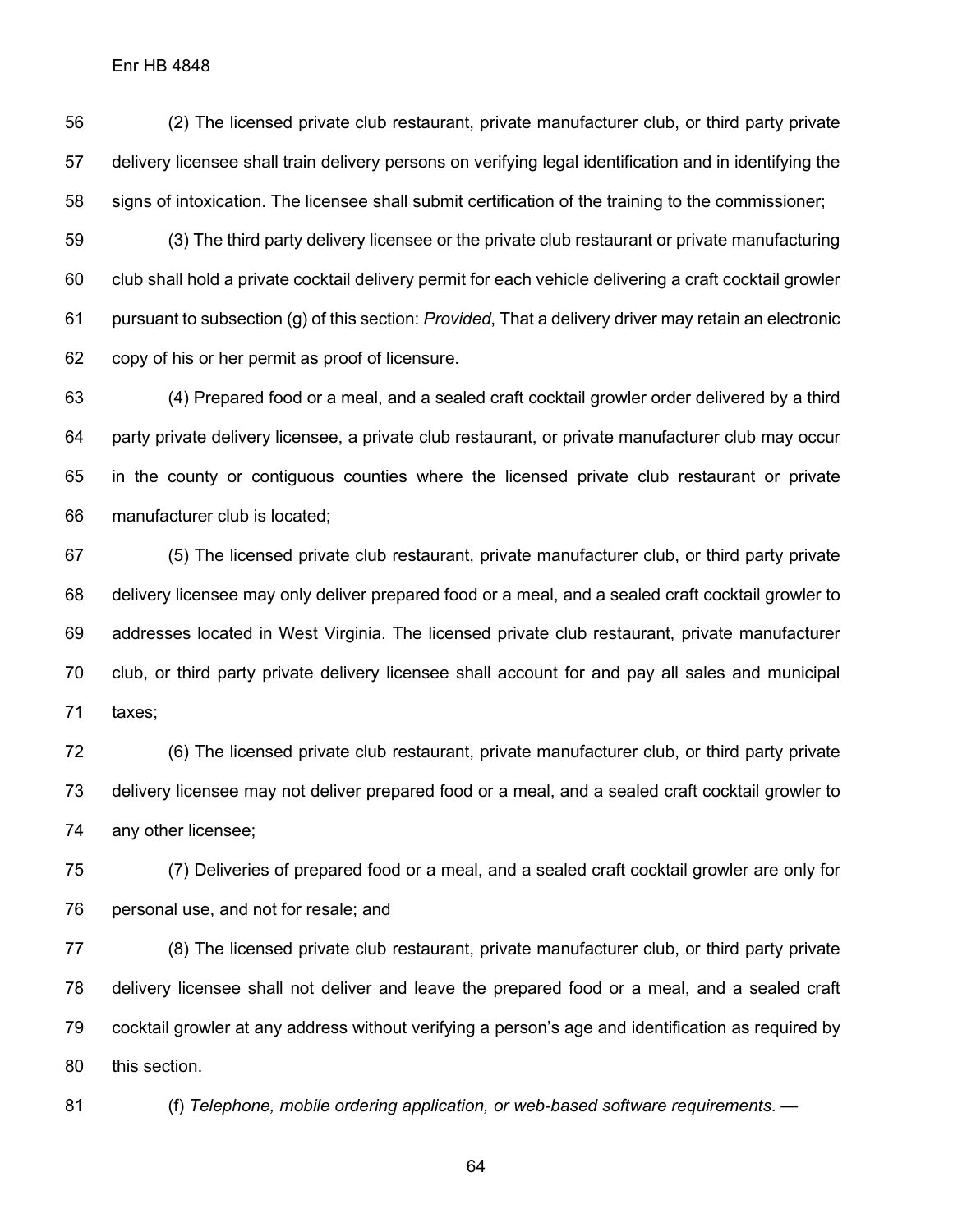(1) The delivery person may only permit the person who placed the order through a telephone order, a mobile ordering application, or web-based software to accept the prepared food or meal and a craft cocktail growler delivery, subject to age verification upon delivery with the delivery person's visual review and age verification;

 (2) Any mobile ordering application or web-based software used shall include the delivery driver's name and vehicle information and delivery shall be subject to legal identification verification;

 (3) Any telephone ordering system shall maintain a log or record of the purchasing person's identification and details of the sale, accessible by the delivery driver for verification, shall include the delivery driver's name and vehicle information, and delivery shall be subject to legal identification verification;

 (4) All records are subject to inspection by the commissioner. The licensed private club restaurant, private manufacturer club, or third party private delivery licensee shall retain records for three years, and may not unreasonably withhold the records from the commissioner's inspection; and

 (5) The third party private delivery licensee or the private club restaurant or private manufacturing club shall hold a valid private cocktail delivery permit under subsection (g) of this section for each vehicle used for delivery: *Provided*, That a delivery driver may retain an electronic copy of his or her permit as proof of licensure.

(g) *Private Cocktail Delivery Permit.* —

 (1) The licensed private club restaurant, private manufacturer club, or third party private delivery licensee shall obtain and maintain a retail transportation permit for the delivery of prepared food and a sealed craft cocktail growler, subject to the requirements of this article.

 (2) A third party private delivery licensee, a private club restaurant, or private manufacturer club licensee shall provide vehicle and driver information, requested by the commissioner. Upon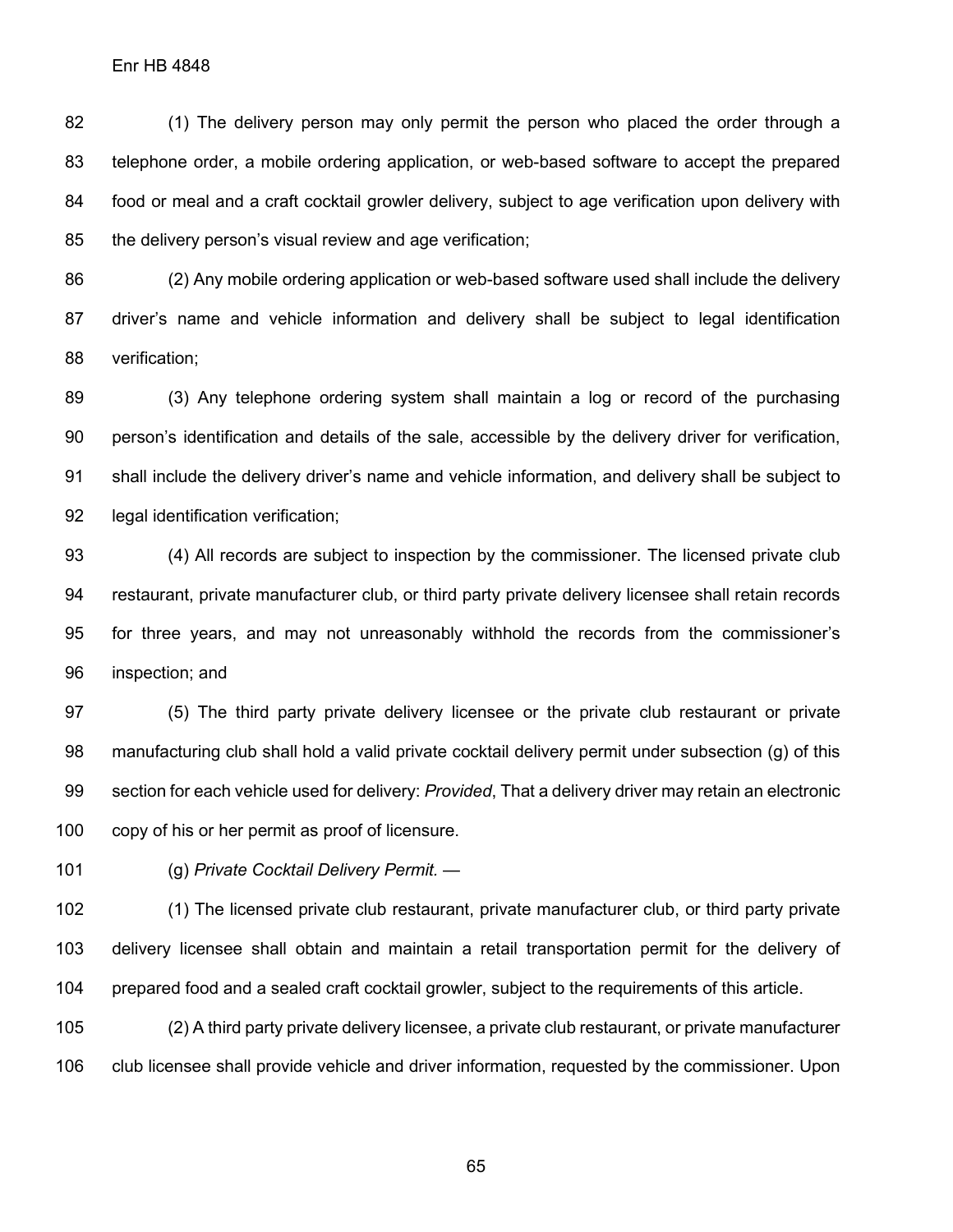any change in vehicles or drivers, the licensee shall update the driver and vehicle information with the commissioner within 10 days of the change.

 (3) In conjunction with §60-6-12 of this code, a private cocktail delivery permit shall meet the requirements of a transportation permit authorizing the permit holder to transport liquor subject 111 to the requirements of this chapter.

(h) *Enforcement.* —

 (1) The third party private delivery licensee, the private club restaurant, or the private manufacturers club licensed by this section are responsible for any violations committed by their employees or independent contractors under this article, and more than one violation may be issued for a single violation involving multiple licensees, employees, or independent contractors.

 (2) Any license or permit granted by this section is subject to the penalties of probation, monetary fines, suspension, and revocation, as set forth in this article, for violations committed by the licensee, its employees, or independent contractors.

 (3) It is a violation for any licensee, its employees, or independent contractors to break the seal of a craft cocktail growler. The licensees in violation are subject to the maximum penalties available in this article.

 (4) For purposes of criminal enforcement of the provisions of this article, persons ordering, purchasing, and accepting delivery of orders are considered to be purchasers.

## **§60-7-17. Repealer.**

**[Repealed.]** 

# **ARTICLE 8. SALE OF WINES.**

**§60-8-6c. Winery and farm winery license to sell wine growlers and provide complimentary samples prior to purchasing a wine growler.**

 (a) *Legislative findings*. — The Legislature hereby finds that it is in the public interest to regulate, control, and support the brewing, manufacturing, distribution, sale, consumption, transportation, and storage of wine and its industry in this state to protect the public health,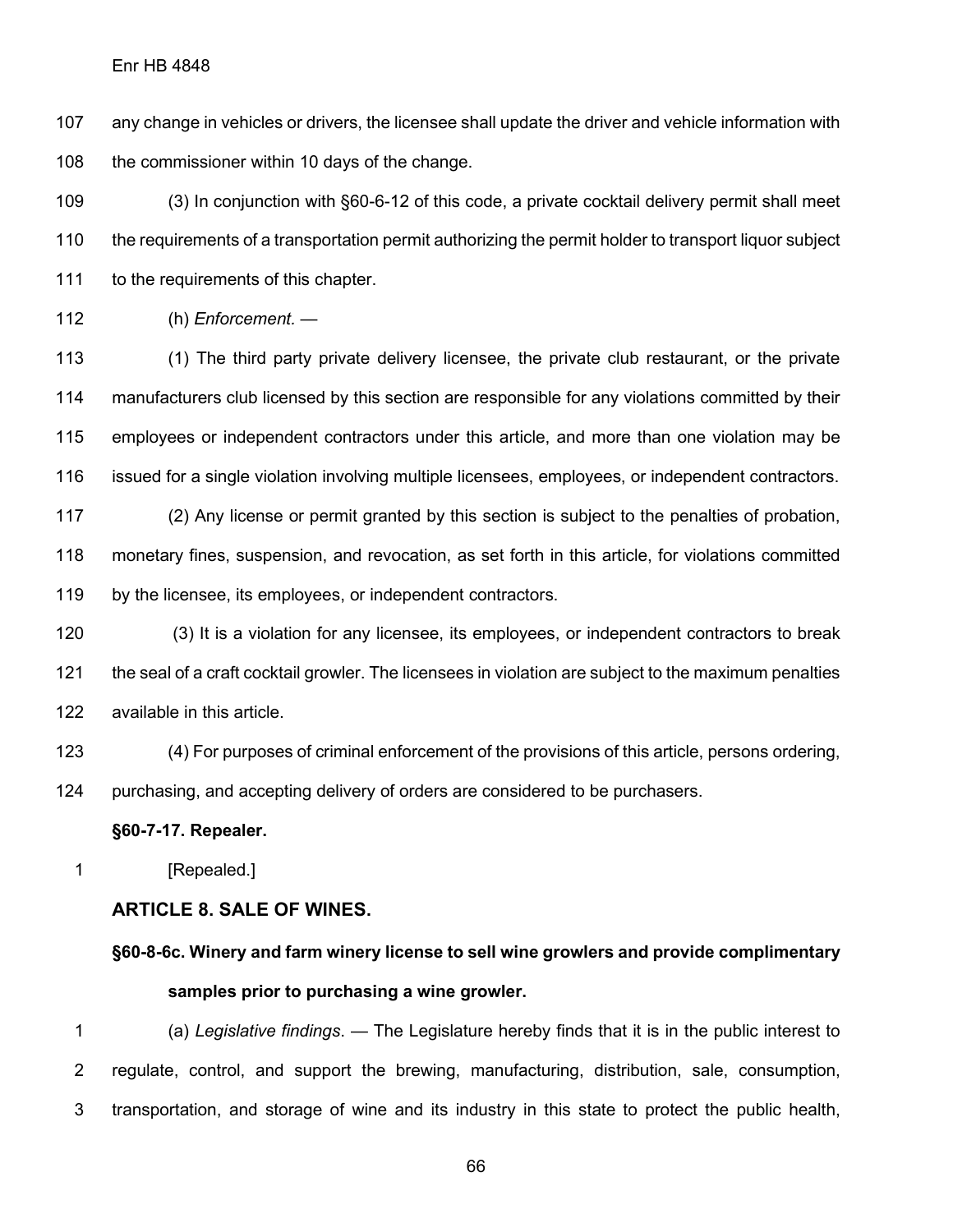welfare, and safety of the citizens of this state, and promote hospitality and tourism. Therefore, this section authorizes a licensed winery or farm winery with its principal place of business and manufacture located in this state to have certain abilities to promote the sale of wine manufactured in this state for the benefit of the citizens of this state, the state's growing wine industry, and the state's hospitality and tourism industry, all of which are vital components for the state's economy.

 (b) *Sales of wine*. — A licensed winery or farm winery with its principal place of business and manufacture located in the State of West Virginia may, when licensed under this section, offer only wine manufactured by the licensed winery or farm winery for retail sale to customers from the winery or farm winery's licensed premises for consumption off of the licensed premises only in the form of original container sealed wine kegs, wine bottles, or wine cans, or also a sealed wine growler for personal consumption, and not for resale. A licensed winery or farm winery may not sell, give, or furnish wine for consumption on the premises of the principal place of business and manufacture located in the State of West Virginia, except for the limited purpose of complimentary samples as permitted in subsection (c) of this section or unless separately licensed as a private wine restaurant or a private manufacturer club.

 (c) *Complimentary samples*. — A licensed winery or farm winery with its principal place of business and manufacture located in the State of West Virginia may offer complimentary samples of wine as set forth in §60-4-3b of this code.

 (d) *Retail sales*. — Every licensed winery or farm winery under this section shall comply with all the provisions of this article as applicable to wine retailers when conducting wine growler sales and is subject to all applicable requirements and penalties in this article.

 (e) *Payment of taxes and fees*. — A winery or farm winery licensed under this section shall pay all taxes and fees required of licensed wine retailers, in addition to any other taxes and fees required, and shall meet applicable licensing provisions as required by this chapter and by rule of the commissioner.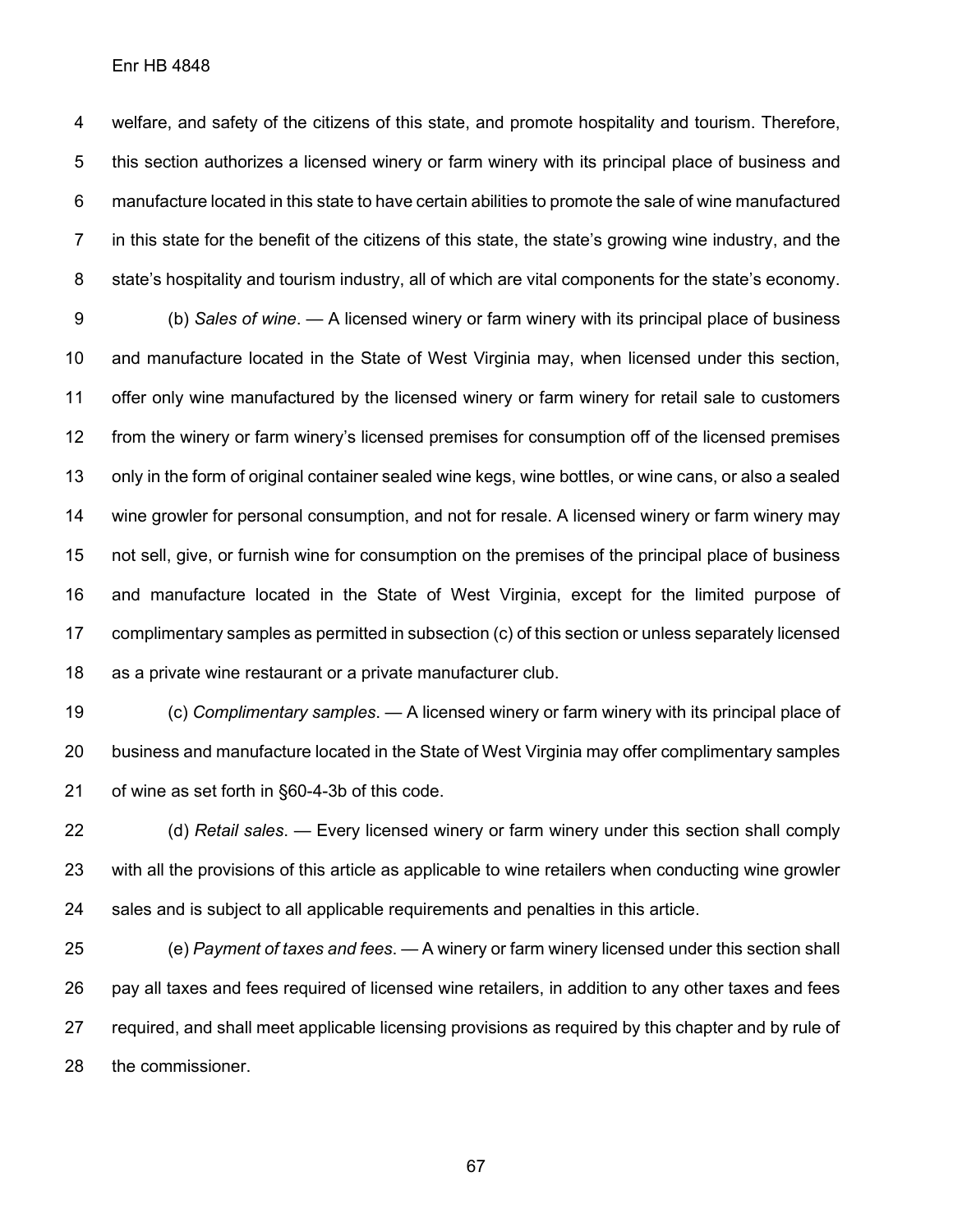(f) *Advertising*. — A winery or farm winery under this section may advertise a particular brand or brands of wine produced by the licensed winery or farm winery and the price of the wine subject to state and federal requirements or restrictions. The advertisement may not encourage intemperance or target minors.

 (g) *Wine Growler defined*. — For purposes of this section and section §60-8-6d of the code, "wine growler" means a container or jug that is made of glass, ceramic, metal, or other material approved by the commissioner, that may be no larger than 128 fluid ounces in size and is capable of being securely sealed. The growler may be used by an authorized licensee for purposes of off-premises sales only of wine for personal consumption, and not for resale. The wine served and sold in a sealed wine growler may include ice or water mixed with the wine to create a frozen alcoholic beverage. Any frozen alcoholic beverage machine used for filling wine growlers shall be sanitized daily and shall be under control and served by the licensee from the secure area. Notwithstanding any other provision of this code to the contrary, a securely sealed wine growler is not an open container under state and local law. A wine growler with a broken seal is an open container under state and local law unless it is located in an area of the motor vehicle physically separated from the passenger compartment. For purpose of this article, a secure seal means using a tamper evident seal, such as: (1) A plastic heat shrink wrap band, strip, or sleeve extending around the cap or lid of wine growler to form a seal that shall be broken when the container is opened; or (2) A screw top cap or lid that breaks apart when the wine growler is opened.

 (h) *Wine Growler requirements*. — A winery or farm winery licensed under this section shall prevent patrons from accessing the secure area where the winery or farm winery fills a wine growler and prevent patrons from filling a wine growler. A licensed winery or farm winery under this section shall sanitize, fill, securely seal, and label any wine growler prior to its sale. A licensed winery or farm winery under this section may refill a wine growler subject to the requirements of this section. A winery or farm winery shall visually inspect any wine growler before filling or refilling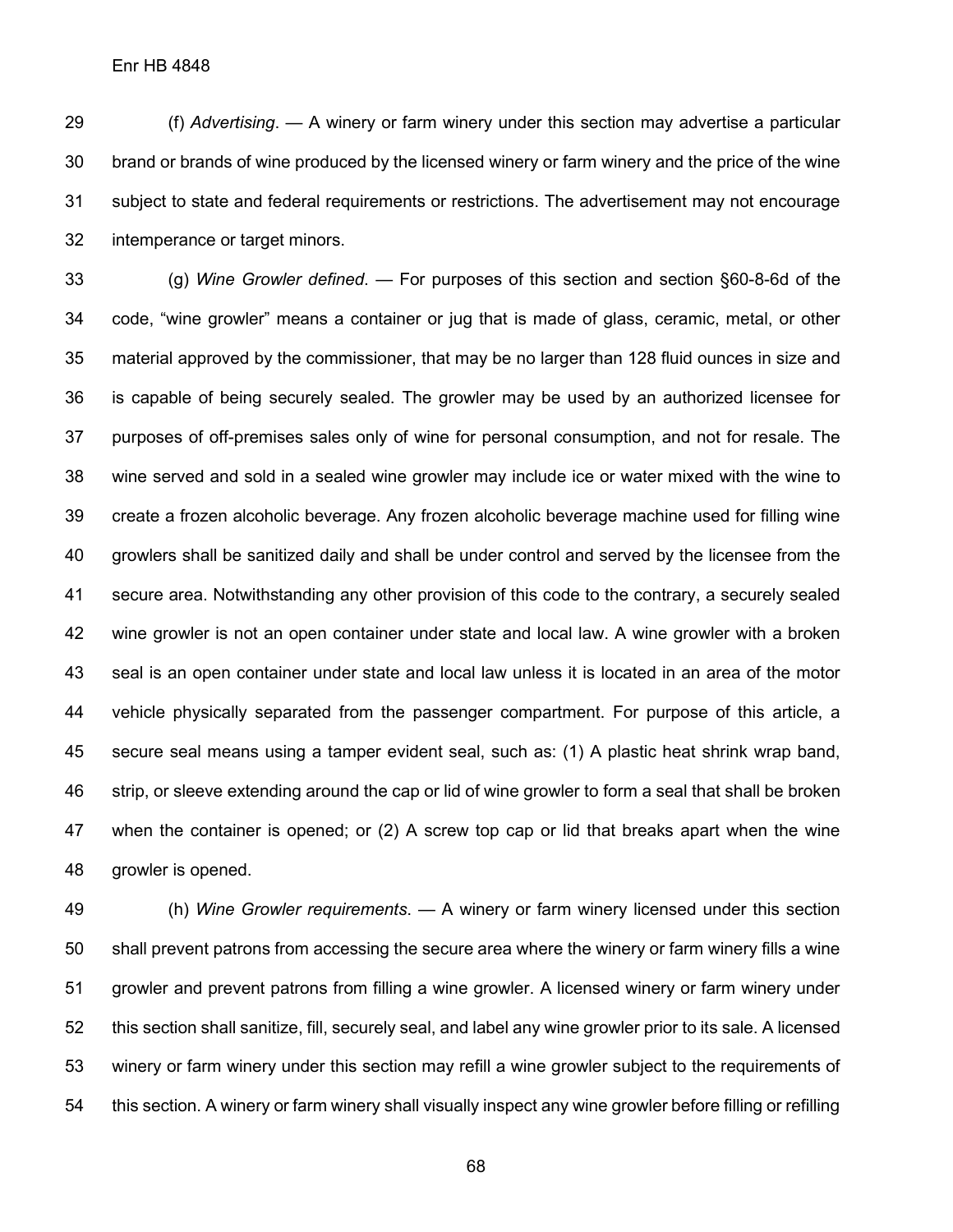it. A winery or farm winery may not fill or refill any wine growler that appears to be cracked, broken, unsafe, or otherwise unfit to serve as a sealed beverage container.

 (i) *Wine Growler labeling*. — A winery or farm winery licensed under this section selling wine growlers shall affix a conspicuous label on all sold and securely sealed wine growlers listing the name of the licensee selling the wine growler, the brand of the wine in the wine growler, the alcohol content by volume of the wine in the wine growler, and the date the wine growler was filled or refilled. All labeling on the wine growler shall be consistent with all federal labeling and warning requirements.

 (j) *Wine Growler sanitation*. — A licensed winery or farm winery authorized under this section shall clean and sanitize all wine growlers it fills or refills in accordance with all state and county health requirements prior to its filling and sealing. In addition, the licensed winery or farm winery shall sanitize, in accordance with all state and county health requirements, all taps, tap lines, pipelines, barrel tubes, and any other related equipment used to fill or refill growlers. Failure to comply with this subsection may result in penalties under this article.

 (k) *Fee*. — There is no additional fee for a licensed winery or farm winery authorized under this section to sell wine growlers, but the licensee shall meet all other requirements of this section. (l) *Limitations on licensees*. — To be authorized under this section, a licensed winery or

 farm winery may not produce more than 10,000 gallons of wine per calendar year at the winery or farm winery's principal place of business and manufacture located in the State of West Virginia. A licensed winery or farm winery authorized under this section is subject to the applicable penalties under this article for violations of this section.

 (m) *Rules*. — The commissioner, in consultation with the Bureau for Public Health, may propose legislative rules concerning sanitation for legislative approval, pursuant to §29A-3-1 *et seq.* of this code, to implement this section.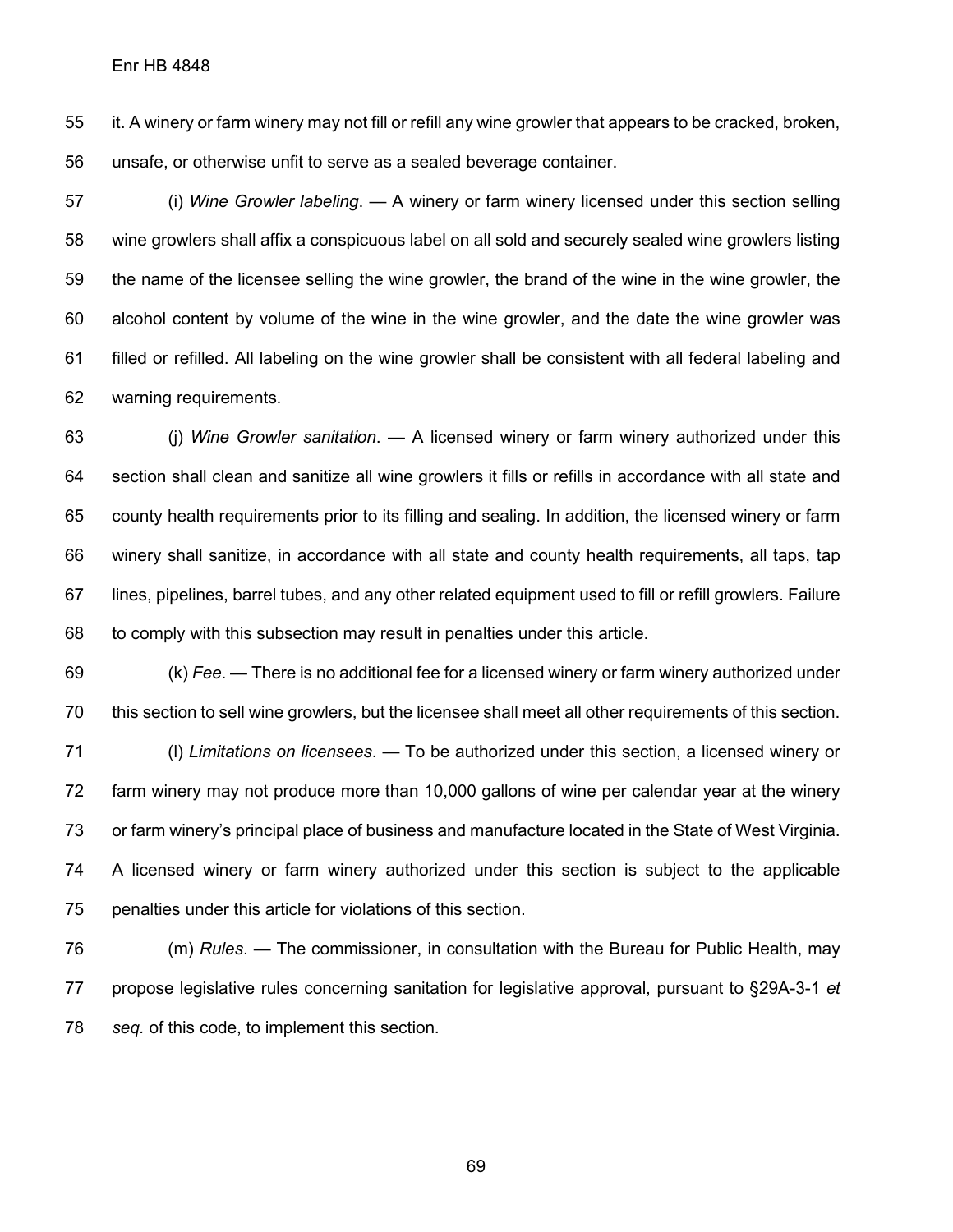**§60-8-6e. Private wine delivery license for a licensed Class A wine licensee or a third party; requirements; limitations; third party license fee; private retail transportation permit; and requirements.**

 (a) A Class A wine licensee who is licensed to sell wine for on-premises consumption may apply for a private wine delivery license permitting the order, sale, and delivery of wine in the original container of sealed bottles or cans, or sealed wine growlers, when separately licensed for wine growler sales. The order, sale, and delivery of wine in the original container of sealed bottles or cans, or sealed wine growlers is permitted for off-premises consumption when completed by the licensee or the licensee's employees to a person purchasing the wine through a telephone, mobile ordering application, or web-based software program, authorized by the licensee's license. There is no additional fee for a Class A wine licensee to obtain a private wine delivery license. The order, sale, and delivery process must meet the requirements of this section. The order, sale, and delivery process is subject to the penalties of this article.

 (b) A third party, not licensed for wine sales or distribution, may apply for a private wine delivery license for the privilege of ordering and delivery of wine in the original container of sealed bottles, or cans, or sealed wine growlers, from a licensee with a wine growler license. The order and delivery of wine in the original container of sealed bottles or cans, or sealed wine growlers is permitted by a third party licensee when sold by a Class A wine licensee to a person purchasing the wine through telephone orders, mobile ordering application, or web-based software program for off-premises consumption. The private wine delivery license non-prorated, nonrefundable annual fee is \$200 per third party entity, with no limit on the number of drivers and vehicles.

 (c) The private wine delivery license application shall comply with licensure requirements in this article and shall contain any information required by the commissioner.

(d) *Sale Requirements*. —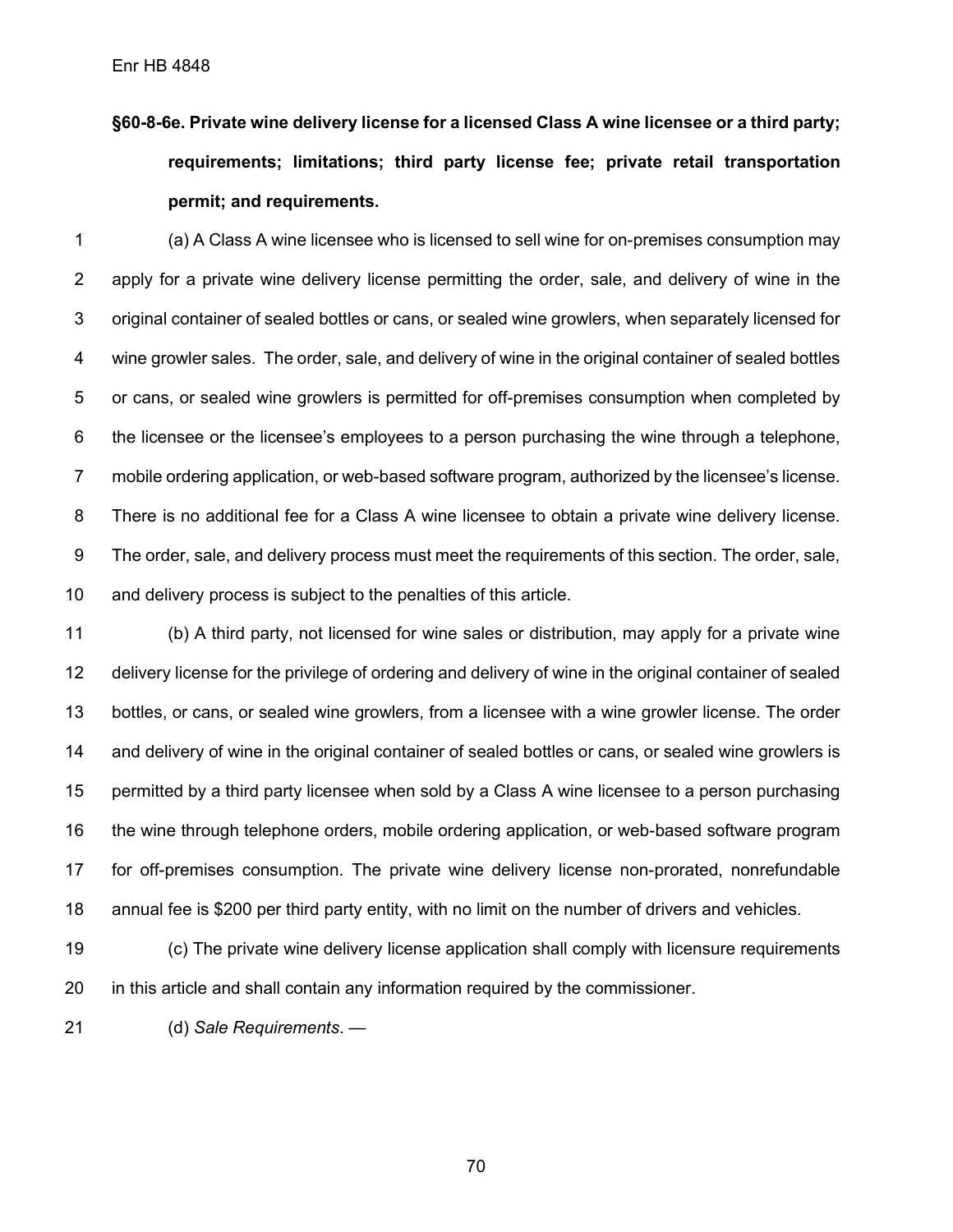(1) The wine purchase shall accompany the purchase of prepared food or a meal and the completion of the sale may be accomplished by the delivery of prepared food or a meal, and sealed wine by the licensee or third-party licensee.

 (2) Any purchasing person shall be 21 years of age or older, shall not be visibly or noticeably intoxicated at the time of delivery, and shall meet the requirements set forth in this article for the sale of wine.

 (3) "Prepared food or a meal" for this article, means food that has been cooked, grilled, fried, deep-fried, air-fried, smoked, boiled, broiled, twice baked, blanched, sautéed, or in any other manner freshly made and prepared, and does not include pre-packaged food from the manufacturer.

 (4) An order, sale, and delivery may consist of no more than 384 fluid ounces of wine per delivery order; and

 (5) A third-party private wine delivery licensee may not have a pecuniary interest in a Class A wine licensee, as set forth in this article. A third-party private wine delivery licensee may only charge a convenience fee for the delivery of wine as provided in this section. The third-party private wine delivery licensee may not collect a percentage of the delivery order for the delivery of alcohol but may collect a percentage of the delivery order directly related to prepared food or a meal. The convenience fee charged by the third-party private wine delivery licensee to the purchasing person may be no greater than \$20 per delivery order where wine is ordered by the purchasing person. For any third-party private wine delivery licensee also licensed for nonintoxicating beer or nonintoxicating craft beer growler delivery as set forth in §11-16-6d of the code or craft cocktail growler delivery as set forth in §60-7-8f of the code, the total convenience fee of any order, sale, and delivery of a sealed growler, wine growler, or craft cocktail growler shall not exceed \$20.

(e) *Private Wine Delivery Requirements*. —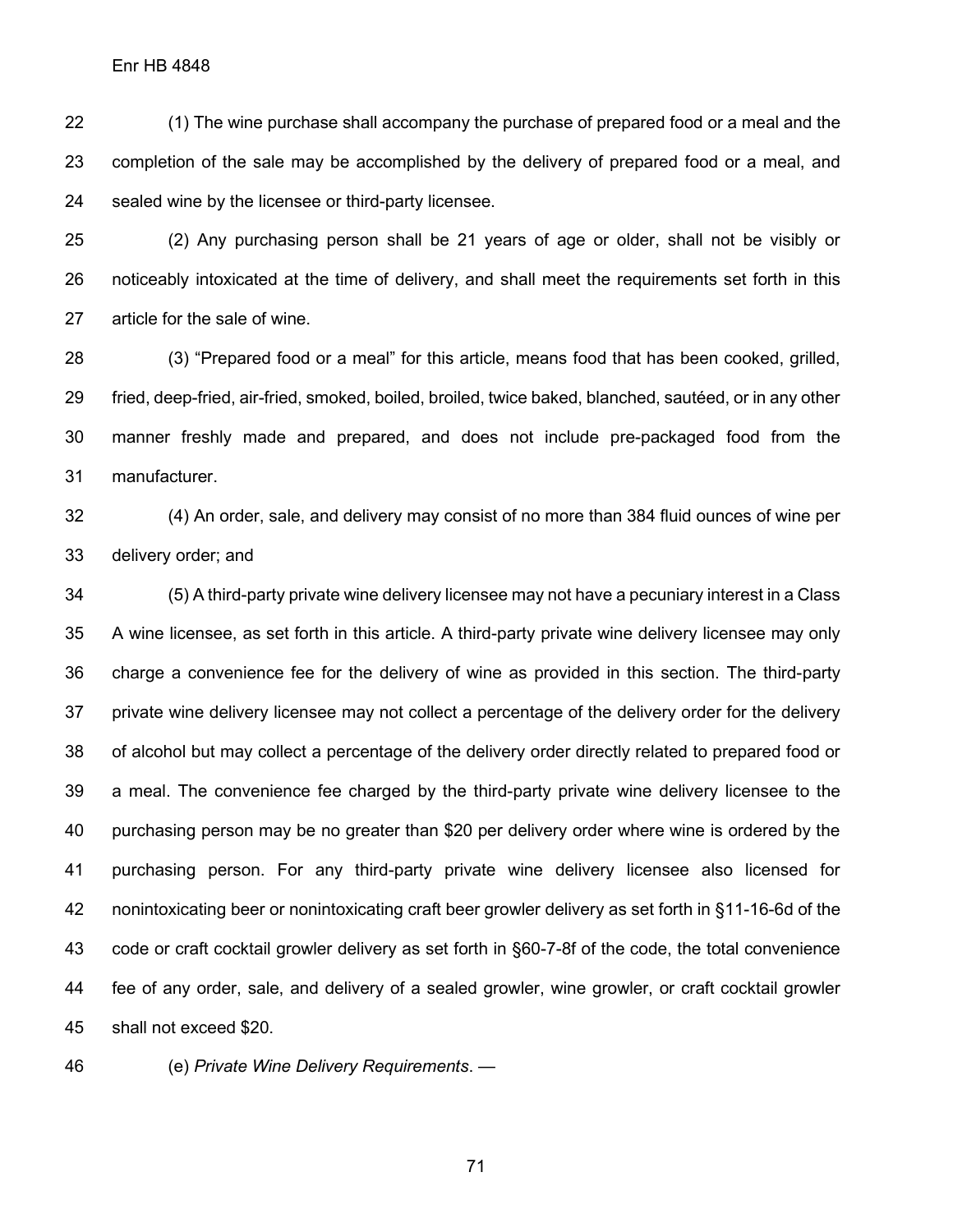(1) Delivery persons employed for the delivery of sealed wine shall be 21 years of age or older. The third-party private wine delivery licensee or a Class A wine licensee shall file each delivery person's name, driver's license, and vehicle information with the commissioner;

 (2) The third-party private wine delivery licensee or the Class A wine licensee shall train delivery persons on verifying legal identification and in identifying the signs of intoxication. The third-party private wine delivery licensee shall submit certification of the training to the commissioner;

 (3) The third party private wine delivery licensee or Class A wine licensee shall hold a retail transportation permit for each vehicle delivering sealed wine per subsection (g) of this section: *Provided*, That a delivery driver may retain an electronic copy of his or her permit as proof of licensure;

 (4) Delivery of food or a meal, and sealed wine orders by a third-party private wine delivery licensee or Class A wine licensee may occur in the county or contiguous counties where the wine licensee is located;

 (5) The third-party private wine delivery licensee or Class A wine licensee may only deliver prepared food or a meal and sealed wine to addresses located in West Virginia. The third-party private wine delivery licensee or Class A wine licensee shall account for and pay all sales and municipal taxes;

 (6) The third-party private wine delivery licensee or Class A wine licensee may not deliver prepared food or a meal, and sealed wine to any other wine licensees;

 (7) Deliveries of food or a meal, and sealed wine are only for personal use, and not for resale; and

 (8) The third-party private wine delivery licensee or Class A wine licensee shall not deliver and leave deliveries of prepared food or a meal, and sealed wine any address without verifying a person's age and identification as required by this section.

(f) *Telephone, mobile ordering application, or web-based software requirements*. —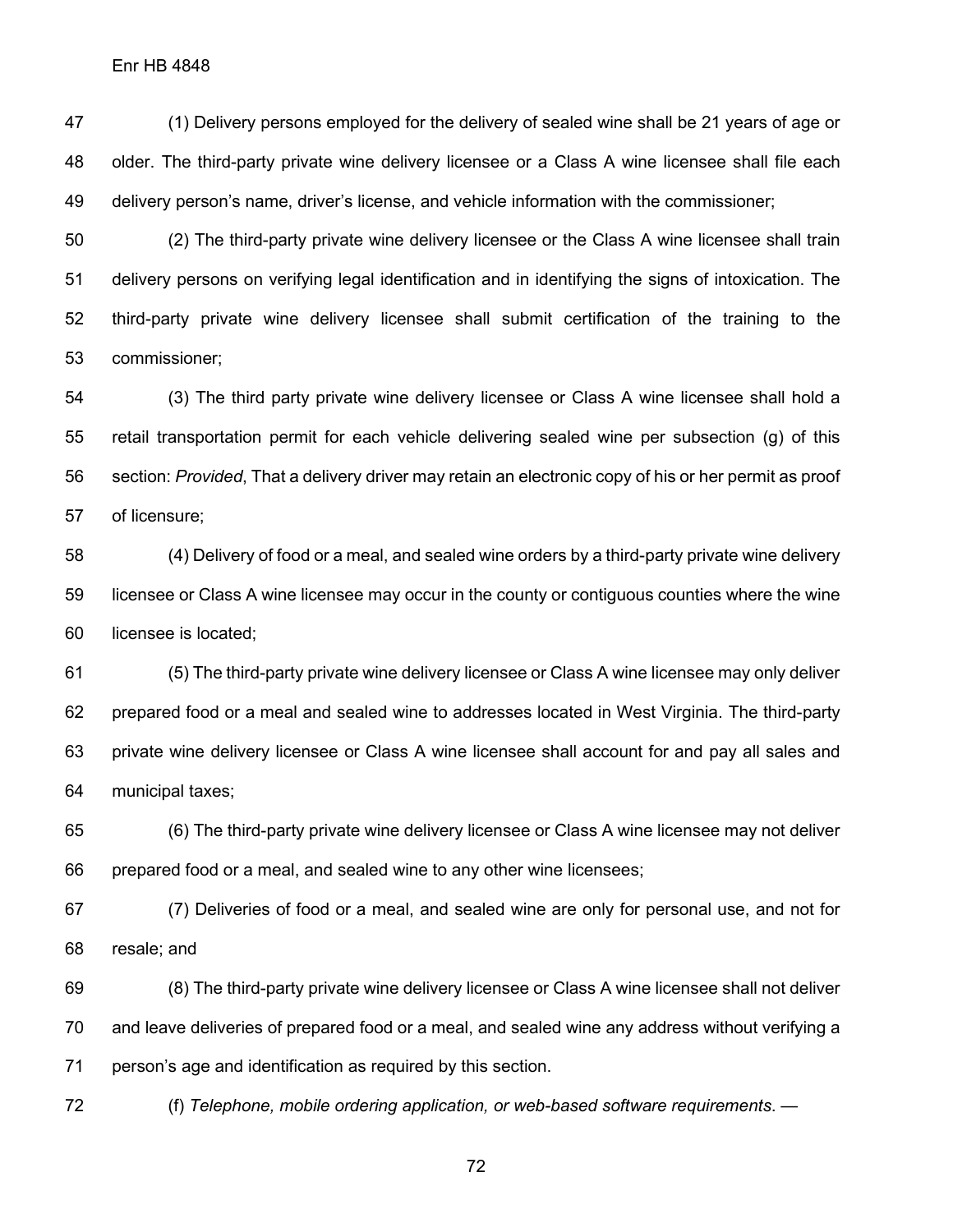(1) The delivery person shall only permit the person who placed the order through a telephone order, a mobile ordering application, or web-based software to accept the prepared food or meal, and wine delivery which is subject to age verification upon delivery with the delivery person's visual review and verification;

 (2) Any mobile ordering application or web-based software used shall include the delivery driver's name and vehicle information and delivery shall be subject to legal identification verification;

 (3) Any telephone ordering system shall maintain a log or record of the purchasing person's identification and details of the sale, accessible by the delivery driver for verification, shall include the delivery driver's name and vehicle information, and delivery shall be subject to 83 legal identification verification;

 (4) All records are subject to inspection by the commissioner, and the third-party private wine delivery licensee and Class A wine licensee shall retain the records for inspection for three years. The third-party private wine delivery licensee or Class A wine licensee may not unreasonably withhold the records from the commissioner's inspection; and

 (5) Each vehicle delivering wine shall be issued a private wine retail transportation permit per subsection (g) of this section.

(g) *Private Wine Retail Transportation Permit*. —

 (1) A Class A wine licensee or a third-party private wine delivery licensee shall obtain and maintain a retail transportation permit for the delivery of prepared food and sealed wine.

 (2) A Class A wine licensee or a third-party private wine delivery licensee shall provide vehicle and driver information, requested by the commissioner. Upon any change in vehicles or drivers, the licensee shall update the driver and vehicle information with the commissioner within 10 days of the change.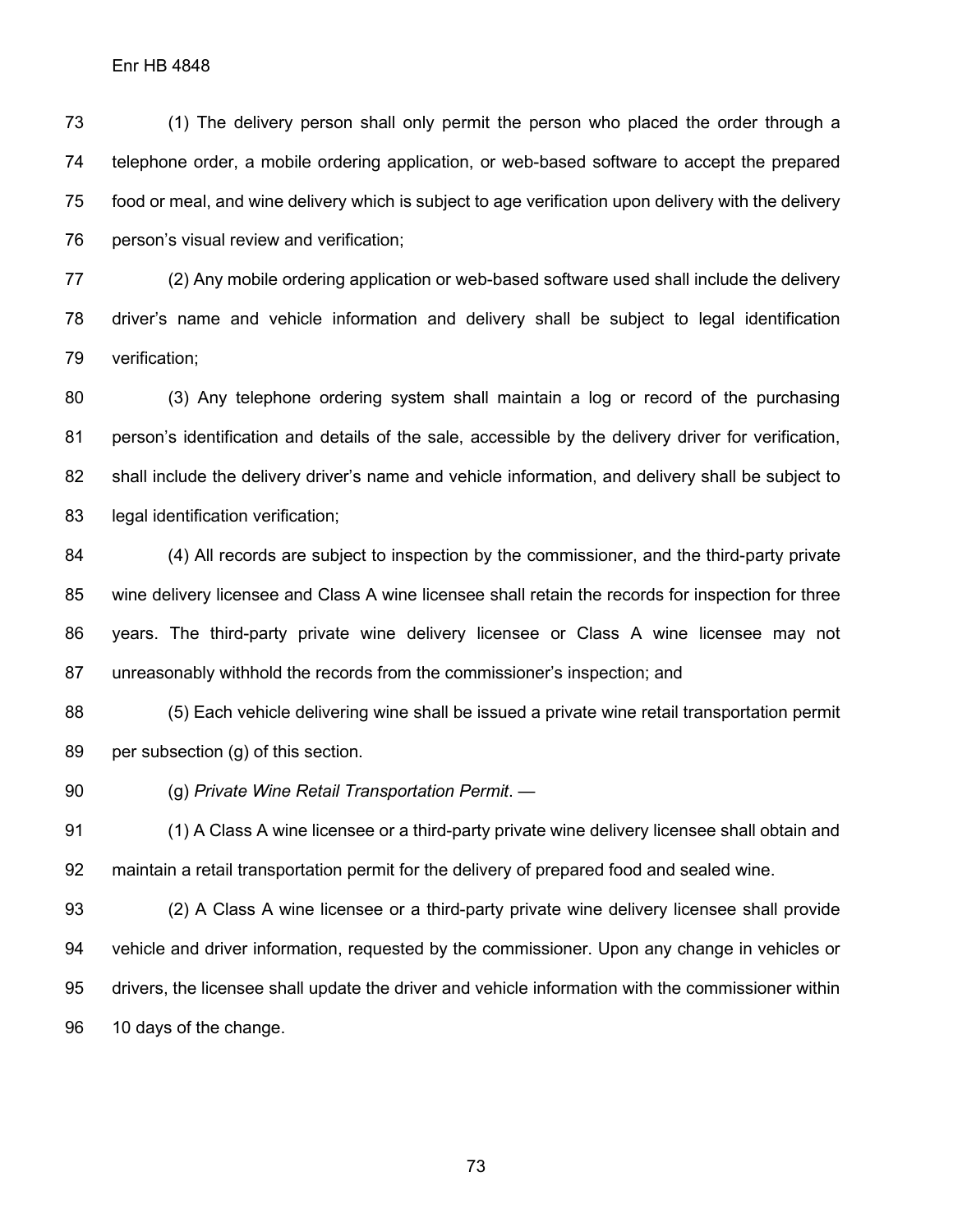(3) In conjunction with §60-6-12 of this code, a private wine retail transportation permit shall meet the requirements of a transportation permit authorizing the permit holder to transport wine subject to the requirements of this chapter.

(h) *Enforcement.* —

 (1) The licensee or the third-party private wine delivery licensee are responsible for any violations committed by their employees or independent contractors under this article, and more than one violation may be issued for a single violation involving multiple licensees, employees, or independent contractors.

 (2) Any license or permit granted by this section is subject to the penalties of probation, monetary fines, suspension, and revocation, as set forth in this article, for violations committed by the licensee, its employees, or independent contractors.

 (3) It is a violation for any licensee, its employees, or independent contractors to break the seal of a wine bottle, wine can, or wine growler. A person who violates the provisions of this subdivision is subject to the maximum penalties available in this article.

 (4) For purposes of criminal enforcement of the provisions of this article, persons ordering, purchasing, and accepting delivery of orders are considered to be purchasers.

**§60-8-6f. Private wine delivery license for a licensed Class B wine licensee or a third party; requirements; limitations; third party license fee; private retail transportation permit; and requirements.**

 (a) A Class B wine licensee who is licensed to sell wine for on-premises consumption may apply for a private wine delivery license permitting the order, sale, and delivery of wine in the original container of sealed bottles or cans, or sealed wine growlers, when separately licensed for wine growler sales. The order, sale, and delivery of wine in the original container of sealed bottles, cans, or sealed wine growlers is permitted for off-premises consumption when completed by the licensee or the licensee's employees to a person purchasing the wine through a telephone order, a mobile ordering application, or web-based software program, as authorized by the licensee's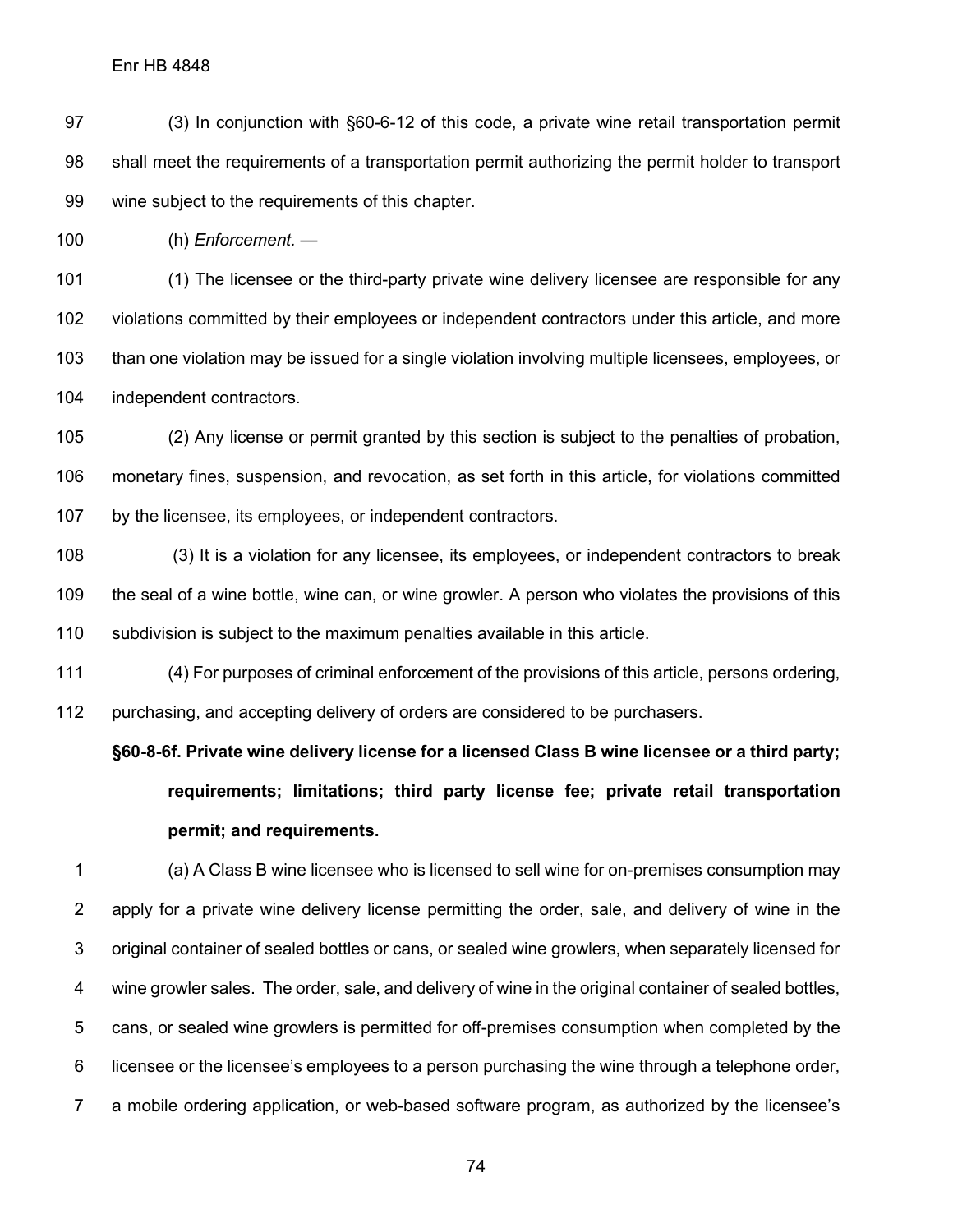license. There is no additional fee for a Class B wine licensee to obtain a private wine delivery license. The order, sale, and delivery process shall meet the requirements of this section, and subject to the penalties of this article.

 (b) A third party, not licensed for wine sales or distribution, may apply for a private wine delivery license for the privilege of the ordering and delivery of wine in the original container of sealed bottles, or cans, or sealed wine growlers, from a licensee with a wine growler license. The order and delivery of wine in the original container of sealed bottles or cans, or sealed wine growlers is permitted for off-premises consumption by a third party licensee when sold by a Class B wine licensee to a person purchasing the wine through telephone orders, mobile ordering application, or web-based software program. The private wine delivery license non-prorated, nonrefundable annual fee is \$200 per third party entity, with no limit on the number of drivers and vehicles.

 (c) The private wine delivery license application shall comply with licensure requirements in this article and shall contain any information required by the commissioner.

(d) *Sale Requirements*. —

 (1) The wine purchase may accompany the purchase of food and the completion of the sale may be accomplished by the delivery of food and sealed wine by the licensee or third-party private wine delivery licensee.

 (2) Any purchasing person must be 21 years of age or older, shall not be visibly or noticeably intoxicated at the time of delivery, and shall meet the requirements set forth in this article for the sale of wine.

 (3) Food, for purposes of this section, means food that has been cooked, microwaved, or that is pre-packaged food from the manufacturer;

 (4) An order, sale, or delivery consisting of food and any combination of sealed wine bottles, cans, or growlers shall not be in excess of 384 fluid ounces of wine; and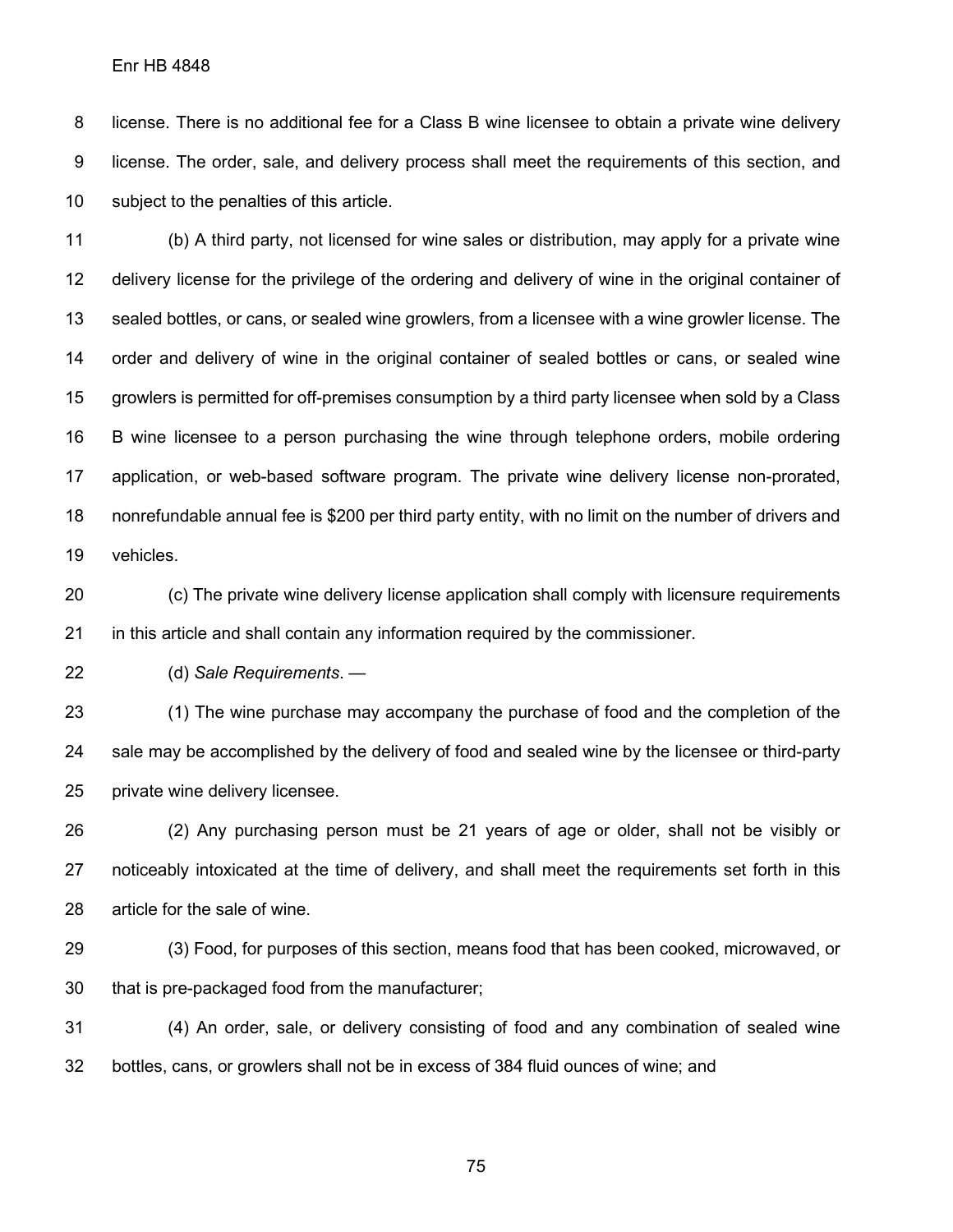(5) A third-party private wine delivery licensee shall not have a pecuniary interest in a Class B wine licensee, as set forth in this article. A third-party private wine delivery licensee may only charge a convenience fee for the delivery of wine. The third-party private wine delivery licensee may not collect a percentage of the delivery order for the delivery of alcohol but may collect a percentage of the delivery order directly related to food only. The convenience fee charged by the third-party private wine delivery licensee to the purchasing person shall be no greater than \$20 per delivery order where wine is ordered by the purchasing person. For any third-party licensee also licensed for nonintoxicating beer or nonintoxicating craft beer delivery as set forth in §11-16-6f of the code, the total convenience fee of any order, sale, and delivery shall not exceed \$20.

(e) *Private Wine Delivery Requirements*. —

 (1) Delivery persons employed for the delivery of sealed wine shall be 21 years of age or older. The third-party private wine delivery licensee or a Class B wine licensee shall file each delivery person's name, driver's license, and vehicle information with the commissioner;

 (2) The third-party private wine delivery licensee or Class B wine licensee shall train delivery persons on verifying legal identification and in identifying the signs of intoxication and certification. The third-party private wine delivery licensee or Class B wine licensee shall submit certification of the training to the commissioner;

 (3) The third party delivery licensee or Class B wine licensee must hold a retail transportation permit for each vehicle delivering sealed wine as required by subsection (g) of this section: *Provided*, That a delivery driver may retain an electronic copy of his or her permit as proof of licensure;

 (4) The third-party private wine delivery licensee or Class B wine licensee may only deliver food and sealed wine orders by a third-party private wine delivery licensee or Class B wine licensee in the county where the wine licensee is located;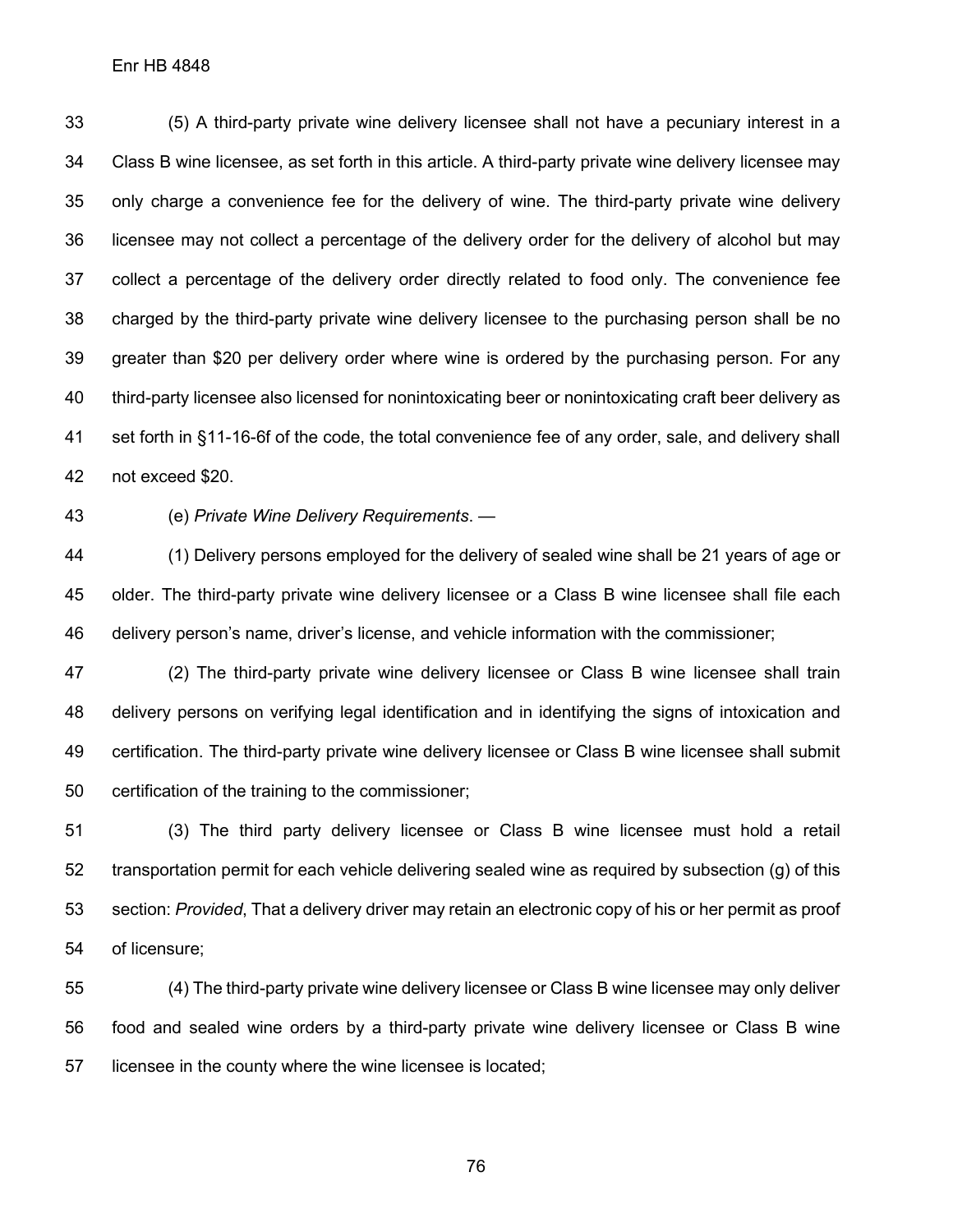(5) The third-party private wine delivery licensee or Class B wine licensee may only deliver food and sealed wine to addresses located in West Virginia with all sales and municipal taxes accounted for and paid;

 (6) A third-party private wine delivery licensee or Class B wine licensee may not deliver food and sealed wine to any other wine licensees;

 (7) Deliveries of food and sealed wine are only for personal use, and not for resale; and (8) A third-party private wine delivery licensee or Class B wine licensee shall not deliver and leave food and sealed wine at any address without verifying a person's age and identification as required by this section.

(f) *Telephone, mobile ordering application, or web-based software requirements*. —

 (1) The delivery person shall only permit the person who placed the order through a telephone, a mobile ordering application, or web-based software to accept the food and wine delivery which is subject to age verification upon delivery with the delivery person's visual review and verification;

 (2) Any mobile ordering application or web-based software used shall include the delivery driver's name and vehicle information and delivery shall be subject to legal identification verification;

 (3) Any telephone ordering system shall maintain a log or record of the purchasing person's identification and details of the sale, accessible by the delivery driver for verification, must include the delivery driver's name and vehicle information, and delivery shall be subject to legal identification verification;

 (4) All records are subject to inspection by the commissioner. The third-party private wine delivery licensee or Class B wine licensee shall retain the records for inspection for three years. The third-party private wine delivery licensee or Class B wine licensee may not unreasonably withhold the records from the commissioner's inspection; and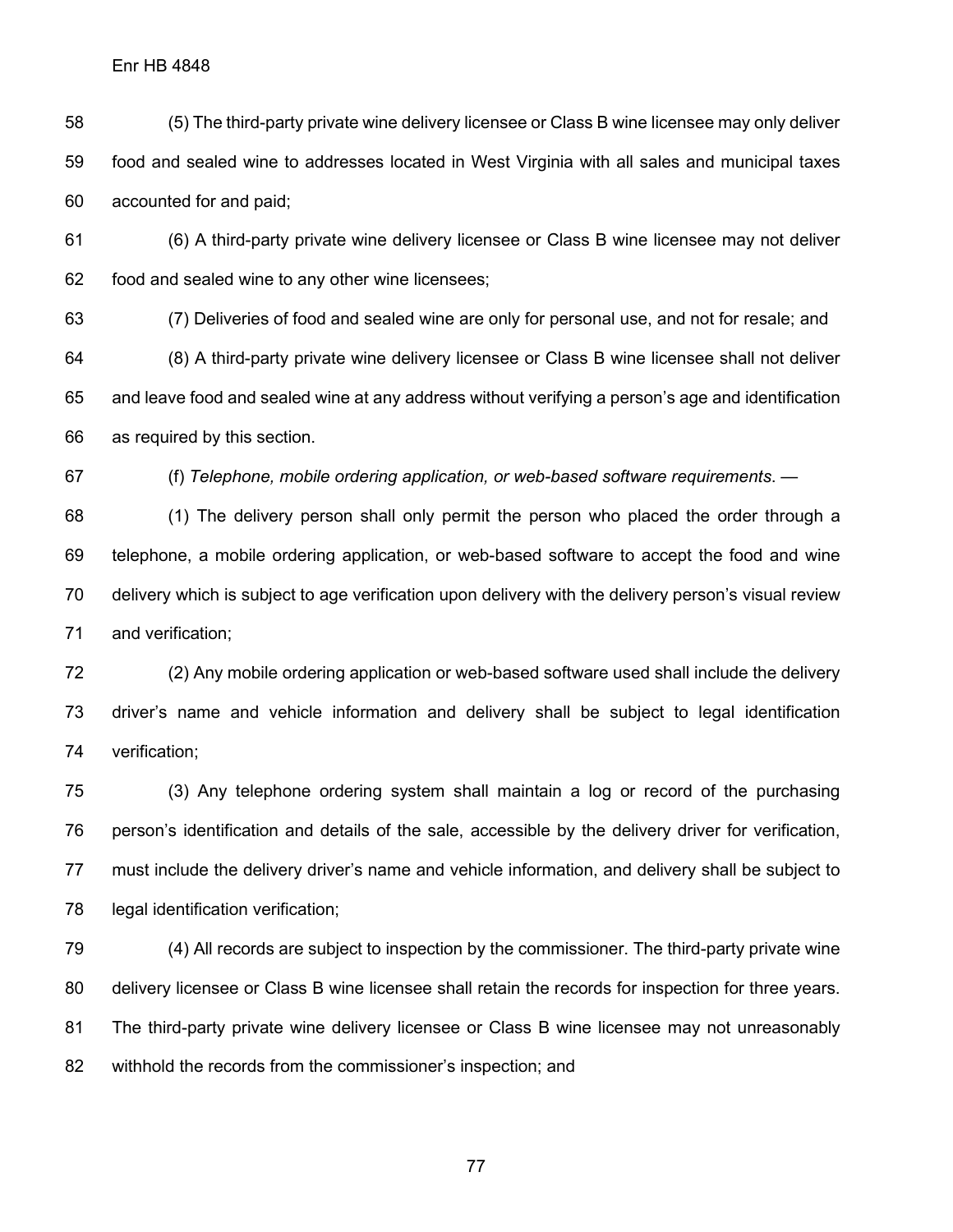(5) Each vehicle delivering wine shall be issued a private wine retail transportation permit under subsection (g) of this section.

(g) *Private Wine Retail Transportation Permit*. —

 (1) A Class B wine licensee or third party private wine delivery licensee shall obtain and maintain a retail transportation permit for the delivery of food and wine.

 (2) A Class B wine licensee or third party private wine delivery licensee shall provide vehicle and driver information requested by the commissioner. Upon any change in vehicles or drivers, the licensee shall update the driver and vehicle information with the commissioner within 91 10 days of the change.

 (3) In conjunction with §60-6-12 of this code, a private wine retail transportation permit shall meet the requirements of a transportation permit authorizing the permit holder to transport wine subject to the requirements of this chapter.

(h) *Enforcement*. —

 (1) The licensee or third-party private wine delivery licensee are each responsible for any violations committed by their employees or agents under this article, and more than one violation may be issued for a single violation involving multiple licensees, employees, or independent contractors.

 (2) Any license or permit granted by this section is subject to the penalties of probation, monetary fines, suspension, and revocation, as set forth in this article, for violations committed 102 by the licensee, its employees, or independent contractors.

 (3) It is a violation for any licensee, its employees, or independent contractors to break the seal of a wine bottle, wine can, or wine growler. A person who violates the provisions of this subdivision is subject to the maximum penalties available in this article.

 (4) For purposes of criminal enforcement of the provisions of this article, persons ordering, purchasing, and accepting delivery of orders are considered to be purchasers.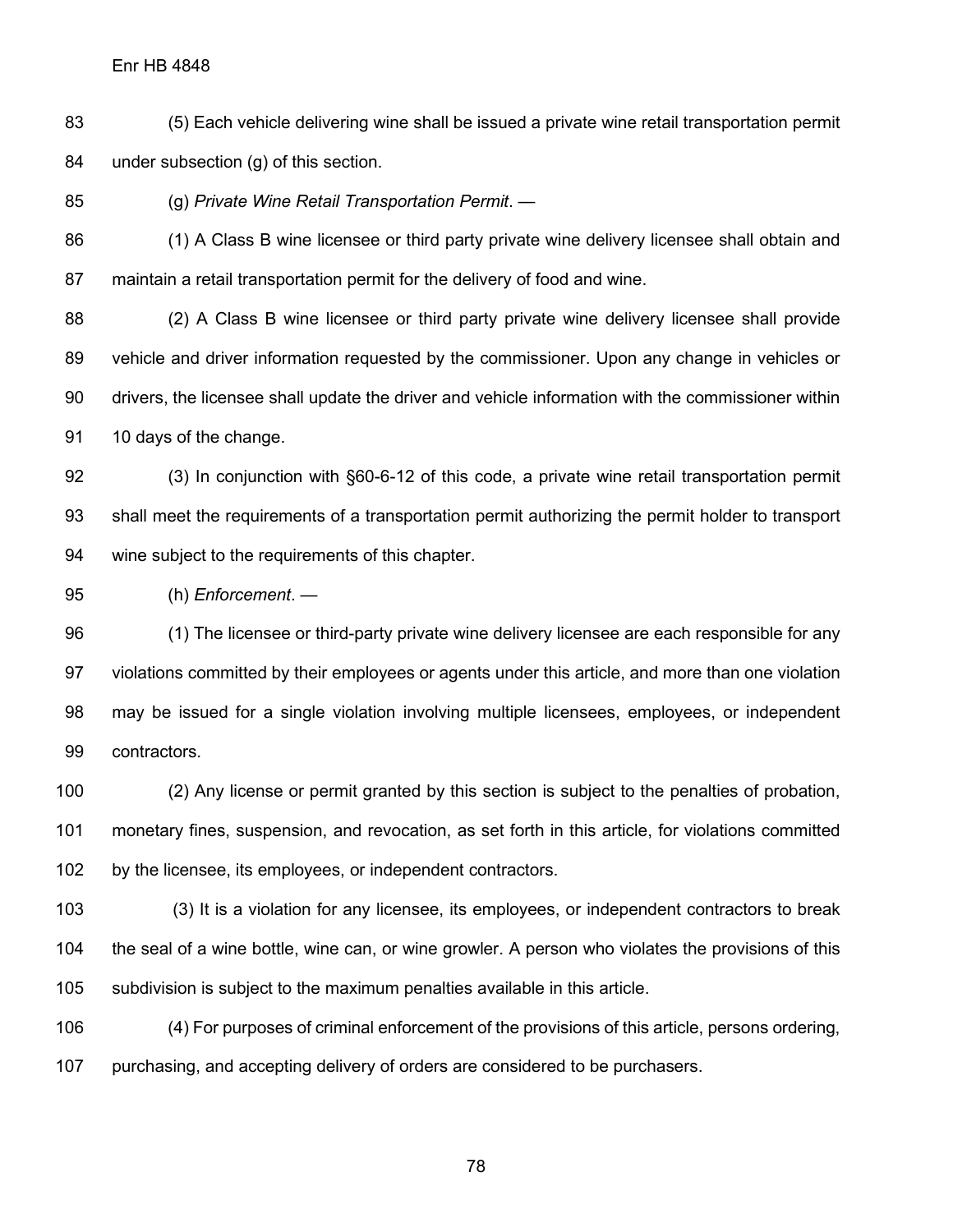## **CHAPTER 61. CRIMES AND THEIR PUNISHMENT.**

## **ARTICLE 8. CRIMES AGAINST CHASTITY, MORALITY, AND DECENCY.**

## **§61-8-27. Unlawful admission of children to dance house, etc.; penalty.**

 Any proprietor or any person in charge of a dance house, concert saloon, theater, museum, or similar place of amusement, or other place, where wines or spirituous or malt liquors are sold or given away, or any place of entertainment injurious to health or morals who admits or permits to remain therein any minor under the age of 18 years, unless accompanied by his or her parent or guardian, is guilty of a misdemeanor and, upon conviction thereof, shall be punished by a fine not exceeding \$200: *Provided*, That there is exemption from this prohibition for: (a) A private bakery, private cigar shop, private caterer, private club restaurant, private manufacturer club, private fair and festival, private resort hotel, private hotel, private golf club, private food truck, private nine-hole golf course, private tennis club, private wedding venue or barn, private outdoor dining and private outdoor street dining, private multi-vendor fair and festival license, private farmers market, private college sports stadium or coliseum, private professional sports stadium, and a private multi-sports complex licensed pursuant to §60-7-1 *et seq.* of this code and in compliance with, §60-7-2(6)(iv), §60-7-2(7)(D), §60-7-2(8)(I), §60-7-2(10)(L), §60-7-2(11)(D), §60-7-2(12)(H), §60-7-2(13)(6), §60-7-2(14)(H), 60-7-2(15)(H), §60-7-2(16)(G), §60-7-2(17)(G), §60-7-2(18)(H), §60-7-2(19)(H), §60-7-2(20)(H), §60-7-2(21)(L), §60-7-2(22)(H), §60-7-2(23)(H), §60-7-8c(b)(14), §60-7-8d, and §60-8-32a of this code; or (b) a private club with more than 1,000 members that is in good standing with the Alcohol Beverage Control Commissioner, that has been approved by the Alcohol Beverage Control Commissioner; and which has designated certain seating areas on its licensed premises as nonalcoholic liquor and nonintoxicating beer areas, as noted in the licensee's floorplan, by using a mandatory carding or identification program by which all members or guests being served or sold alcoholic liquors, nonintoxicating beer or nonintoxicating craft beer are asked and required to provide their proper identification to verify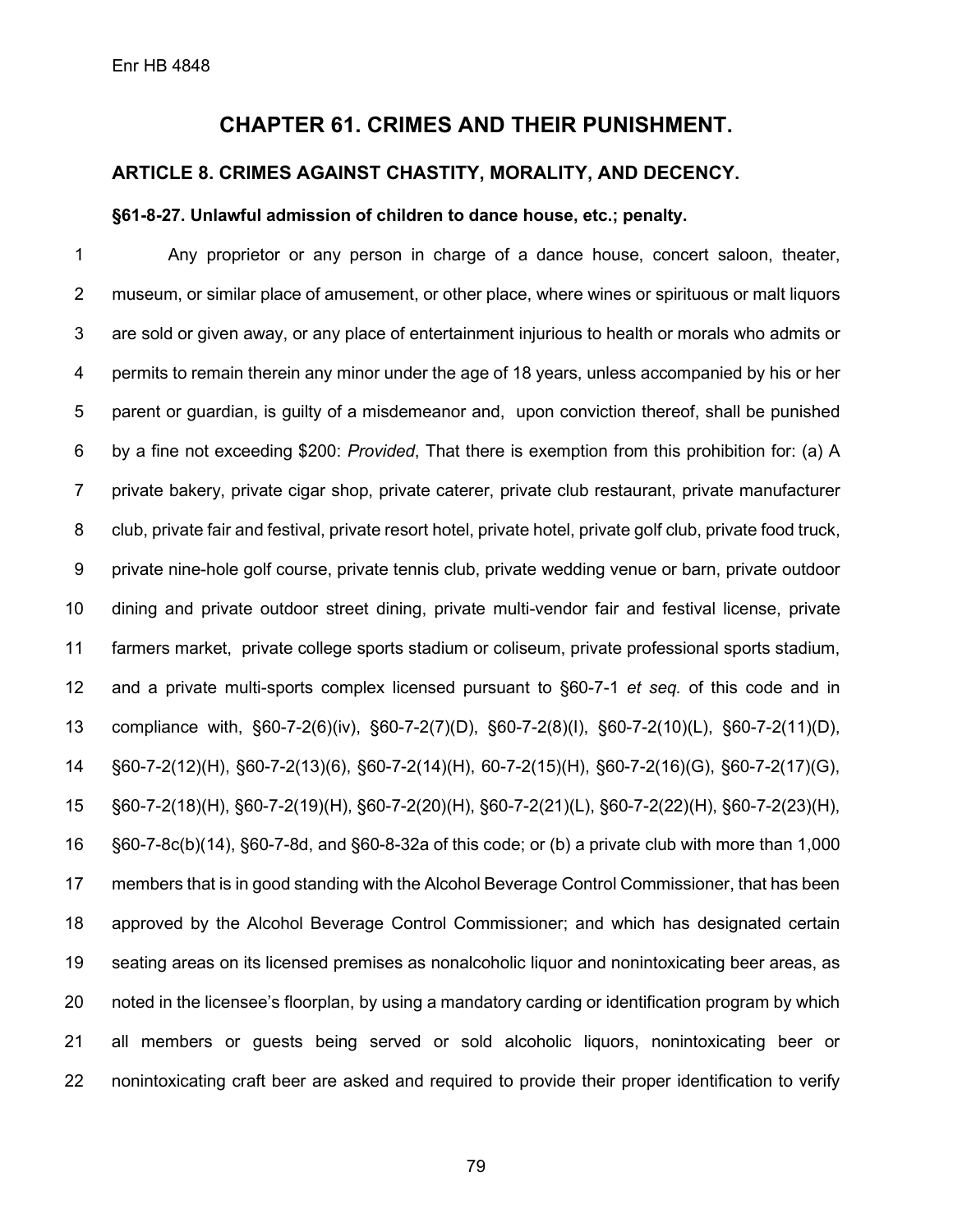- their identity and further that they are of legal drinking age, 21 years of age or older, prior to each
- sale or service of alcoholic liquors, nonintoxicating beer or nonintoxicating craft beer.